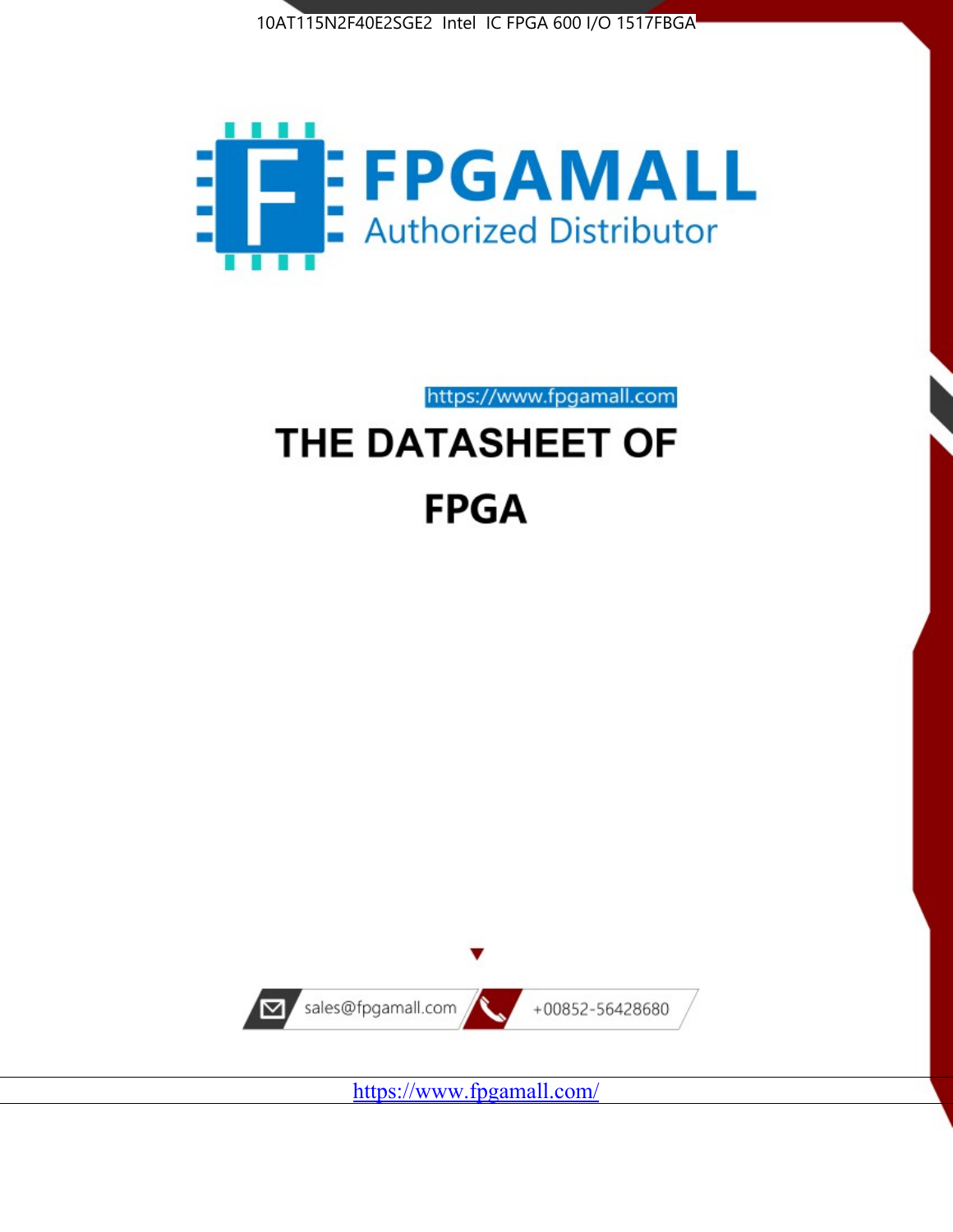10AT115N2F40E2SGE2 Intel IC FPGA 600 I/O 1517FBGA



# **Intel® Arria® 10 Device Overview**



**A10-OVERVIEW | 2018.12.06** Latest document on the web: **[PDF](https://www.intel.com/content/dam/www/programmable/us/en/pdfs/literature/hb/arria-10/a10_overview.pdf)** | **[HTML](https://www.intel.com/content/www/us/en/programmable/documentation/sam1403480274650.html)**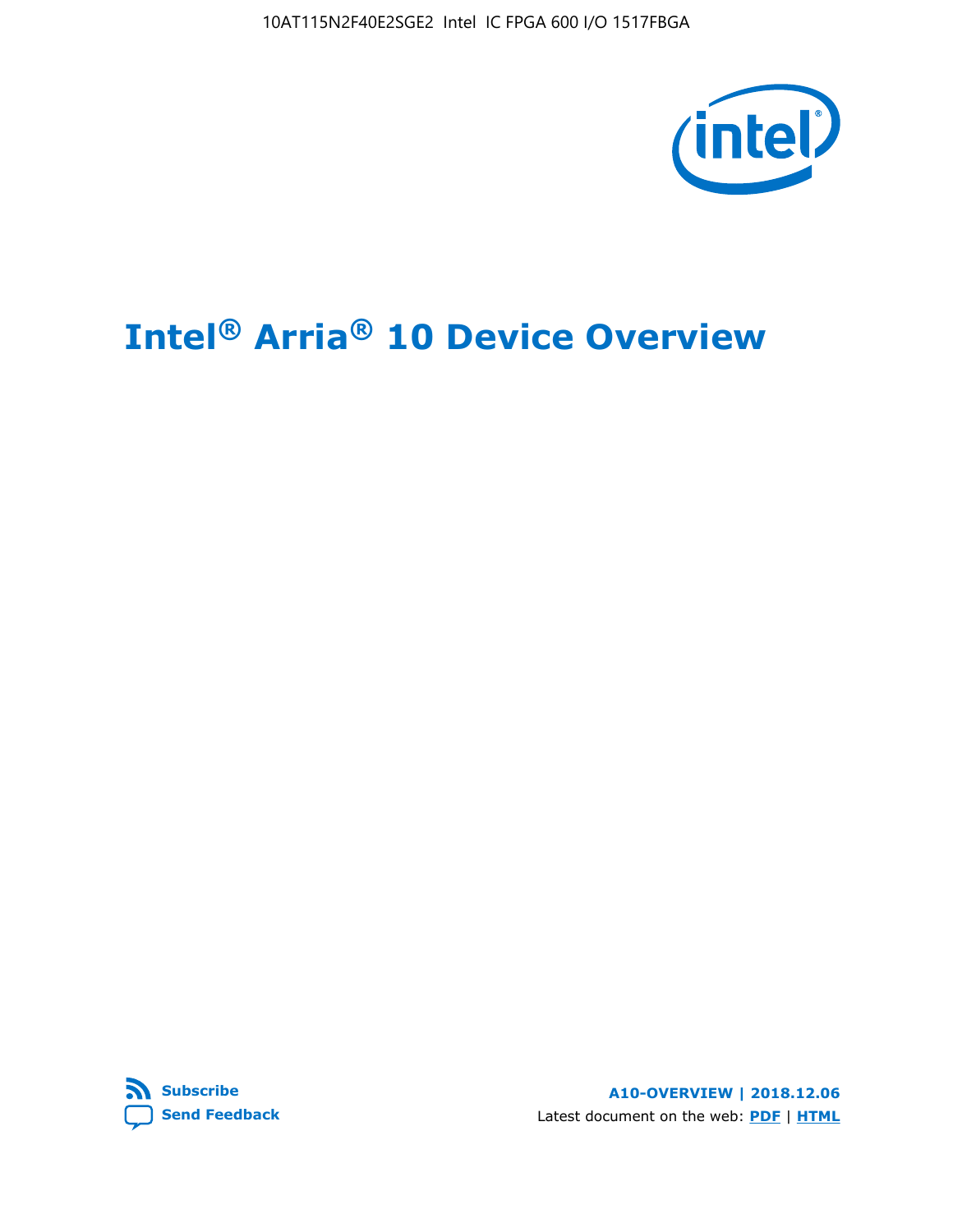

**Contents** 

# **Contents**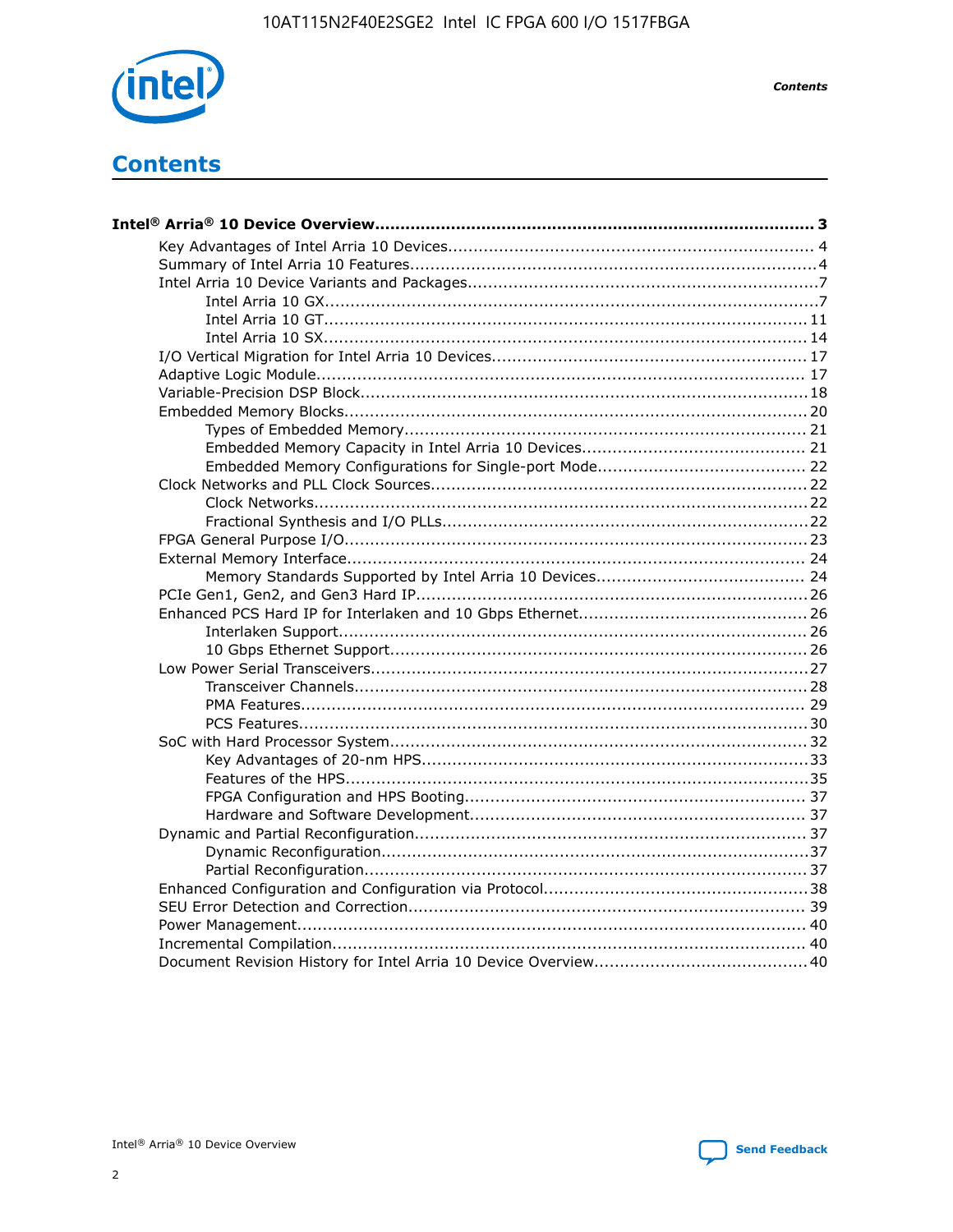**A10-OVERVIEW | 2018.12.06**

**[Send Feedback](mailto:FPGAtechdocfeedback@intel.com?subject=Feedback%20on%20Intel%20Arria%2010%20Device%20Overview%20(A10-OVERVIEW%202018.12.06)&body=We%20appreciate%20your%20feedback.%20In%20your%20comments,%20also%20specify%20the%20page%20number%20or%20paragraph.%20Thank%20you.)**



# **Intel® Arria® 10 Device Overview**

The Intel<sup>®</sup> Arria<sup>®</sup> 10 device family consists of high-performance and power-efficient 20 nm mid-range FPGAs and SoCs.

Intel Arria 10 device family delivers:

- Higher performance than the previous generation of mid-range and high-end FPGAs.
- Power efficiency attained through a comprehensive set of power-saving technologies.

The Intel Arria 10 devices are ideal for high performance, power-sensitive, midrange applications in diverse markets.

| <b>Market</b>         | <b>Applications</b>                                                                                               |
|-----------------------|-------------------------------------------------------------------------------------------------------------------|
| Wireless              | Channel and switch cards in remote radio heads<br>٠<br>Mobile backhaul<br>٠                                       |
| Wireline              | 40G/100G muxponders and transponders<br>٠<br>100G line cards<br>٠<br><b>Bridging</b><br>٠<br>Aggregation<br>٠     |
| <b>Broadcast</b>      | Studio switches<br>٠<br>Servers and transport<br>٠<br>Videoconferencing<br>٠<br>Professional audio and video<br>٠ |
| Computing and Storage | Flash cache<br>٠<br>Cloud computing servers<br>٠<br>Server acceleration<br>٠                                      |
| Medical               | Diagnostic scanners<br>٠<br>Diagnostic imaging<br>٠                                                               |
| Military              | Missile guidance and control<br>٠<br>Radar<br>٠<br>Electronic warfare<br>٠<br>Secure communications<br>٠          |

#### **Table 1. Sample Markets and Ideal Applications for Intel Arria 10 Devices**

#### **Related Information**

- [Intel Arria 10 Device Handbook: Known Issues](http://www.altera.com/support/kdb/solutions/rd07302013_646.html) Lists the planned updates to the *Intel Arria 10 Device Handbook* chapters.
- [Intel Arria 10 GX/GT Device Errata and Design Recommendations](https://www.intel.com/content/www/us/en/programmable/documentation/agz1493851706374.html#yqz1494433888646)
- [Intel Arria 10 SX Device Errata and Design Recommendations](https://www.intel.com/content/www/us/en/programmable/documentation/cru1462832385668.html#cru1462832558642)

Intel Corporation. All rights reserved. Intel, the Intel logo, Altera, Arria, Cyclone, Enpirion, MAX, Nios, Quartus and Stratix words and logos are trademarks of Intel Corporation or its subsidiaries in the U.S. and/or other countries. Intel warrants performance of its FPGA and semiconductor products to current specifications in accordance with Intel's standard warranty, but reserves the right to make changes to any products and services at any time without notice. Intel assumes no responsibility or liability arising out of the application or use of any information, product, or service described herein except as expressly agreed to in writing by Intel. Intel customers are advised to obtain the latest version of device specifications before relying on any published information and before placing orders for products or services. \*Other names and brands may be claimed as the property of others.

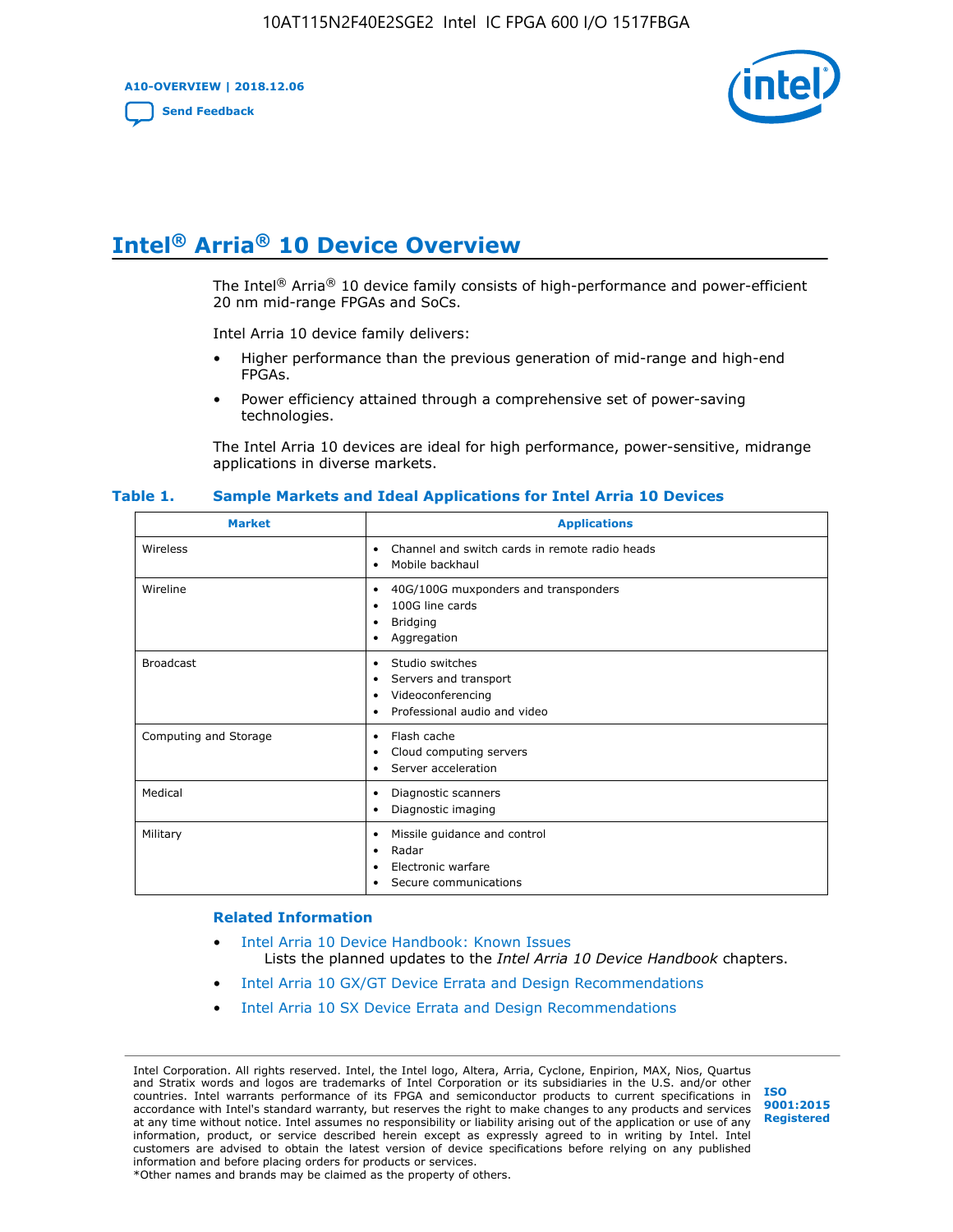

# **Key Advantages of Intel Arria 10 Devices**

# **Table 2. Key Advantages of the Intel Arria 10 Device Family**

| <b>Advantage</b>                                                                                          | <b>Supporting Feature</b>                                                                                                                                                                                                                                                                                                     |
|-----------------------------------------------------------------------------------------------------------|-------------------------------------------------------------------------------------------------------------------------------------------------------------------------------------------------------------------------------------------------------------------------------------------------------------------------------|
| Enhanced core architecture                                                                                | Built on TSMC's 20 nm process technology<br>٠<br>60% higher performance than the previous generation of mid-range FPGAs<br>٠<br>15% higher performance than the fastest previous-generation FPGA<br>٠                                                                                                                         |
| High-bandwidth integrated<br>transceivers                                                                 | Short-reach rates up to 25.8 Gigabits per second (Gbps)<br>٠<br>Backplane capability up to 12.5 Gbps<br>٠<br>Integrated 10GBASE-KR and 40GBASE-KR4 Forward Error Correction (FEC)<br>٠                                                                                                                                        |
| Improved logic integration and<br>hard IP blocks                                                          | 8-input adaptive logic module (ALM)<br>٠<br>Up to 65.6 megabits (Mb) of embedded memory<br>٠<br>Variable-precision digital signal processing (DSP) blocks<br>Fractional synthesis phase-locked loops (PLLs)<br>٠<br>Hard PCI Express Gen3 IP blocks<br>Hard memory controllers and PHY up to 2,400 Megabits per second (Mbps) |
| Second generation hard<br>processor system (HPS) with<br>integrated ARM* Cortex*-A9*<br>MPCore* processor | Tight integration of a dual-core ARM Cortex-A9 MPCore processor, hard IP, and an<br>٠<br>FPGA in a single Intel Arria 10 system-on-a-chip (SoC)<br>Supports over 128 Gbps peak bandwidth with integrated data coherency between<br>$\bullet$<br>the processor and the FPGA fabric                                             |
| Advanced power savings                                                                                    | Comprehensive set of advanced power saving features<br>٠<br>Power-optimized MultiTrack routing and core architecture<br>٠<br>Up to 40% lower power compared to previous generation of mid-range FPGAs<br>Up to 60% lower power compared to previous generation of high-end FPGAs<br>٠                                         |

# **Summary of Intel Arria 10 Features**

## **Table 3. Summary of Features for Intel Arria 10 Devices**

| <b>Feature</b>                  | <b>Description</b>                                                                                                                                                                                                                                                                                                                                                                                           |
|---------------------------------|--------------------------------------------------------------------------------------------------------------------------------------------------------------------------------------------------------------------------------------------------------------------------------------------------------------------------------------------------------------------------------------------------------------|
| Technology                      | TSMC's 20-nm SoC process technology<br>Allows operation at a lower $V_{\text{CC}}$ level of 0.82 V instead of the 0.9 V standard $V_{\text{CC}}$ core voltage                                                                                                                                                                                                                                                |
| Packaging                       | 1.0 mm ball-pitch Fineline BGA packaging<br>٠<br>0.8 mm ball-pitch Ultra Fineline BGA packaging<br>Multiple devices with identical package footprints for seamless migration between different<br><b>FPGA</b> densities<br>Devices with compatible package footprints allow migration to next generation high-end<br>Stratix <sup>®</sup> 10 devices<br>RoHS, leaded $(1)$ , and lead-free (Pb-free) options |
| High-performance<br>FPGA fabric | Enhanced 8-input ALM with four registers<br>Improved multi-track routing architecture to reduce congestion and improve compilation time<br>Hierarchical core clocking architecture<br>Fine-grained partial reconfiguration                                                                                                                                                                                   |
| Internal memory<br>blocks       | M20K-20-Kb memory blocks with hard error correction code (ECC)<br>Memory logic array block (MLAB)-640-bit memory                                                                                                                                                                                                                                                                                             |
|                                 | continued                                                                                                                                                                                                                                                                                                                                                                                                    |



<sup>(1)</sup> Contact Intel for availability.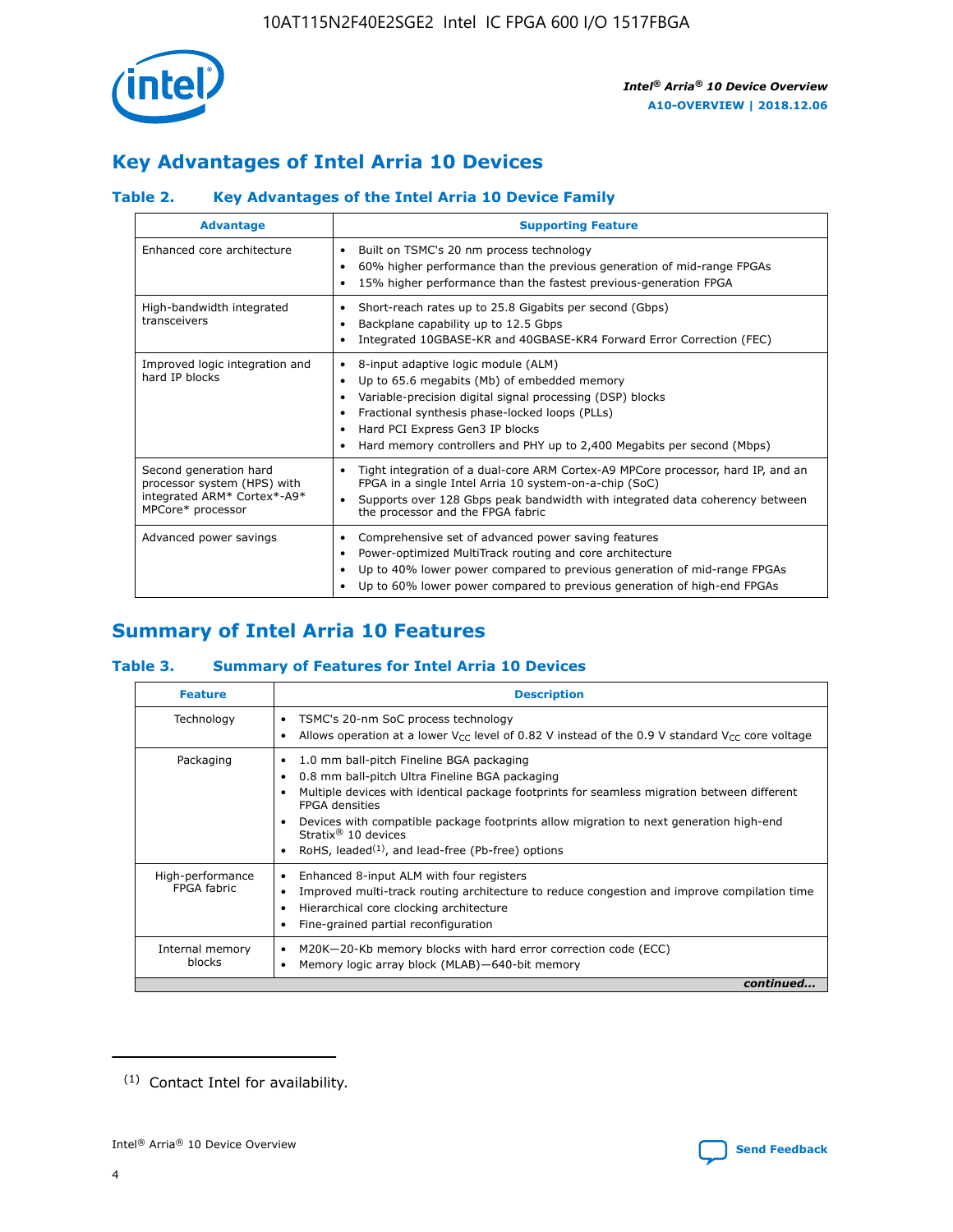$\mathsf{r}$ 



| <b>Feature</b>                         |                                                                                                                | <b>Description</b>                                                                                                                                                                                                                                                                                                                                                                                                                                                                                                                                                                                                                                                                                                                                                                                                                          |  |  |  |  |  |
|----------------------------------------|----------------------------------------------------------------------------------------------------------------|---------------------------------------------------------------------------------------------------------------------------------------------------------------------------------------------------------------------------------------------------------------------------------------------------------------------------------------------------------------------------------------------------------------------------------------------------------------------------------------------------------------------------------------------------------------------------------------------------------------------------------------------------------------------------------------------------------------------------------------------------------------------------------------------------------------------------------------------|--|--|--|--|--|
| Embedded Hard IP<br>blocks             | Variable-precision DSP                                                                                         | Native support for signal processing precision levels from $18 \times 19$ to<br>$\bullet$<br>54 x 54<br>Native support for 27 x 27 multiplier mode<br>64-bit accumulator and cascade for systolic finite impulse responses<br>(FIRs)<br>Internal coefficient memory banks<br>٠<br>Preadder/subtractor for improved efficiency<br>Additional pipeline register to increase performance and reduce<br>power<br>Supports floating point arithmetic:<br>- Perform multiplication, addition, subtraction, multiply-add,<br>multiply-subtract, and complex multiplication.<br>- Supports multiplication with accumulation capability, cascade<br>summation, and cascade subtraction capability.<br>- Dynamic accumulator reset control.<br>- Support direct vector dot and complex multiplication chaining<br>multiply floating point DSP blocks. |  |  |  |  |  |
|                                        | Memory controller                                                                                              | DDR4, DDR3, and DDR3L                                                                                                                                                                                                                                                                                                                                                                                                                                                                                                                                                                                                                                                                                                                                                                                                                       |  |  |  |  |  |
|                                        | PCI Express*                                                                                                   | PCI Express (PCIe*) Gen3 (x1, x2, x4, or x8), Gen2 (x1, x2, x4, or x8)<br>and Gen1 (x1, x2, x4, or x8) hard IP with complete protocol stack,<br>endpoint, and root port                                                                                                                                                                                                                                                                                                                                                                                                                                                                                                                                                                                                                                                                     |  |  |  |  |  |
|                                        | Transceiver I/O                                                                                                | 10GBASE-KR/40GBASE-KR4 Forward Error Correction (FEC)<br>PCS hard IPs that support:<br>- 10-Gbps Ethernet (10GbE)<br>- PCIe PIPE interface<br>- Interlaken<br>- Gbps Ethernet (GbE)<br>- Common Public Radio Interface (CPRI) with deterministic latency<br>support<br>- Gigabit-capable passive optical network (GPON) with fast lock-<br>time support<br>13.5G JESD204b<br>$\bullet$<br>8B/10B, 64B/66B, 64B/67B encoders and decoders<br>Custom mode support for proprietary protocols                                                                                                                                                                                                                                                                                                                                                   |  |  |  |  |  |
| Core clock networks                    | $\bullet$<br>$\bullet$                                                                                         | Up to 800 MHz fabric clocking, depending on the application:<br>- 667 MHz external memory interface clocking with 2,400 Mbps DDR4 interface<br>- 800 MHz LVDS interface clocking with 1,600 Mbps LVDS interface<br>Global, regional, and peripheral clock networks<br>Clock networks that are not used can be gated to reduce dynamic power                                                                                                                                                                                                                                                                                                                                                                                                                                                                                                 |  |  |  |  |  |
| Phase-locked loops<br>(PLLs)           | High-resolution fractional synthesis PLLs:<br>$\bullet$<br>Integer PLLs:<br>- Adjacent to general purpose I/Os | - Precision clock synthesis, clock delay compensation, and zero delay buffering (ZDB)<br>- Support integer mode and fractional mode<br>- Fractional mode support with third-order delta-sigma modulation<br>- Support external memory and LVDS interfaces                                                                                                                                                                                                                                                                                                                                                                                                                                                                                                                                                                                   |  |  |  |  |  |
| FPGA General-purpose<br>$I/Os$ (GPIOs) | $\bullet$                                                                                                      | 1.6 Gbps LVDS-every pair can be configured as receiver or transmitter<br>On-chip termination (OCT)<br>1.2 V to 3.0 V single-ended LVTTL/LVCMOS interfacing                                                                                                                                                                                                                                                                                                                                                                                                                                                                                                                                                                                                                                                                                  |  |  |  |  |  |
| <b>External Memory</b><br>Interface    |                                                                                                                | Hard memory controller- DDR4, DDR3, and DDR3L support<br>$-$ DDR4-speeds up to 1,200 MHz/2,400 Mbps<br>- DDR3-speeds up to 1,067 MHz/2,133 Mbps<br>Soft memory controller—provides support for RLDRAM $3^{(2)}$ , QDR IV $(2^2)$ , and QDR II+<br>continued                                                                                                                                                                                                                                                                                                                                                                                                                                                                                                                                                                                 |  |  |  |  |  |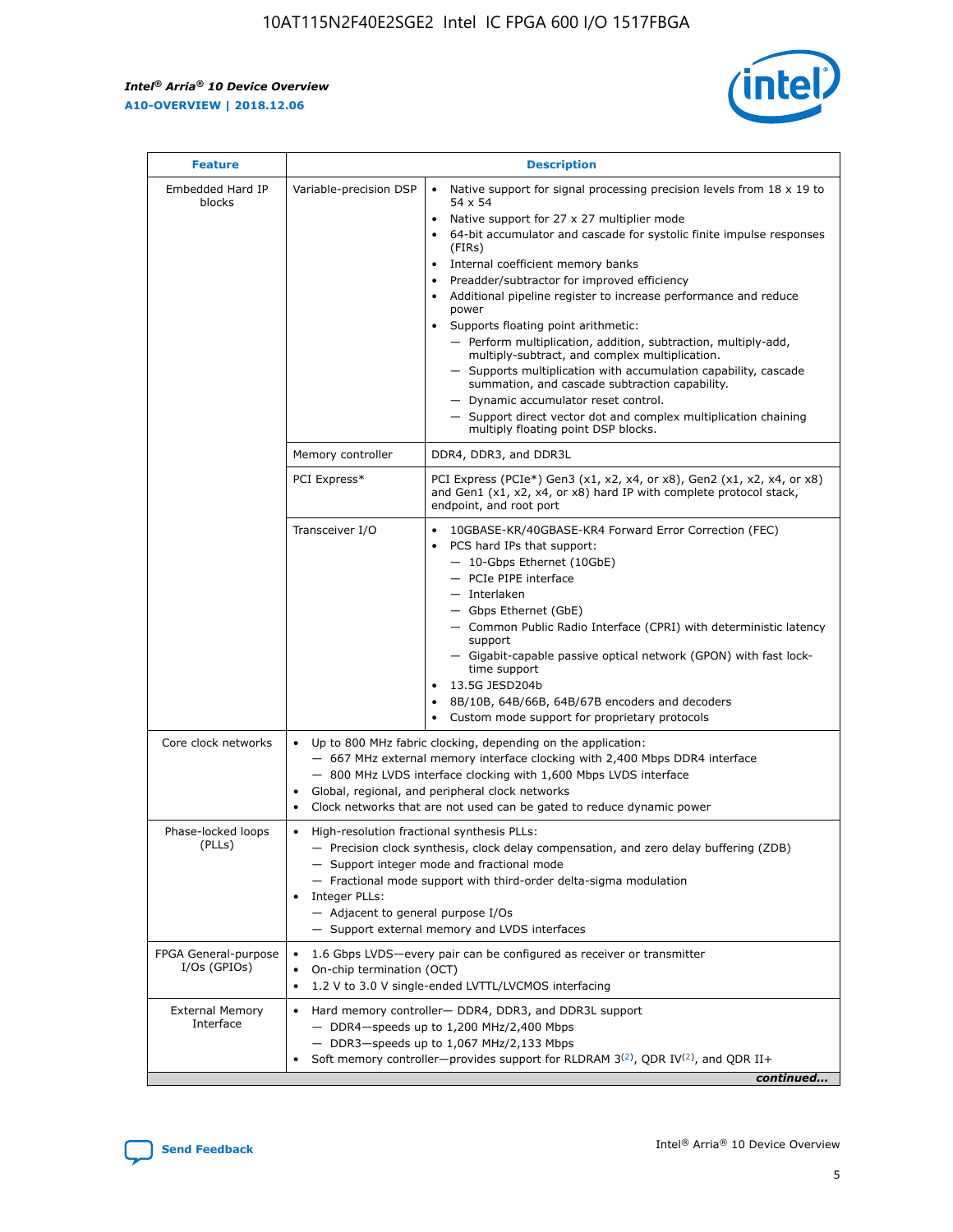

| <b>Feature</b>                                    | <b>Description</b>                                                                                                                                                                                                                                                                                                                                                                                                                                                                                                                                                                                                                                  |
|---------------------------------------------------|-----------------------------------------------------------------------------------------------------------------------------------------------------------------------------------------------------------------------------------------------------------------------------------------------------------------------------------------------------------------------------------------------------------------------------------------------------------------------------------------------------------------------------------------------------------------------------------------------------------------------------------------------------|
| Low-power serial<br>transceivers                  | • Continuous operating range:<br>- Intel Arria 10 GX-1 Gbps to 17.4 Gbps<br>- Intel Arria 10 GT-1 Gbps to 25.8 Gbps<br>Backplane support:<br>- Intel Arria 10 GX-up to 12.5<br>- Intel Arria 10 GT-up to 12.5<br>Extended range down to 125 Mbps with oversampling<br>ATX transmit PLLs with user-configurable fractional synthesis capability<br>Electronic Dispersion Compensation (EDC) support for XFP, SFP+, QSFP, and CFP optical<br>module<br>Adaptive linear and decision feedback equalization<br>$\bullet$<br>Transmitter pre-emphasis and de-emphasis<br>$\bullet$<br>Dynamic partial reconfiguration of individual transceiver channels |
| <b>HPS</b><br>(Intel Arria 10 SX<br>devices only) | Dual-core ARM Cortex-A9 MPCore processor-1.2 GHz CPU with<br>Processor and system<br>$\bullet$<br>1.5 GHz overdrive capability<br>256 KB on-chip RAM and 64 KB on-chip ROM<br>System peripherals—general-purpose timers, watchdog timers, direct<br>memory access (DMA) controller, FPGA configuration manager, and<br>clock and reset managers<br>Security features-anti-tamper, secure boot, Advanced Encryption<br>Standard (AES) and authentication (SHA)<br>ARM CoreSight* JTAG debug access port, trace port, and on-chip<br>trace storage                                                                                                    |
|                                                   | <b>External interfaces</b><br>Hard memory interface-Hard memory controller (2,400 Mbps DDR4,<br>$\bullet$<br>and 2,133 Mbps DDR3), Quad serial peripheral interface (QSPI) flash<br>controller, NAND flash controller, direct memory access (DMA)<br>controller, Secure Digital/MultiMediaCard (SD/MMC) controller<br>Communication interface-10/100/1000 Ethernet media access<br>control (MAC), USB On-The-GO (OTG) controllers, I <sup>2</sup> C controllers,<br>UART 16550, serial peripheral interface (SPI), and up to 62<br>HPS GPIO interfaces (48 direct-share I/Os)                                                                       |
|                                                   | High-performance ARM AMBA* AXI bus bridges that support<br>Interconnects to core<br>$\bullet$<br>simultaneous read and write<br>HPS-FPGA bridges-include the FPGA-to-HPS, HPS-to-FPGA, and<br>$\bullet$<br>lightweight HPS-to-FPGA bridges that allow the FPGA fabric to issue<br>transactions to slaves in the HPS, and vice versa<br>Configuration bridge that allows HPS configuration manager to<br>configure the core logic via dedicated 32-bit configuration port<br>FPGA-to-HPS SDRAM controller bridge-provides configuration<br>interfaces for the multiport front end (MPFE) of the HPS SDRAM<br>controller                              |
| Configuration                                     | Tamper protection—comprehensive design protection to protect your valuable IP investments<br>Enhanced 256-bit advanced encryption standard (AES) design security with authentication<br>٠<br>Configuration via protocol (CvP) using PCIe Gen1, Gen2, or Gen3<br>continued                                                                                                                                                                                                                                                                                                                                                                           |

<sup>(2)</sup> Intel Arria 10 devices support this external memory interface using hard PHY with soft memory controller.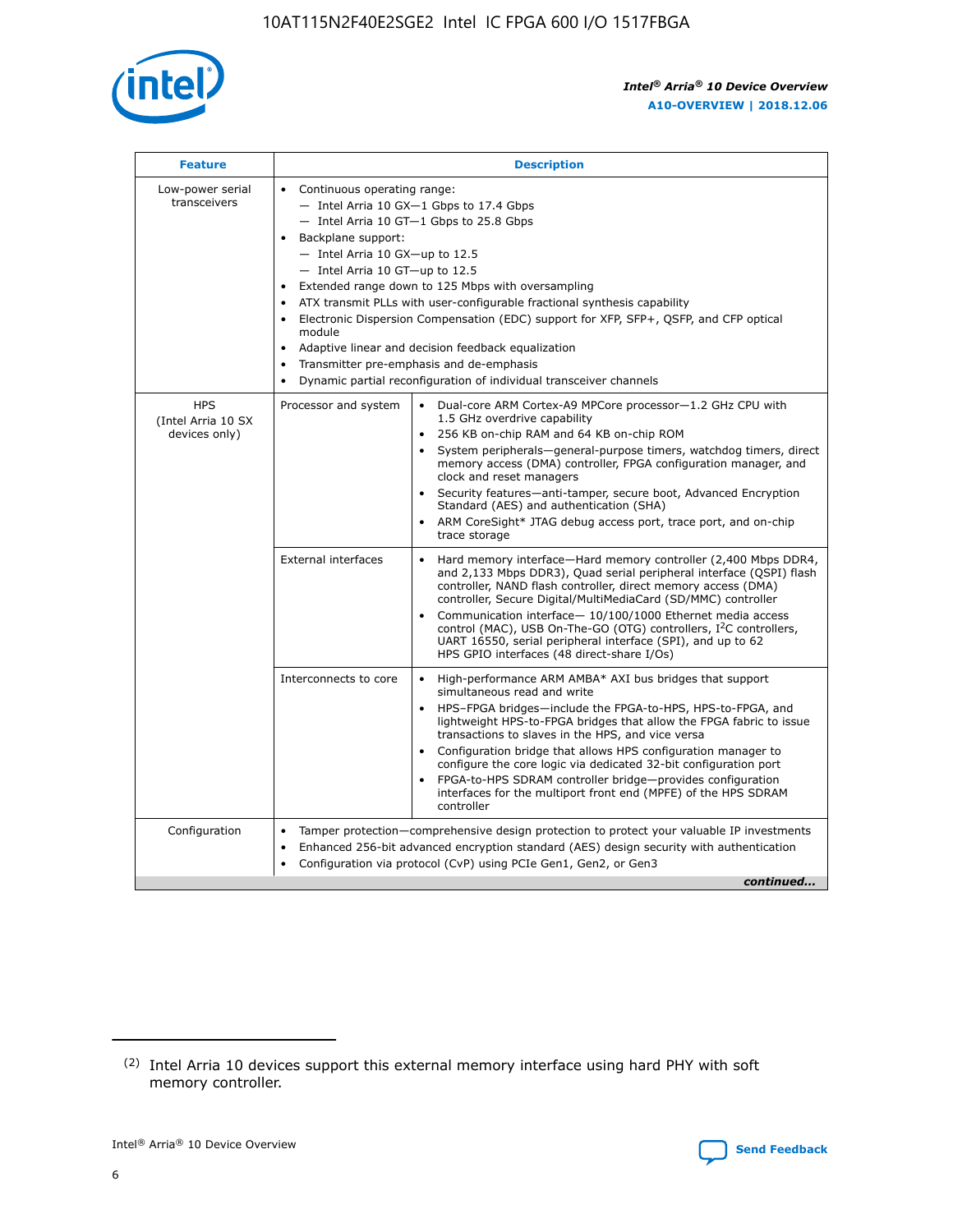

| <b>Feature</b>     | <b>Description</b>                                                                                                                                                                                                    |
|--------------------|-----------------------------------------------------------------------------------------------------------------------------------------------------------------------------------------------------------------------|
|                    | Dynamic reconfiguration of the transceivers and PLLs<br>Fine-grained partial reconfiguration of the core fabric<br>Active Serial x4 Interface                                                                         |
| Power management   | SmartVID<br>Low static power device options<br>Programmable Power Technology<br>Intel Quartus <sup>®</sup> Prime integrated power analysis                                                                            |
| Software and tools | Intel Quartus Prime design suite<br>Transceiver toolkit<br>٠<br>Platform Designer system integration tool<br>DSP Builder for Intel FPGAs<br>OpenCL <sup>™</sup> support<br>Intel SoC FPGA Embedded Design Suite (EDS) |

## **Related Information**

[Intel Arria 10 Transceiver PHY Overview](https://www.intel.com/content/www/us/en/programmable/documentation/nik1398707230472.html#nik1398706768037) Provides details on Intel Arria 10 transceivers.

# **Intel Arria 10 Device Variants and Packages**

#### **Table 4. Device Variants for the Intel Arria 10 Device Family**

| <b>Variant</b>    | <b>Description</b>                                                                                                                                                                                                     |
|-------------------|------------------------------------------------------------------------------------------------------------------------------------------------------------------------------------------------------------------------|
| Intel Arria 10 GX | FPGA featuring 17.4 Gbps transceivers for short reach applications with 12.5 backplane driving<br>capability.                                                                                                          |
| Intel Arria 10 GT | FPGA featuring:<br>17.4 Gbps transceivers for short reach applications with 12.5 backplane driving capability.<br>25.8 Gbps transceivers for supporting CAUI-4 and CEI-25G applications with CFP2 and CFP4<br>modules. |
| Intel Arria 10 SX | SoC integrating ARM-based HPS and FPGA featuring 17.4 Gbps transceivers for short reach<br>applications with 12.5 backplane driving capability.                                                                        |

# **Intel Arria 10 GX**

This section provides the available options, maximum resource counts, and package plan for the Intel Arria 10 GX devices.

The information in this section is correct at the time of publication. For the latest information and to get more details, refer to the Intel FPGA Product Selector.

#### **Related Information**

#### [Intel FPGA Product Selector](http://www.altera.com/products/selector/psg-selector.html) Provides the latest information on Intel products.

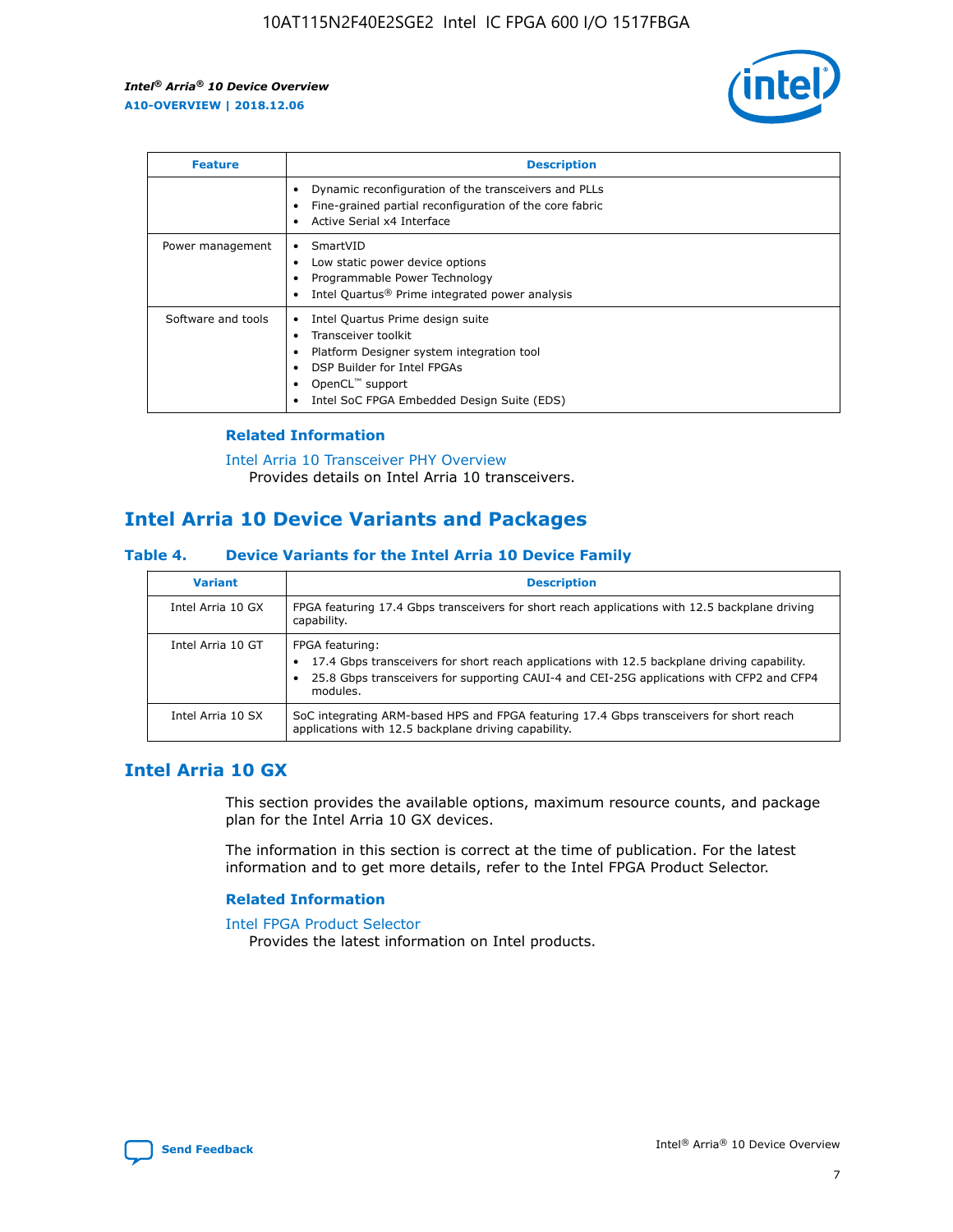

# **Available Options**





#### **Related Information**

[Transceiver Performance for Intel Arria 10 GX/SX Devices](https://www.intel.com/content/www/us/en/programmable/documentation/mcn1413182292568.html#mcn1413213965502) Provides more information about the transceiver speed grade.

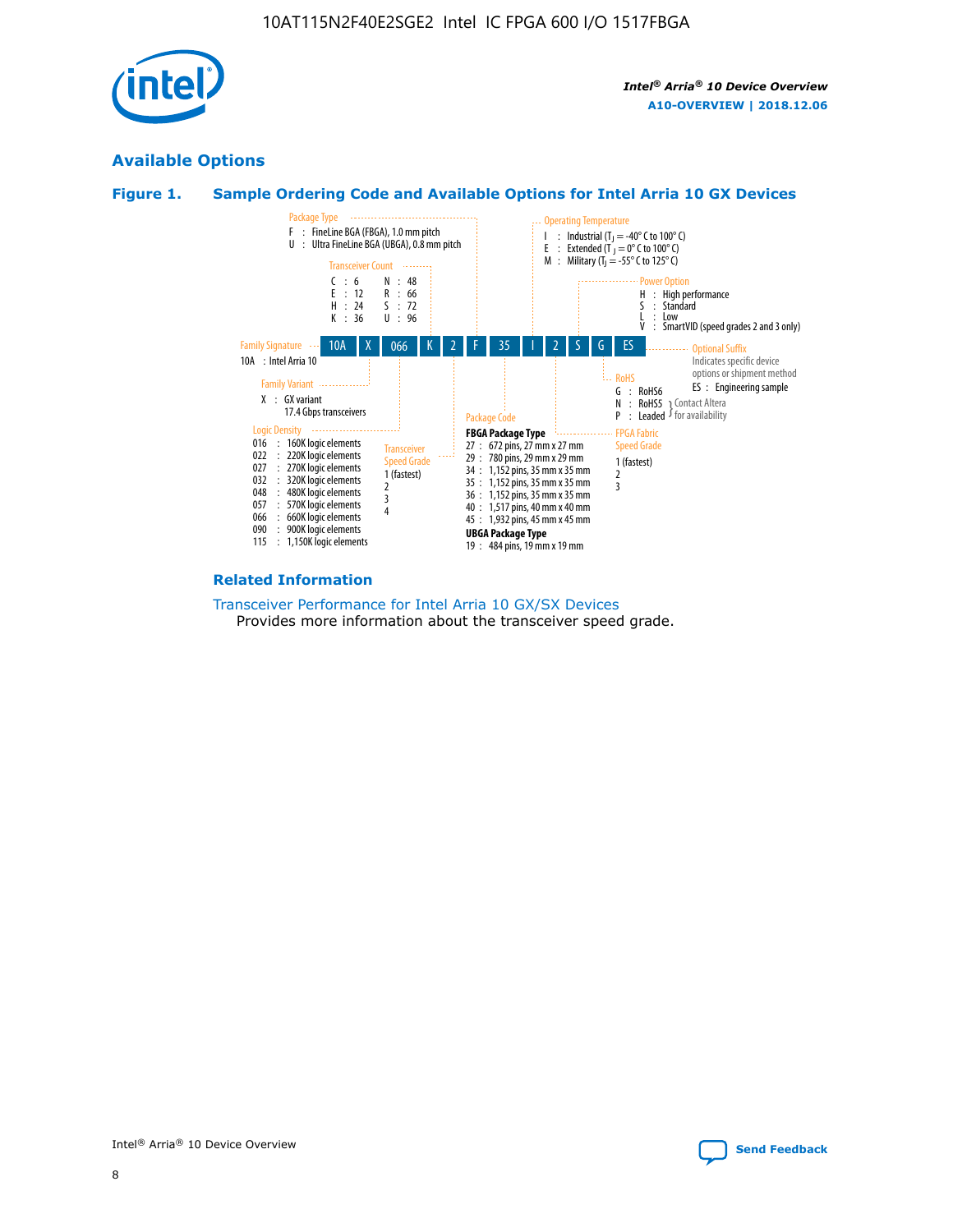

## **Maximum Resources**

#### **Table 5. Maximum Resource Counts for Intel Arria 10 GX Devices (GX 160, GX 220, GX 270, GX 320, and GX 480)**

| <b>Resource</b>              |                         | <b>Product Line</b> |                                                 |                |                |                |  |  |
|------------------------------|-------------------------|---------------------|-------------------------------------------------|----------------|----------------|----------------|--|--|
|                              |                         | <b>GX 160</b>       | <b>GX 220</b><br><b>GX 270</b><br><b>GX 320</b> |                |                | <b>GX 480</b>  |  |  |
| Logic Elements (LE) (K)      |                         | 160                 | 220                                             | 270            | 320            | 480            |  |  |
| <b>ALM</b>                   |                         | 61,510              | 80,330                                          | 101,620        | 119,900        | 183,590        |  |  |
| Register                     |                         | 246,040             | 406,480<br>321,320                              |                | 479,600        | 734,360        |  |  |
| Memory (Kb)                  | M <sub>20</sub> K       | 8,800               | 11,740                                          | 15,000         | 17,820         | 28,620         |  |  |
|                              | <b>MLAB</b>             | 1,050               | 1,690                                           | 2,452          | 2,727          | 4,164          |  |  |
| Variable-precision DSP Block |                         | 156                 | 192                                             | 830            | 985            | 1,368          |  |  |
| 18 x 19 Multiplier           |                         | 312                 | 384                                             | 1,970<br>1,660 |                | 2,736          |  |  |
| PLL                          | Fractional<br>Synthesis | 6                   | 6                                               | 8              | 8              | 12             |  |  |
|                              | I/O                     | 6                   | 6                                               | 8              | 8              | 12             |  |  |
| 17.4 Gbps Transceiver        |                         | 12                  | 12                                              | 24             | 24             | 36             |  |  |
| GPIO <sup>(3)</sup>          |                         | 288                 | 288                                             | 384<br>384     |                | 492            |  |  |
| LVDS Pair $(4)$              |                         | 120                 | 120                                             | 168            | 168            | 222            |  |  |
| PCIe Hard IP Block           |                         | 1                   | 1                                               | 2              | $\overline{2}$ | $\overline{2}$ |  |  |
| Hard Memory Controller       |                         | 6                   | 6                                               | 8              | 8              | 12             |  |  |

<sup>(4)</sup> Each LVDS I/O pair can be used as differential input or output.



<sup>(3)</sup> The number of GPIOs does not include transceiver I/Os. In the Intel Quartus Prime software, the number of user I/Os includes transceiver I/Os.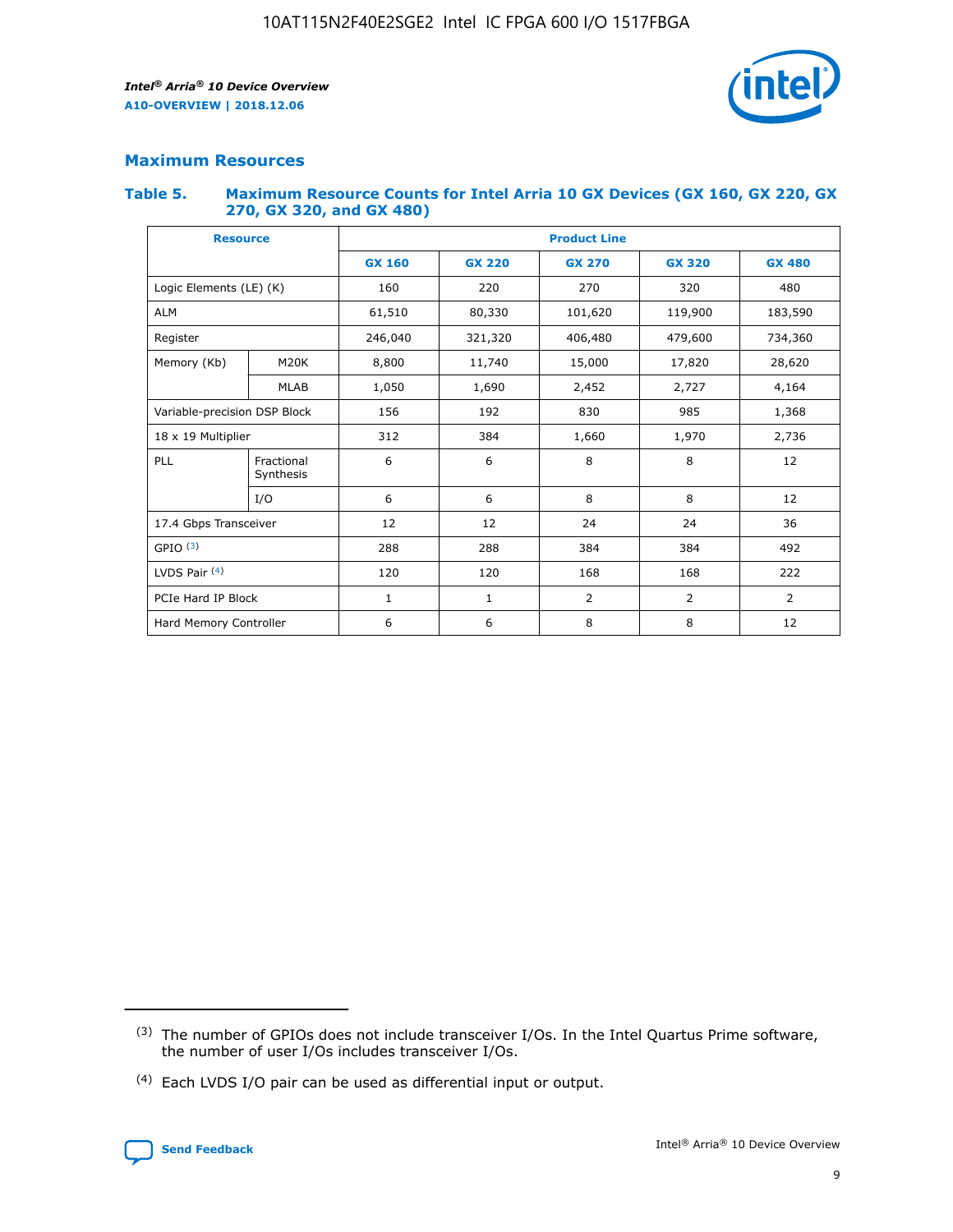

## **Table 6. Maximum Resource Counts for Intel Arria 10 GX Devices (GX 570, GX 660, GX 900, and GX 1150)**

|                              | <b>Resource</b>         | <b>Product Line</b> |                |                |                |  |  |  |
|------------------------------|-------------------------|---------------------|----------------|----------------|----------------|--|--|--|
|                              |                         | <b>GX 570</b>       | <b>GX 660</b>  | <b>GX 900</b>  | <b>GX 1150</b> |  |  |  |
| Logic Elements (LE) (K)      |                         | 570                 | 660            | 900            | 1,150          |  |  |  |
| <b>ALM</b>                   |                         | 217,080             | 251,680        | 339,620        | 427,200        |  |  |  |
| Register                     |                         | 868,320             | 1,006,720      |                | 1,708,800      |  |  |  |
| Memory (Kb)                  | <b>M20K</b>             | 36,000              | 42,620         | 48,460         | 54,260         |  |  |  |
|                              | <b>MLAB</b>             | 5,096               | 5,788          | 9,386          | 12,984         |  |  |  |
| Variable-precision DSP Block |                         | 1,523               | 1,687          | 1,518          | 1,518          |  |  |  |
| $18 \times 19$ Multiplier    |                         | 3,046               | 3,374          | 3,036          | 3,036          |  |  |  |
| PLL                          | Fractional<br>Synthesis | 16                  | 16             | 32             | 32             |  |  |  |
|                              | I/O                     | 16                  | 16             | 16             | 16             |  |  |  |
| 17.4 Gbps Transceiver        |                         | 48                  | 48<br>96       |                | 96             |  |  |  |
| GPIO <sup>(3)</sup>          |                         | 696                 | 696            | 768            | 768            |  |  |  |
| LVDS Pair $(4)$              |                         | 324                 | 324            | 384            | 384            |  |  |  |
| PCIe Hard IP Block           |                         | 2                   | $\overline{2}$ | $\overline{4}$ | 4              |  |  |  |
| Hard Memory Controller       |                         | 16                  | 16             | 16             | 16             |  |  |  |

# **Package Plan**

# **Table 7. Package Plan for Intel Arria 10 GX Devices (U19, F27, and F29)**

Refer to I/O and High Speed I/O in Intel Arria 10 Devices chapter for the number of 3 V I/O, LVDS I/O, and LVDS channels in each device package.

| <b>Product Line</b> | <b>U19</b><br>$(19 \text{ mm} \times 19 \text{ mm})$<br>484-pin UBGA) |          |             |         | <b>F27</b><br>(27 mm × 27 mm,<br>672-pin FBGA) |             | <b>F29</b><br>(29 mm × 29 mm,<br>780-pin FBGA) |          |             |  |
|---------------------|-----------------------------------------------------------------------|----------|-------------|---------|------------------------------------------------|-------------|------------------------------------------------|----------|-------------|--|
|                     | 3 V I/O                                                               | LVDS I/O | <b>XCVR</b> | 3 V I/O | LVDS I/O                                       | <b>XCVR</b> | 3 V I/O                                        | LVDS I/O | <b>XCVR</b> |  |
| GX 160              | 48                                                                    | 192      | 6           | 48      | 192                                            | 12          | 48                                             | 240      | 12          |  |
| GX 220              | 48                                                                    | 192      | 6           | 48      | 192                                            | 12          | 48                                             | 240      | 12          |  |
| GX 270              |                                                                       |          |             | 48      | 192                                            | 12          | 48                                             | 312      | 12          |  |
| GX 320              |                                                                       |          |             | 48      | 192                                            | 12          | 48                                             | 312      | 12          |  |
| GX 480              |                                                                       |          |             |         |                                                |             | 48                                             | 312      | 12          |  |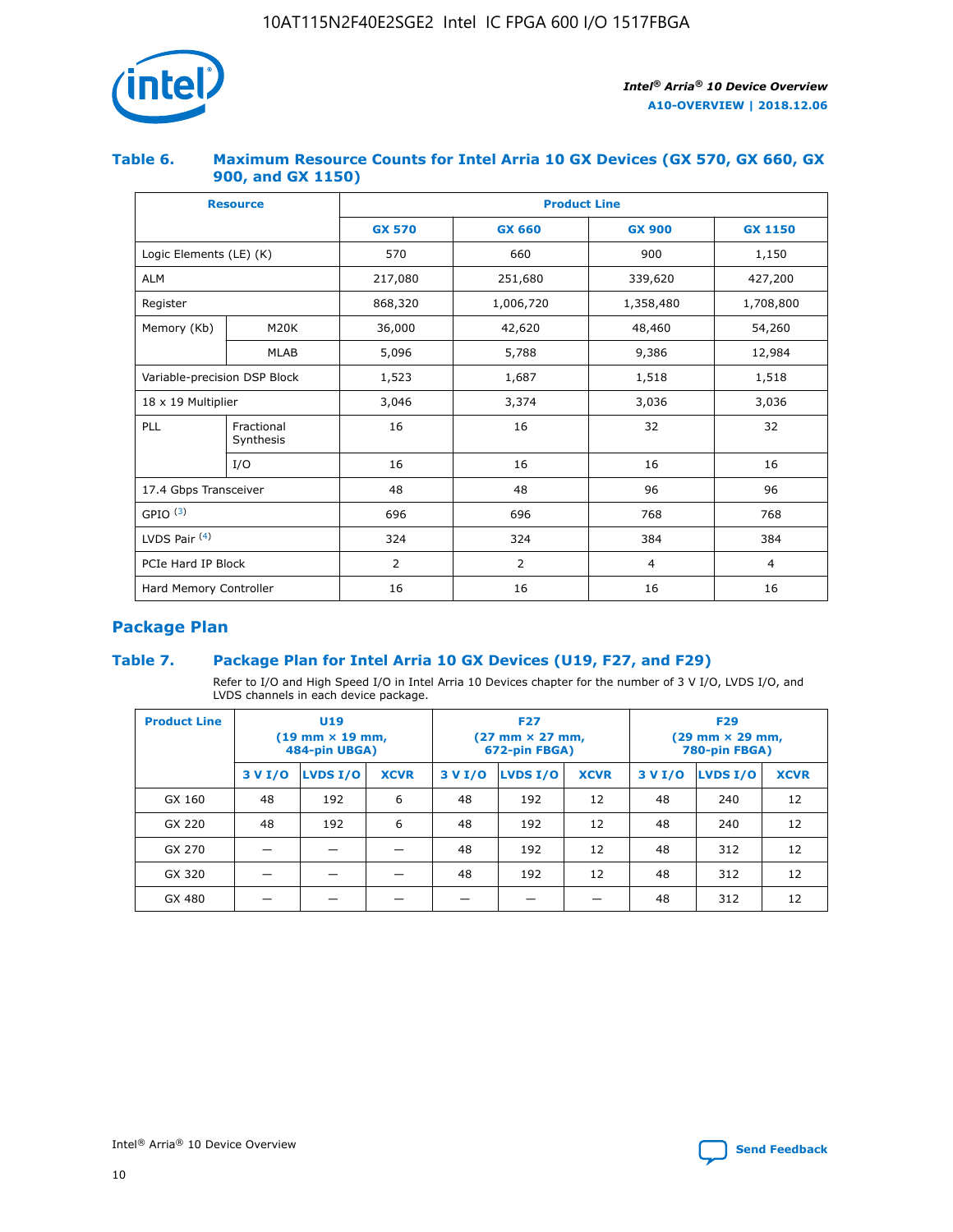

#### **Table 8. Package Plan for Intel Arria 10 GX Devices (F34, F35, NF40, and KF40)**

Refer to I/O and High Speed I/O in Intel Arria 10 Devices chapter for the number of 3 V I/O, LVDS I/O, and LVDS channels in each device package.

| <b>Product Line</b> | <b>F34</b><br>(35 mm × 35 mm,<br><b>1152-pin FBGA)</b> |                    | <b>F35</b><br>$(35$ mm $\times$ 35 mm,<br><b>1152-pin FBGA)</b> |           | <b>KF40</b><br>$(40 \text{ mm} \times 40 \text{ mm})$<br>1517-pin FBGA) |             |           | <b>NF40</b><br>$(40 \text{ mm} \times 40 \text{ mm})$<br><b>1517-pin FBGA)</b> |             |           |                    |             |
|---------------------|--------------------------------------------------------|--------------------|-----------------------------------------------------------------|-----------|-------------------------------------------------------------------------|-------------|-----------|--------------------------------------------------------------------------------|-------------|-----------|--------------------|-------------|
|                     | 3V<br>I/O                                              | <b>LVDS</b><br>I/O | <b>XCVR</b>                                                     | 3V<br>I/O | <b>LVDS</b><br>I/O                                                      | <b>XCVR</b> | 3V<br>I/O | <b>LVDS</b><br>I/O                                                             | <b>XCVR</b> | 3V<br>I/O | <b>LVDS</b><br>I/O | <b>XCVR</b> |
| GX 270              | 48                                                     | 336                | 24                                                              | 48        | 336                                                                     | 24          |           |                                                                                |             |           |                    |             |
| GX 320              | 48                                                     | 336                | 24                                                              | 48        | 336                                                                     | 24          |           |                                                                                |             |           |                    |             |
| GX 480              | 48                                                     | 444                | 24                                                              | 48        | 348                                                                     | 36          |           |                                                                                |             |           |                    |             |
| GX 570              | 48                                                     | 444                | 24                                                              | 48        | 348                                                                     | 36          | 96        | 600                                                                            | 36          | 48        | 540                | 48          |
| GX 660              | 48                                                     | 444                | 24                                                              | 48        | 348                                                                     | 36          | 96        | 600                                                                            | 36          | 48        | 540                | 48          |
| GX 900              |                                                        | 504                | 24                                                              | -         |                                                                         | -           |           |                                                                                |             |           | 600                | 48          |
| GX 1150             |                                                        | 504                | 24                                                              |           |                                                                         |             |           |                                                                                |             |           | 600                | 48          |

#### **Table 9. Package Plan for Intel Arria 10 GX Devices (RF40, NF45, SF45, and UF45)**

Refer to I/O and High Speed I/O in Intel Arria 10 Devices chapter for the number of 3 V I/O, LVDS I/O, and LVDS channels in each device package.

| <b>Product Line</b> | <b>RF40</b><br>$(40$ mm $\times$ 40 mm,<br>1517-pin FBGA) |                    |             | <b>NF45</b><br>$(45 \text{ mm} \times 45 \text{ mm})$<br><b>1932-pin FBGA)</b> |                    |             | <b>SF45</b><br>$(45 \text{ mm} \times 45 \text{ mm})$<br><b>1932-pin FBGA)</b> |                    |             | <b>UF45</b><br>$(45 \text{ mm} \times 45 \text{ mm})$<br><b>1932-pin FBGA)</b> |                    |             |
|---------------------|-----------------------------------------------------------|--------------------|-------------|--------------------------------------------------------------------------------|--------------------|-------------|--------------------------------------------------------------------------------|--------------------|-------------|--------------------------------------------------------------------------------|--------------------|-------------|
|                     | 3V<br>I/O                                                 | <b>LVDS</b><br>I/O | <b>XCVR</b> | 3 V<br>I/O                                                                     | <b>LVDS</b><br>I/O | <b>XCVR</b> | 3 V<br>I/O                                                                     | <b>LVDS</b><br>I/O | <b>XCVR</b> | 3V<br>I/O                                                                      | <b>LVDS</b><br>I/O | <b>XCVR</b> |
| GX 900              |                                                           | 342                | 66          | _                                                                              | 768                | 48          |                                                                                | 624                | 72          |                                                                                | 480                | 96          |
| GX 1150             |                                                           | 342                | 66          | _                                                                              | 768                | 48          |                                                                                | 624                | 72          |                                                                                | 480                | 96          |

## **Related Information**

[I/O and High-Speed Differential I/O Interfaces in Intel Arria 10 Devices chapter, Intel](https://www.intel.com/content/www/us/en/programmable/documentation/sam1403482614086.html#sam1403482030321) [Arria 10 Device Handbook](https://www.intel.com/content/www/us/en/programmable/documentation/sam1403482614086.html#sam1403482030321)

Provides the number of 3 V and LVDS I/Os, and LVDS channels for each Intel Arria 10 device package.

# **Intel Arria 10 GT**

This section provides the available options, maximum resource counts, and package plan for the Intel Arria 10 GT devices.

The information in this section is correct at the time of publication. For the latest information and to get more details, refer to the Intel FPGA Product Selector.

#### **Related Information**

#### [Intel FPGA Product Selector](http://www.altera.com/products/selector/psg-selector.html)

Provides the latest information on Intel products.

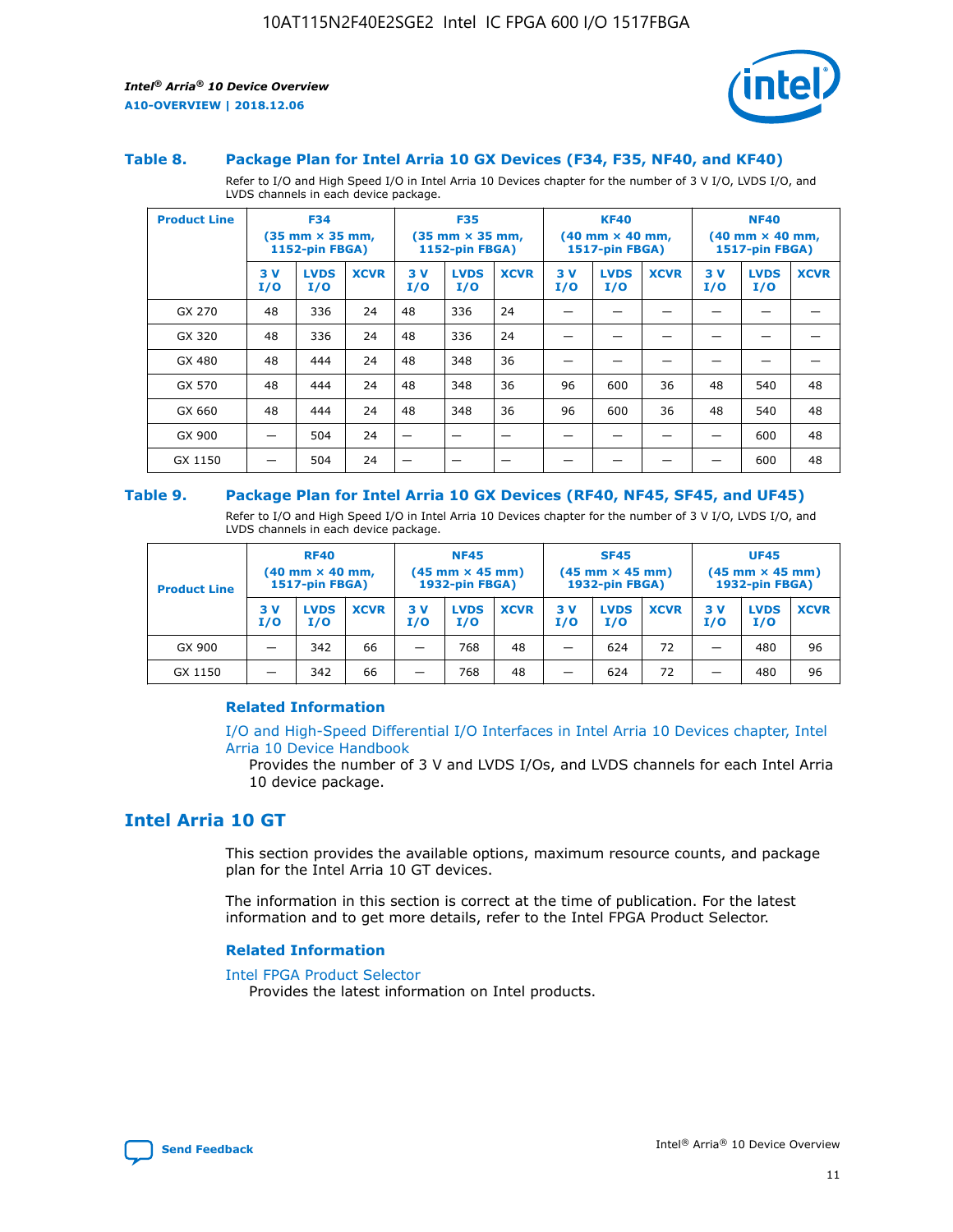

# **Available Options**

# **Figure 2. Sample Ordering Code and Available Options for Intel Arria 10 GT Devices**

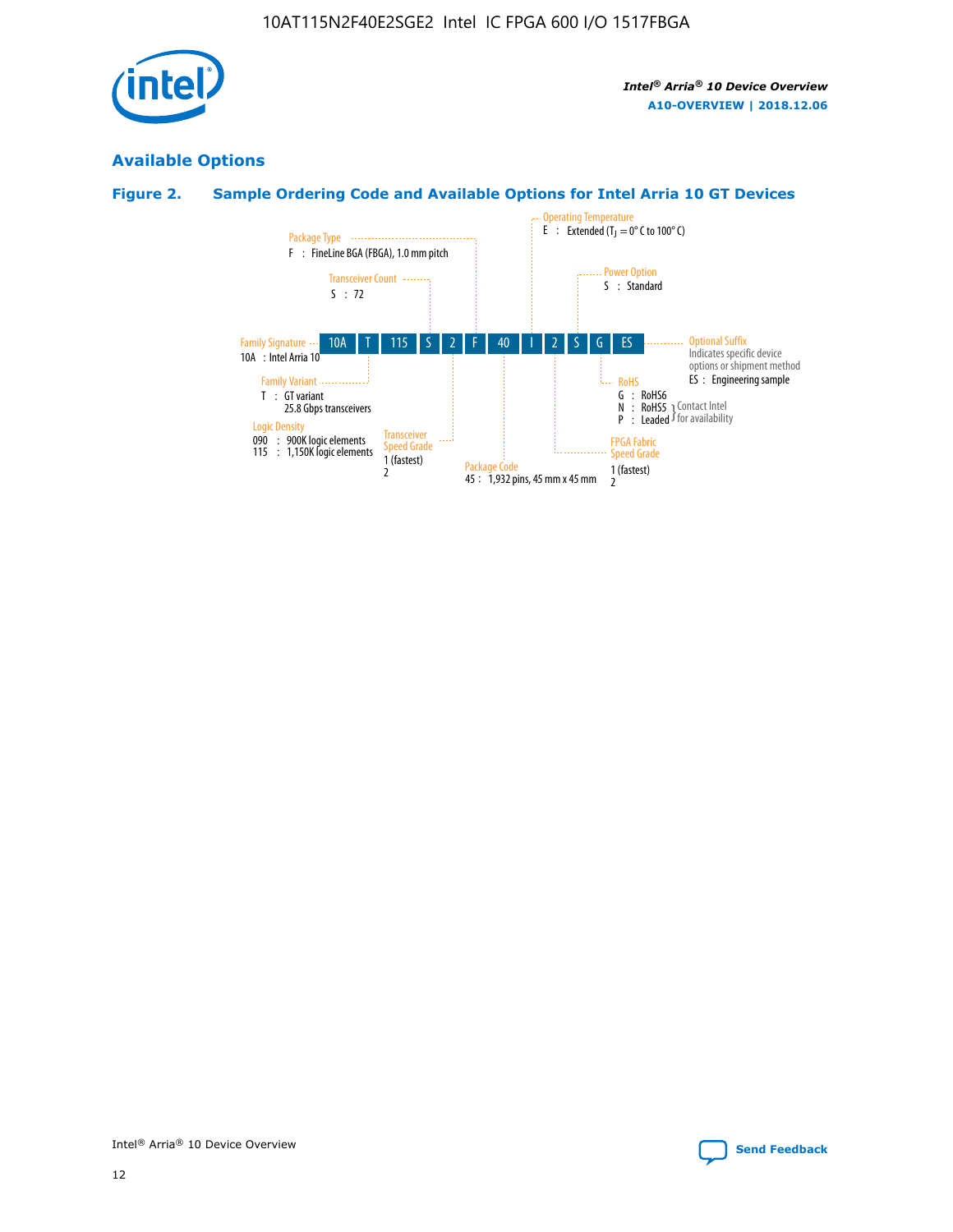

# **Maximum Resources**

#### **Table 10. Maximum Resource Counts for Intel Arria 10 GT Devices**

| <b>Resource</b>              |                      |                | <b>Product Line</b> |  |
|------------------------------|----------------------|----------------|---------------------|--|
|                              |                      | <b>GT 900</b>  | GT 1150             |  |
| Logic Elements (LE) (K)      |                      | 900            | 1,150               |  |
| <b>ALM</b>                   |                      | 339,620        | 427,200             |  |
| Register                     |                      | 1,358,480      | 1,708,800           |  |
| Memory (Kb)                  | M20K                 | 48,460         | 54,260              |  |
|                              | <b>MLAB</b>          | 9,386          | 12,984              |  |
| Variable-precision DSP Block |                      | 1,518          | 1,518               |  |
| 18 x 19 Multiplier           |                      | 3,036          | 3,036               |  |
| PLL                          | Fractional Synthesis | 32             | 32                  |  |
|                              | I/O                  | 16             | 16                  |  |
| Transceiver                  | 17.4 Gbps            | 72(5)          | 72(5)               |  |
|                              | 25.8 Gbps            | 6              | 6                   |  |
| GPIO <sup>(6)</sup>          |                      | 624            | 624                 |  |
| LVDS Pair $(7)$              |                      | 312            | 312                 |  |
| PCIe Hard IP Block           |                      | $\overline{4}$ | $\overline{4}$      |  |
| Hard Memory Controller       |                      | 16             | 16                  |  |

#### **Related Information**

#### [Intel Arria 10 GT Channel Usage](https://www.intel.com/content/www/us/en/programmable/documentation/nik1398707230472.html#nik1398707008178)

Configuring GT/GX channels in Intel Arria 10 GT devices.

## **Package Plan**

## **Table 11. Package Plan for Intel Arria 10 GT Devices**

Refer to I/O and High Speed I/O in Intel Arria 10 Devices chapter for the number of 3 V I/O, LVDS I/O, and LVDS channels in each device package.

| <b>Product Line</b> | <b>SF45</b><br>(45 mm × 45 mm, 1932-pin FBGA) |                 |             |  |  |  |
|---------------------|-----------------------------------------------|-----------------|-------------|--|--|--|
|                     | 3 V I/O                                       | <b>LVDS I/O</b> | <b>XCVR</b> |  |  |  |
| GT 900              |                                               | 624             | 72          |  |  |  |
| GT 1150             |                                               | 624             | 72          |  |  |  |

<sup>(7)</sup> Each LVDS I/O pair can be used as differential input or output.



 $(5)$  If all 6 GT channels are in use, 12 of the GX channels are not usable.

<sup>(6)</sup> The number of GPIOs does not include transceiver I/Os. In the Intel Quartus Prime software, the number of user I/Os includes transceiver I/Os.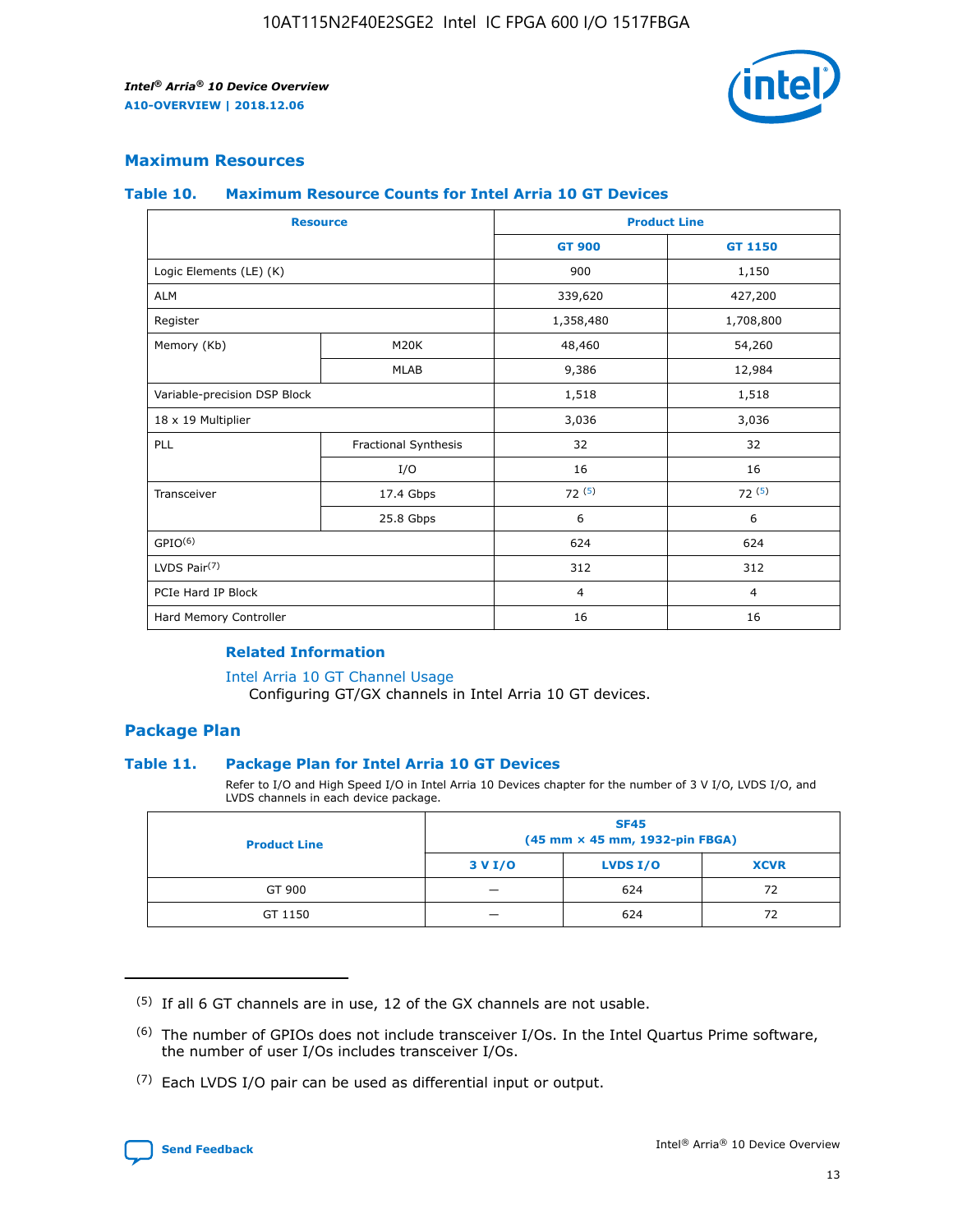

#### **Related Information**

[I/O and High-Speed Differential I/O Interfaces in Intel Arria 10 Devices chapter, Intel](https://www.intel.com/content/www/us/en/programmable/documentation/sam1403482614086.html#sam1403482030321) [Arria 10 Device Handbook](https://www.intel.com/content/www/us/en/programmable/documentation/sam1403482614086.html#sam1403482030321)

Provides the number of 3 V and LVDS I/Os, and LVDS channels for each Intel Arria 10 device package.

# **Intel Arria 10 SX**

This section provides the available options, maximum resource counts, and package plan for the Intel Arria 10 SX devices.

The information in this section is correct at the time of publication. For the latest information and to get more details, refer to the Intel FPGA Product Selector.

#### **Related Information**

[Intel FPGA Product Selector](http://www.altera.com/products/selector/psg-selector.html) Provides the latest information on Intel products.

## **Available Options**

#### **Figure 3. Sample Ordering Code and Available Options for Intel Arria 10 SX Devices**



#### **Related Information**

[Transceiver Performance for Intel Arria 10 GX/SX Devices](https://www.intel.com/content/www/us/en/programmable/documentation/mcn1413182292568.html#mcn1413213965502) Provides more information about the transceiver speed grade.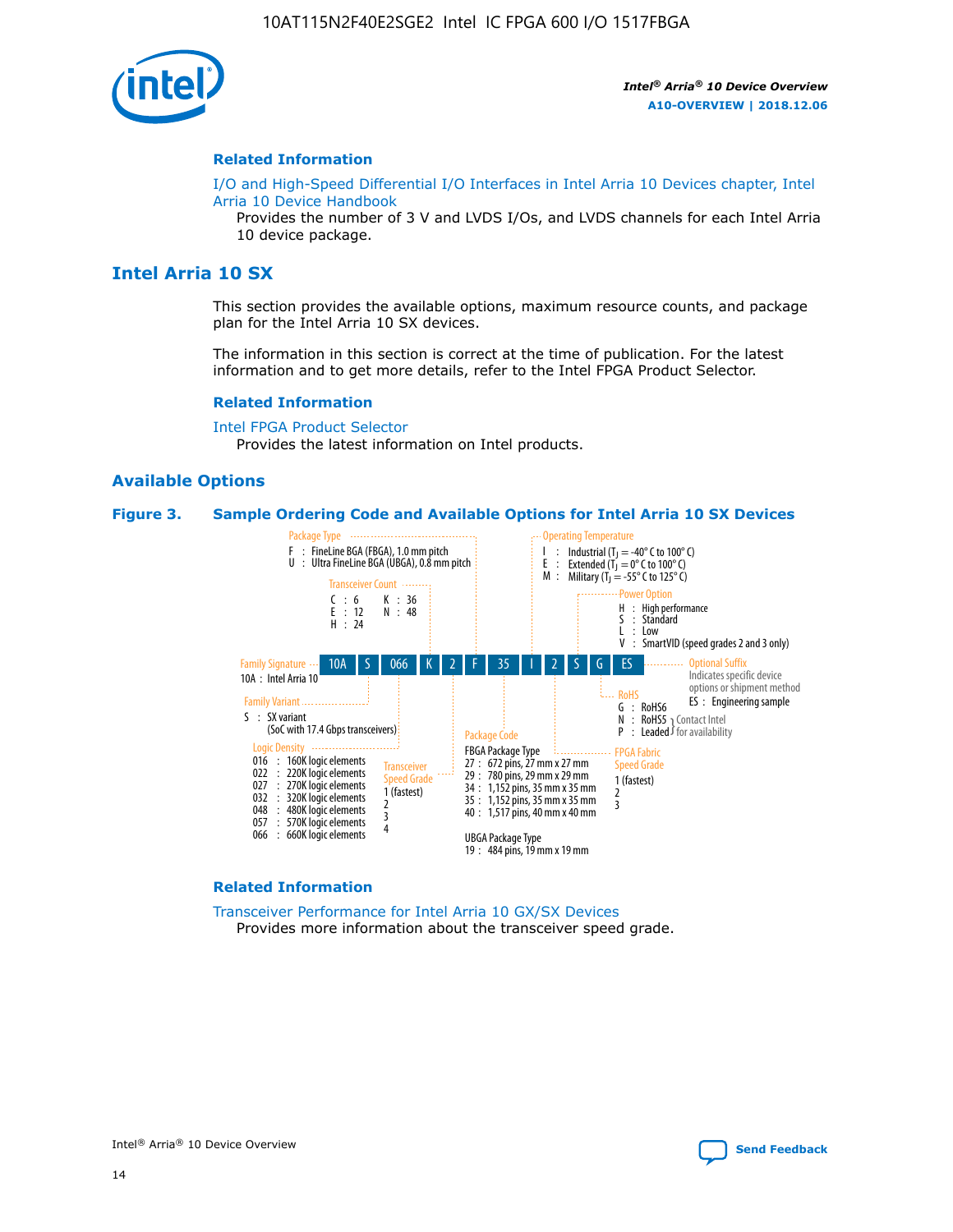

# **Maximum Resources**

#### **Table 12. Maximum Resource Counts for Intel Arria 10 SX Devices**

|                                   | <b>Resource</b>         | <b>Product Line</b> |               |                |                |                |                |                |  |  |  |
|-----------------------------------|-------------------------|---------------------|---------------|----------------|----------------|----------------|----------------|----------------|--|--|--|
|                                   |                         | <b>SX 160</b>       | <b>SX 220</b> | <b>SX 270</b>  | <b>SX 320</b>  | <b>SX 480</b>  | <b>SX 570</b>  | <b>SX 660</b>  |  |  |  |
| Logic Elements (LE) (K)           |                         | 160                 | 220           | 270            | 320            | 480            | 570            | 660            |  |  |  |
| <b>ALM</b>                        |                         | 61,510              | 80,330        | 101,620        | 119,900        | 183,590        | 217,080        | 251,680        |  |  |  |
| Register                          |                         | 246,040             | 321,320       | 406,480        | 479,600        | 734,360        | 868,320        | 1,006,720      |  |  |  |
| Memory (Kb)                       | <b>M20K</b>             | 8,800               | 11,740        | 15,000         | 17,820         | 28,620         | 36,000         | 42,620         |  |  |  |
|                                   | <b>MLAB</b>             | 1,050               | 1,690         | 2,452          | 2,727          | 4,164          | 5,096          | 5,788          |  |  |  |
| Variable-precision DSP Block      |                         | 156                 | 192           | 830            | 985            | 1,368          | 1,523          | 1,687          |  |  |  |
| 18 x 19 Multiplier                |                         | 312                 | 384           | 1,660          | 1,970          | 2,736          | 3,046          | 3,374          |  |  |  |
| <b>PLL</b>                        | Fractional<br>Synthesis | 6                   | 6             | 8              | 8              | 12             | 16             | 16             |  |  |  |
|                                   | I/O                     | 6                   | 6             | 8              | 8              | 12             | 16             | 16             |  |  |  |
| 17.4 Gbps Transceiver             |                         | 12                  | 12            | 24             | 24             | 36             | 48             | 48             |  |  |  |
| GPIO <sup>(8)</sup>               |                         | 288                 | 288           | 384            | 384            | 492            | 696            | 696            |  |  |  |
| LVDS Pair $(9)$                   |                         | 120                 | 120           | 168            | 168            | 174            | 324            | 324            |  |  |  |
| PCIe Hard IP Block                |                         | $\mathbf{1}$        | $\mathbf{1}$  | $\overline{2}$ | $\overline{2}$ | $\overline{2}$ | $\overline{2}$ | $\overline{2}$ |  |  |  |
| Hard Memory Controller            |                         | 6                   | 6             | 8              | 8              | 12             | 16             | 16             |  |  |  |
| ARM Cortex-A9 MPCore<br>Processor |                         | Yes                 | Yes           | Yes            | Yes            | Yes            | Yes            | Yes            |  |  |  |

# **Package Plan**

## **Table 13. Package Plan for Intel Arria 10 SX Devices (U19, F27, F29, and F34)**

Refer to I/O and High Speed I/O in Intel Arria 10 Devices chapter for the number of 3 V I/O, LVDS I/O, and LVDS channels in each device package.

| <b>Product Line</b> | U19<br>$(19 \text{ mm} \times 19 \text{ mm})$<br>484-pin UBGA) |                    |             | <b>F27</b><br>$(27 \text{ mm} \times 27 \text{ mm})$ .<br>672-pin FBGA) |                    | <b>F29</b><br>$(29 \text{ mm} \times 29 \text{ mm})$ .<br>780-pin FBGA) |            |                    | <b>F34</b><br>$(35 \text{ mm} \times 35 \text{ mm})$<br><b>1152-pin FBGA)</b> |           |                    |             |
|---------------------|----------------------------------------------------------------|--------------------|-------------|-------------------------------------------------------------------------|--------------------|-------------------------------------------------------------------------|------------|--------------------|-------------------------------------------------------------------------------|-----------|--------------------|-------------|
|                     | 3V<br>I/O                                                      | <b>LVDS</b><br>I/O | <b>XCVR</b> | 3V<br>I/O                                                               | <b>LVDS</b><br>I/O | <b>XCVR</b>                                                             | 3 V<br>I/O | <b>LVDS</b><br>I/O | <b>XCVR</b>                                                                   | 3V<br>I/O | <b>LVDS</b><br>I/O | <b>XCVR</b> |
| SX 160              | 48                                                             | 144                | 6           | 48                                                                      | 192                | 12                                                                      | 48         | 240                | 12                                                                            |           |                    |             |
| SX 220              | 48                                                             | 144                | 6           | 48                                                                      | 192                | 12                                                                      | 48         | 240                | 12                                                                            |           |                    |             |
| SX 270              |                                                                |                    |             | 48                                                                      | 192                | 12                                                                      | 48         | 312                | 12                                                                            | 48        | 336                | 24          |
| SX 320              |                                                                |                    |             | 48                                                                      | 192                | 12                                                                      | 48         | 312                | 12                                                                            | 48        | 336                | 24          |
|                     | continued                                                      |                    |             |                                                                         |                    |                                                                         |            |                    |                                                                               |           |                    |             |

 $(8)$  The number of GPIOs does not include transceiver I/Os. In the Intel Quartus Prime software, the number of user I/Os includes transceiver I/Os.

 $(9)$  Each LVDS I/O pair can be used as differential input or output.

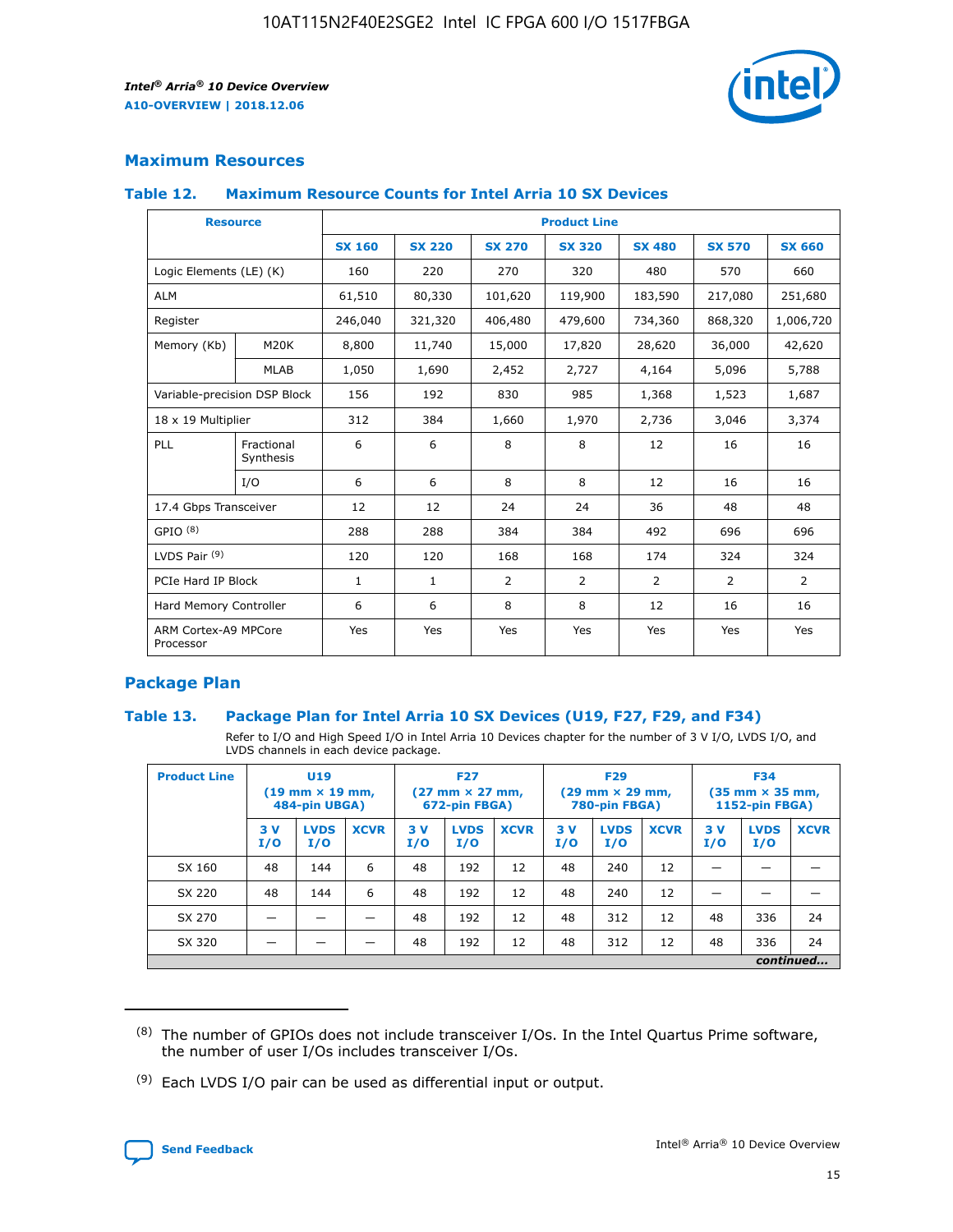

| <b>Product Line</b> | U <sub>19</sub><br>$(19 \text{ mm} \times 19 \text{ mm})$<br>484-pin UBGA) |                    | <b>F27</b><br>$(27 \text{ mm} \times 27 \text{ mm})$<br>672-pin FBGA) |            | <b>F29</b><br>$(29 \text{ mm} \times 29 \text{ mm})$<br>780-pin FBGA) |             |           | <b>F34</b><br>$(35$ mm $\times$ 35 mm,<br><b>1152-pin FBGA)</b> |             |           |                    |             |
|---------------------|----------------------------------------------------------------------------|--------------------|-----------------------------------------------------------------------|------------|-----------------------------------------------------------------------|-------------|-----------|-----------------------------------------------------------------|-------------|-----------|--------------------|-------------|
|                     | 3V<br>I/O                                                                  | <b>LVDS</b><br>I/O | <b>XCVR</b>                                                           | 3 V<br>I/O | <b>LVDS</b><br>I/O                                                    | <b>XCVR</b> | 3V<br>I/O | <b>LVDS</b><br>I/O                                              | <b>XCVR</b> | 3V<br>I/O | <b>LVDS</b><br>I/O | <b>XCVR</b> |
| SX 480              |                                                                            |                    |                                                                       |            |                                                                       |             | 48        | 312                                                             | 12          | 48        | 444                | 24          |
| SX 570              |                                                                            |                    |                                                                       |            |                                                                       |             |           |                                                                 |             | 48        | 444                | 24          |
| SX 660              |                                                                            |                    |                                                                       |            |                                                                       |             |           |                                                                 |             | 48        | 444                | 24          |

## **Table 14. Package Plan for Intel Arria 10 SX Devices (F35, KF40, and NF40)**

Refer to I/O and High Speed I/O in Intel Arria 10 Devices chapter for the number of 3 V I/O, LVDS I/O, and LVDS channels in each device package.

| <b>Product Line</b> | <b>F35</b><br>(35 mm × 35 mm,<br><b>1152-pin FBGA)</b> |          |             |                                           | <b>KF40</b><br>(40 mm × 40 mm,<br>1517-pin FBGA) |    | <b>NF40</b><br>$(40 \text{ mm} \times 40 \text{ mm})$<br><b>1517-pin FBGA)</b> |          |             |  |
|---------------------|--------------------------------------------------------|----------|-------------|-------------------------------------------|--------------------------------------------------|----|--------------------------------------------------------------------------------|----------|-------------|--|
|                     | 3 V I/O                                                | LVDS I/O | <b>XCVR</b> | <b>LVDS I/O</b><br><b>XCVR</b><br>3 V I/O |                                                  |    | 3 V I/O                                                                        | LVDS I/O | <b>XCVR</b> |  |
| SX 270              | 48                                                     | 336      | 24          |                                           |                                                  |    |                                                                                |          |             |  |
| SX 320              | 48                                                     | 336      | 24          |                                           |                                                  |    |                                                                                |          |             |  |
| SX 480              | 48                                                     | 348      | 36          |                                           |                                                  |    |                                                                                |          |             |  |
| SX 570              | 48                                                     | 348      | 36          | 96<br>36<br>600                           |                                                  | 48 | 540                                                                            | 48       |             |  |
| SX 660              | 48                                                     | 348      | 36          | 96                                        | 600                                              | 36 | 48                                                                             | 540      | 48          |  |

# **Related Information**

[I/O and High-Speed Differential I/O Interfaces in Intel Arria 10 Devices chapter, Intel](https://www.intel.com/content/www/us/en/programmable/documentation/sam1403482614086.html#sam1403482030321) [Arria 10 Device Handbook](https://www.intel.com/content/www/us/en/programmable/documentation/sam1403482614086.html#sam1403482030321)

Provides the number of 3 V and LVDS I/Os, and LVDS channels for each Intel Arria 10 device package.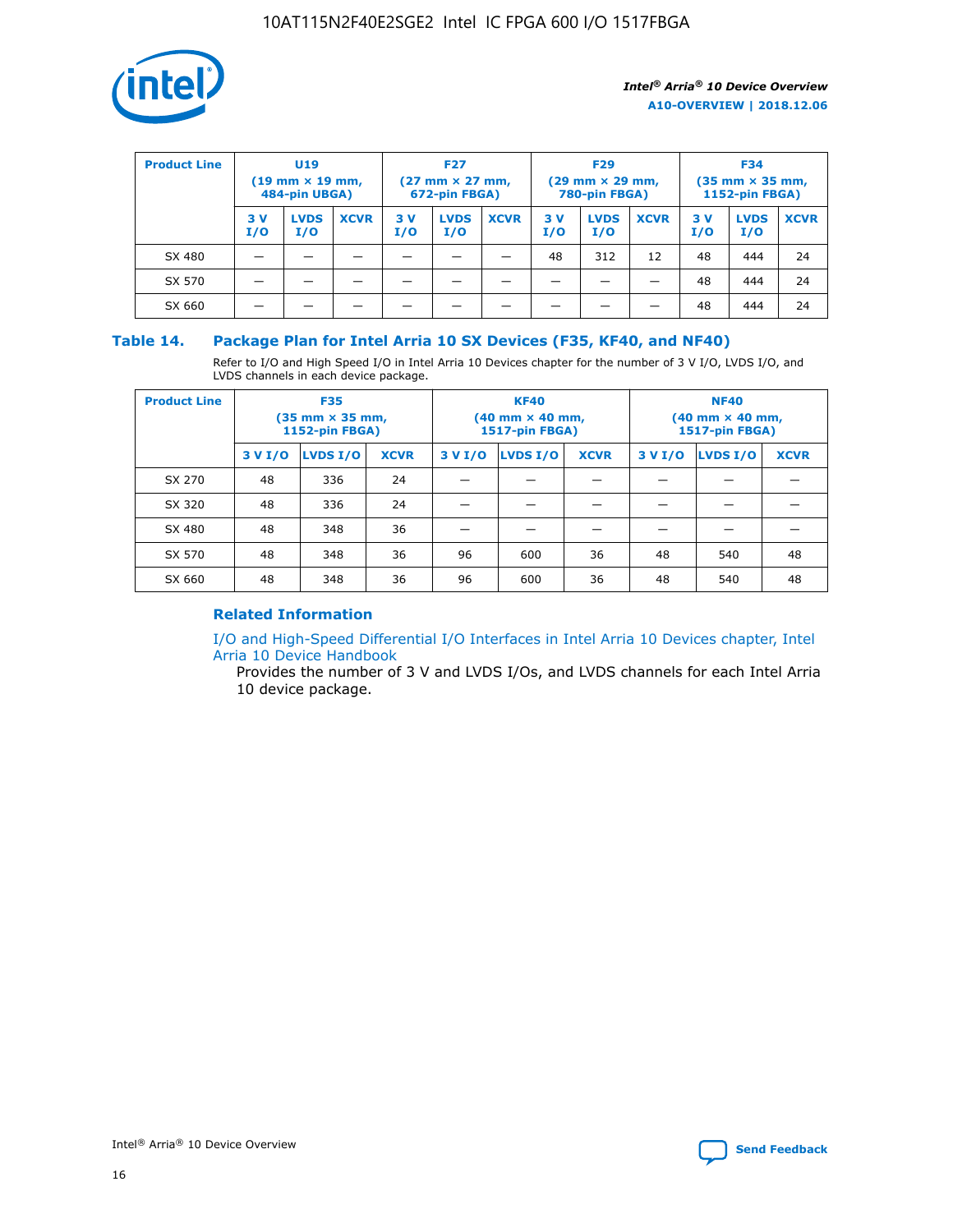

# **I/O Vertical Migration for Intel Arria 10 Devices**

#### **Figure 4. Migration Capability Across Intel Arria 10 Product Lines**

- The arrows indicate the migration paths. The devices included in each vertical migration path are shaded. Devices with fewer resources in the same path have lighter shades.
- To achieve the full I/O migration across product lines in the same migration path, restrict I/Os and transceivers usage to match the product line with the lowest I/O and transceiver counts.
- An LVDS I/O bank in the source device may be mapped to a 3 V I/O bank in the target device. To use memory interface clock frequency higher than 533 MHz, assign external memory interface pins only to banks that are LVDS I/O in both devices.
- There may be nominal 0.15 mm package height difference between some product lines in the same package type.
	- **Variant Product Line Package U19 F27 F29 F34 F35 KF40 NF40 RF40 NF45 SF45 UF45** Intel® Arria® 10 GX GX 160 GX 220 GX 270 GX 320 GX 480 GX 570 GX 660 GX 900 GX 1150 Intel Arria 10 GT GT 900 GT 1150 Intel Arria 10 SX SX 160 SX 220 SX 270 SX 320 SX 480 SX 570 SX 660
- Some migration paths are not shown in the Intel Quartus Prime software **Pin Migration View**.

*Note:* To verify the pin migration compatibility, use the **Pin Migration View** window in the Intel Quartus Prime software Pin Planner.

# **Adaptive Logic Module**

Intel Arria 10 devices use a 20 nm ALM as the basic building block of the logic fabric.

The ALM architecture is the same as the previous generation FPGAs, allowing for efficient implementation of logic functions and easy conversion of IP between the device generations.

The ALM, as shown in following figure, uses an 8-input fracturable look-up table (LUT) with four dedicated registers to help improve timing closure in register-rich designs and achieve an even higher design packing capability than the traditional two-register per LUT architecture.

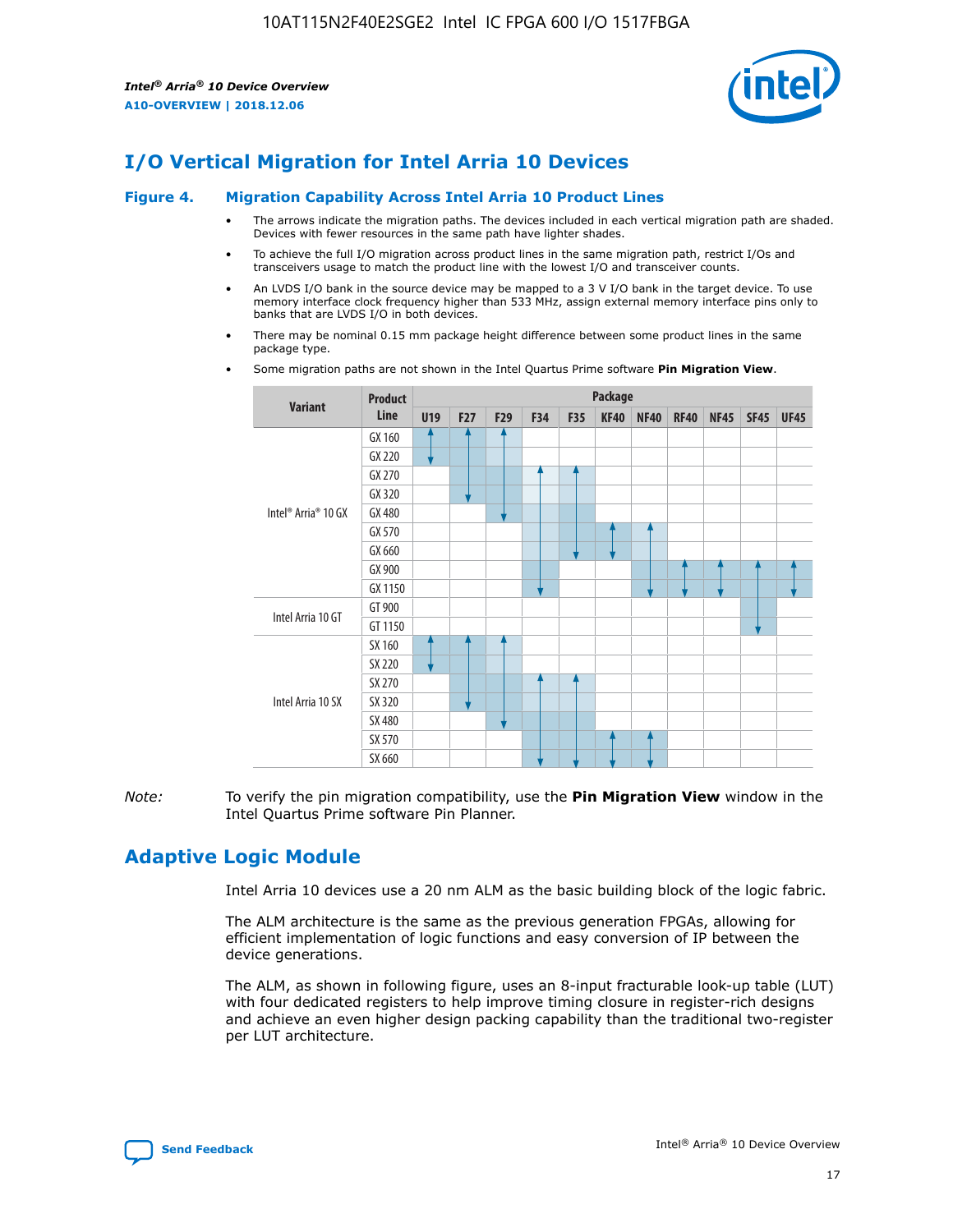

**Figure 5. ALM for Intel Arria 10 Devices**



The Intel Quartus Prime software optimizes your design according to the ALM logic structure and automatically maps legacy designs into the Intel Arria 10 ALM architecture.

# **Variable-Precision DSP Block**

The Intel Arria 10 variable precision DSP blocks support fixed-point arithmetic and floating-point arithmetic.

Features for fixed-point arithmetic:

- High-performance, power-optimized, and fully registered multiplication operations
- 18-bit and 27-bit word lengths
- Two 18 x 19 multipliers or one 27 x 27 multiplier per DSP block
- Built-in addition, subtraction, and 64-bit double accumulation register to combine multiplication results
- Cascading 19-bit or 27-bit when pre-adder is disabled and cascading 18-bit when pre-adder is used to form the tap-delay line for filtering applications
- Cascading 64-bit output bus to propagate output results from one block to the next block without external logic support
- Hard pre-adder supported in 19-bit and 27-bit modes for symmetric filters
- Internal coefficient register bank in both 18-bit and 27-bit modes for filter implementation
- 18-bit and 27-bit systolic finite impulse response (FIR) filters with distributed output adder
- Biased rounding support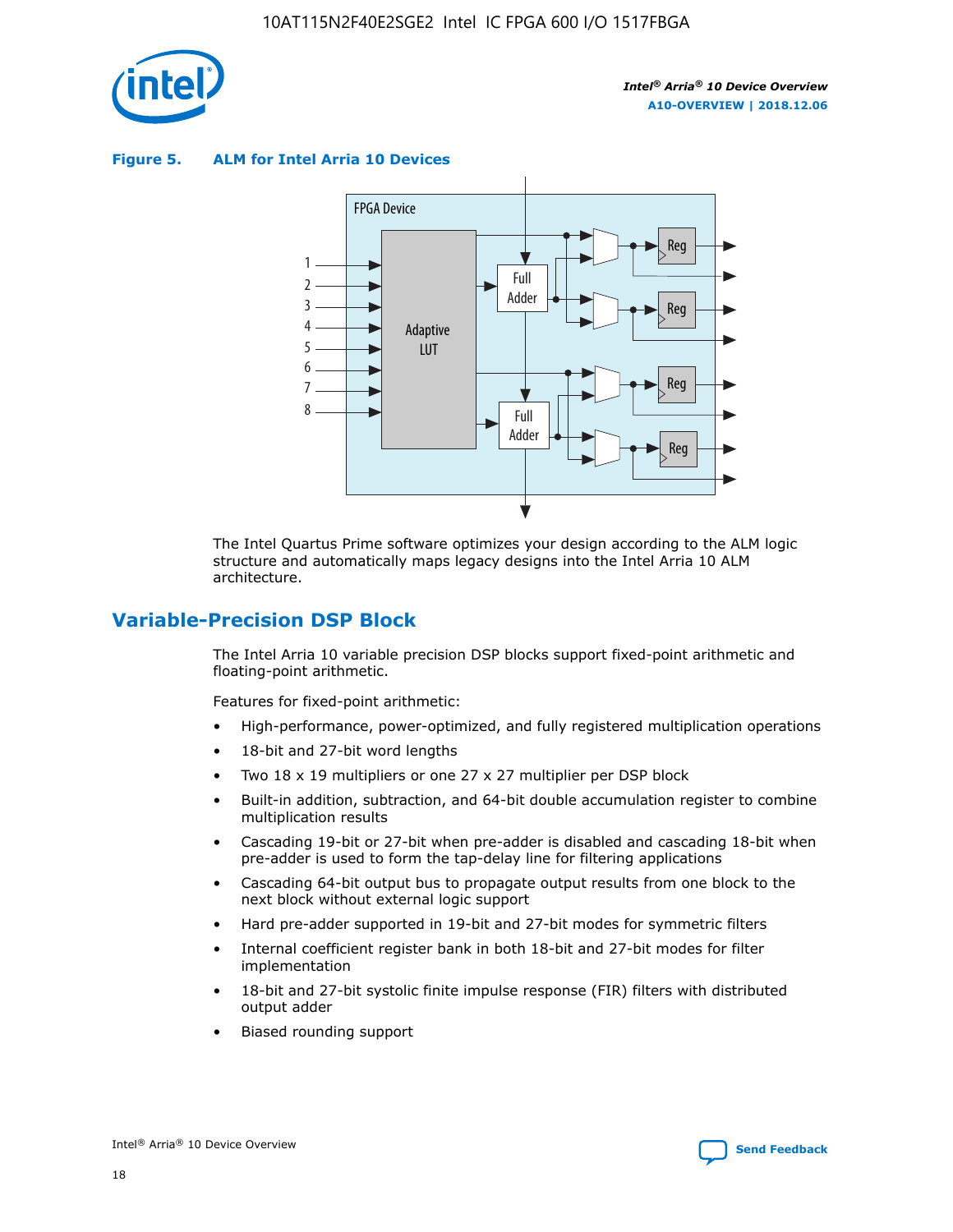

Features for floating-point arithmetic:

- A completely hardened architecture that supports multiplication, addition, subtraction, multiply-add, and multiply-subtract
- Multiplication with accumulation capability and a dynamic accumulator reset control
- Multiplication with cascade summation capability
- Multiplication with cascade subtraction capability
- Complex multiplication
- Direct vector dot product
- Systolic FIR filter

## **Table 15. Variable-Precision DSP Block Configurations for Intel Arria 10 Devices**

| <b>Usage Example</b>                                       | <b>Multiplier Size (Bit)</b>    | <b>DSP Block Resources</b> |
|------------------------------------------------------------|---------------------------------|----------------------------|
| Medium precision fixed point                               | Two 18 x 19                     |                            |
| High precision fixed or Single precision<br>floating point | One 27 x 27                     |                            |
| Fixed point FFTs                                           | One 19 x 36 with external adder |                            |
| Very high precision fixed point                            | One 36 x 36 with external adder |                            |
| Double precision floating point                            | One 54 x 54 with external adder | 4                          |

#### **Table 16. Resources for Fixed-Point Arithmetic in Intel Arria 10 Devices**

The table lists the variable-precision DSP resources by bit precision for each Intel Arria 10 device.

| <b>Variant</b>        | <b>Product Line</b> | Variable-<br>precision<br><b>DSP Block</b> | <b>Independent Input and Output</b><br><b>Multiplications Operator</b> |                                     | 18 x 19<br><b>Multiplier</b><br><b>Adder Sum</b> | $18 \times 18$<br><b>Multiplier</b><br><b>Adder</b> |
|-----------------------|---------------------|--------------------------------------------|------------------------------------------------------------------------|-------------------------------------|--------------------------------------------------|-----------------------------------------------------|
|                       |                     |                                            | 18 x 19<br><b>Multiplier</b>                                           | $27 \times 27$<br><b>Multiplier</b> | <b>Mode</b>                                      | <b>Summed with</b><br>36 bit Input                  |
| AIntel Arria 10<br>GX | GX 160              | 156                                        | 312                                                                    | 156                                 | 156                                              | 156                                                 |
|                       | GX 220              | 192                                        | 384                                                                    | 192                                 | 192                                              | 192                                                 |
|                       | GX 270              | 830                                        | 1,660                                                                  | 830                                 | 830                                              | 830                                                 |
|                       | GX 320              | 984                                        | 1,968                                                                  | 984                                 | 984                                              | 984                                                 |
|                       | GX 480              | 1,368                                      | 2,736                                                                  | 1,368                               | 1,368                                            | 1,368                                               |
|                       | GX 570              | 1,523                                      | 3,046                                                                  | 1,523                               | 1,523                                            | 1,523                                               |
|                       | GX 660              | 1,687                                      | 3,374                                                                  | 1,687                               | 1,687                                            | 1,687                                               |
|                       | GX 900              | 1,518                                      | 3,036                                                                  | 1,518                               | 1,518                                            | 1,518                                               |
|                       | GX 1150             | 1,518                                      | 3,036                                                                  | 1,518                               | 1,518                                            | 1,518                                               |
| Intel Arria 10        | GT 900              | 1,518                                      | 3,036                                                                  | 1,518                               | 1,518                                            | 1,518                                               |
| GT                    | GT 1150             | 1,518                                      | 3,036                                                                  | 1,518                               | 1,518                                            | 1,518                                               |
| Intel Arria 10        | SX 160              | 156                                        | 312                                                                    | 156                                 | 156                                              | 156                                                 |
| <b>SX</b>             | SX 220              | 192                                        | 384                                                                    | 192                                 | 192                                              | 192                                                 |
|                       | SX 270              | 830                                        | 1,660                                                                  | 830                                 | 830                                              | 830                                                 |
|                       |                     |                                            |                                                                        |                                     |                                                  | continued                                           |

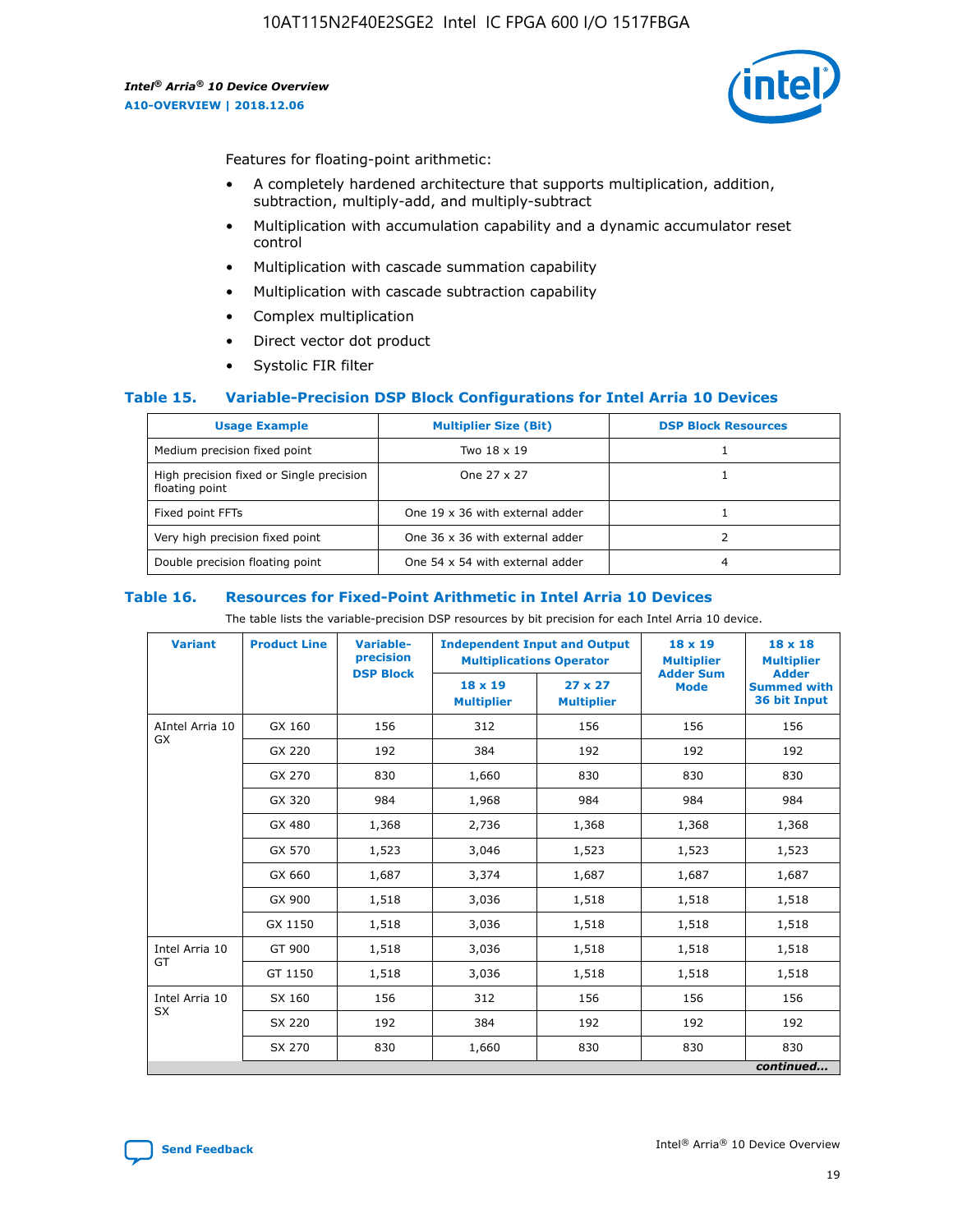

| <b>Variant</b> | <b>Product Line</b> | <b>Variable-</b><br>precision |                                     | <b>Independent Input and Output</b><br><b>Multiplications Operator</b> | $18 \times 19$<br><b>Multiplier</b> | $18 \times 18$<br><b>Multiplier</b><br><b>Adder</b> |  |
|----------------|---------------------|-------------------------------|-------------------------------------|------------------------------------------------------------------------|-------------------------------------|-----------------------------------------------------|--|
|                |                     | <b>DSP Block</b>              | $18 \times 19$<br><b>Multiplier</b> | $27 \times 27$<br><b>Multiplier</b>                                    | <b>Adder Sum</b><br>Mode            | <b>Summed with</b><br>36 bit Input                  |  |
|                | SX 320              | 984                           | 1,968                               | 984                                                                    | 984                                 | 984                                                 |  |
|                | SX 480              | 1,368                         | 2,736                               | 1,368                                                                  | 1,368                               | 1,368                                               |  |
|                | SX 570              | 1,523                         | 3,046                               | 1,523                                                                  | 1,523                               | 1,523                                               |  |
|                | SX 660              | 1,687                         | 3,374                               | 1,687                                                                  | 1,687                               | 1,687                                               |  |

# **Table 17. Resources for Floating-Point Arithmetic in Intel Arria 10 Devices**

The table lists the variable-precision DSP resources by bit precision for each Intel Arria 10 device.

| <b>Variant</b> | <b>Product Line</b> | <b>Variable-</b><br>precision<br><b>DSP Block</b> | <b>Single</b><br><b>Precision</b><br><b>Floating-Point</b><br><b>Multiplication</b><br><b>Mode</b> | <b>Single-Precision</b><br><b>Floating-Point</b><br><b>Adder Mode</b> | Single-<br><b>Precision</b><br><b>Floating-Point</b><br><b>Multiply</b><br><b>Accumulate</b><br><b>Mode</b> | <b>Peak</b><br><b>Giga Floating-</b><br><b>Point</b><br><b>Operations</b><br>per Second<br>(GFLOPs) |
|----------------|---------------------|---------------------------------------------------|----------------------------------------------------------------------------------------------------|-----------------------------------------------------------------------|-------------------------------------------------------------------------------------------------------------|-----------------------------------------------------------------------------------------------------|
| Intel Arria 10 | GX 160              | 156                                               | 156                                                                                                | 156                                                                   | 156                                                                                                         | 140                                                                                                 |
| GX             | GX 220              | 192                                               | 192                                                                                                | 192                                                                   | 192                                                                                                         | 173                                                                                                 |
|                | GX 270              | 830                                               | 830                                                                                                | 830                                                                   | 830                                                                                                         | 747                                                                                                 |
|                | GX 320              | 984                                               | 984                                                                                                | 984                                                                   | 984                                                                                                         | 886                                                                                                 |
|                | GX 480              | 1,369                                             | 1,368                                                                                              | 1,368                                                                 | 1,368                                                                                                       | 1,231                                                                                               |
|                | GX 570              | 1,523                                             | 1,523                                                                                              | 1,523                                                                 | 1,523                                                                                                       | 1,371                                                                                               |
|                | GX 660              | 1,687                                             | 1,687                                                                                              | 1,687                                                                 | 1,687                                                                                                       | 1,518                                                                                               |
|                | GX 900              | 1,518                                             | 1,518                                                                                              | 1,518                                                                 | 1,518                                                                                                       | 1,366                                                                                               |
|                | GX 1150             | 1,518                                             | 1,518                                                                                              | 1,518                                                                 | 1,518                                                                                                       | 1,366                                                                                               |
| Intel Arria 10 | GT 900              | 1,518                                             | 1,518                                                                                              | 1,518                                                                 | 1,518                                                                                                       | 1,366                                                                                               |
| GT             | GT 1150             | 1,518                                             | 1,518                                                                                              | 1,518                                                                 | 1,518                                                                                                       | 1,366                                                                                               |
| Intel Arria 10 | SX 160              | 156                                               | 156                                                                                                | 156                                                                   | 156                                                                                                         | 140                                                                                                 |
| <b>SX</b>      | SX 220              | 192                                               | 192                                                                                                | 192                                                                   | 192                                                                                                         | 173                                                                                                 |
|                | SX 270              | 830                                               | 830                                                                                                | 830                                                                   | 830                                                                                                         | 747                                                                                                 |
|                | SX 320              | 984                                               | 984                                                                                                | 984                                                                   | 984                                                                                                         | 886                                                                                                 |
|                | SX 480              | 1,369                                             | 1,368                                                                                              | 1,368                                                                 | 1,368                                                                                                       | 1,231                                                                                               |
|                | SX 570              | 1,523                                             | 1,523                                                                                              | 1,523                                                                 | 1,523                                                                                                       | 1,371                                                                                               |
|                | SX 660              | 1,687                                             | 1,687                                                                                              | 1,687                                                                 | 1,687                                                                                                       | 1,518                                                                                               |

# **Embedded Memory Blocks**

The embedded memory blocks in the devices are flexible and designed to provide an optimal amount of small- and large-sized memory arrays to fit your design requirements.

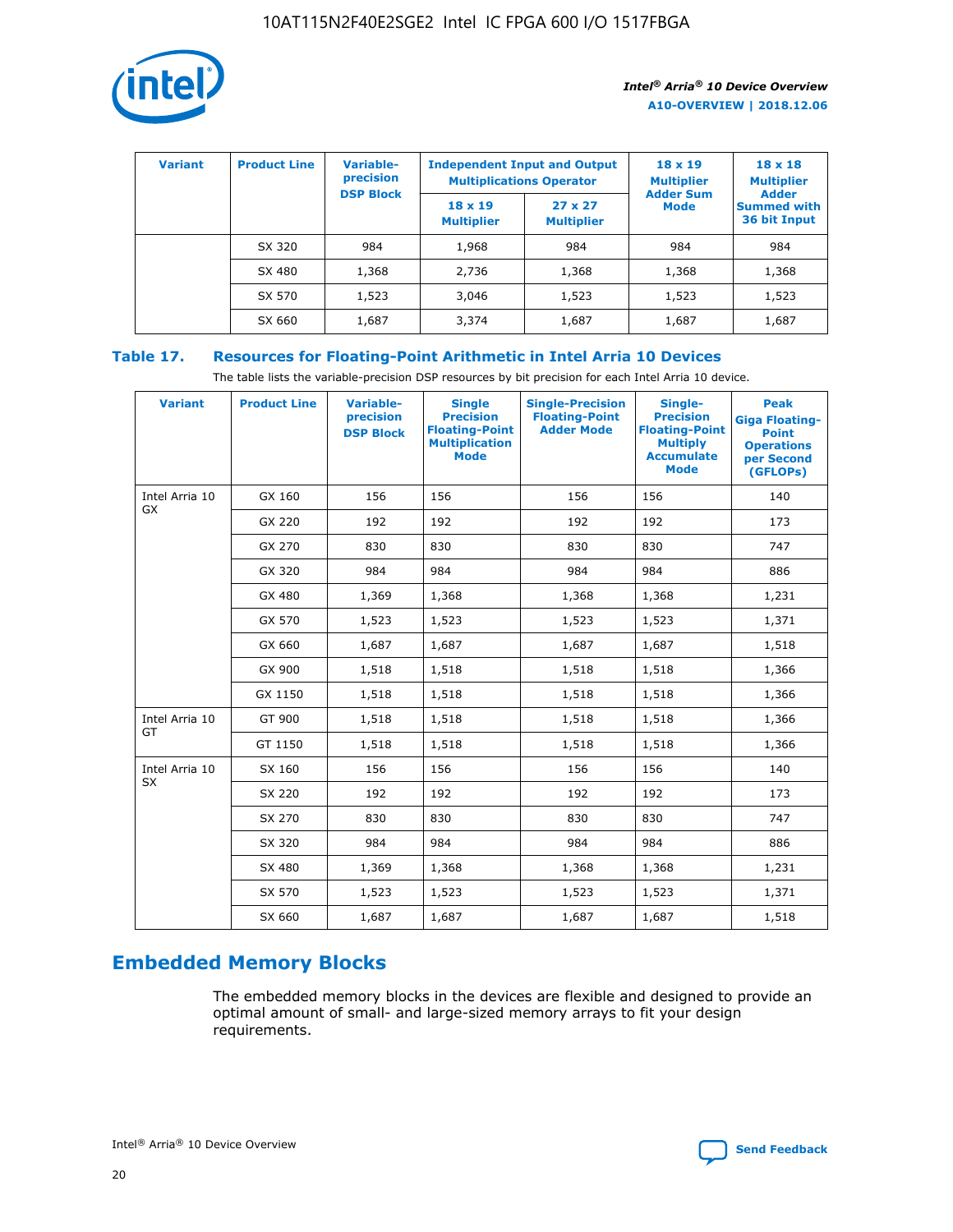

# **Types of Embedded Memory**

The Intel Arria 10 devices contain two types of memory blocks:

- 20 Kb M20K blocks—blocks of dedicated memory resources. The M20K blocks are ideal for larger memory arrays while still providing a large number of independent ports.
- 640 bit memory logic array blocks (MLABs)—enhanced memory blocks that are configured from dual-purpose logic array blocks (LABs). The MLABs are ideal for wide and shallow memory arrays. The MLABs are optimized for implementation of shift registers for digital signal processing (DSP) applications, wide and shallow FIFO buffers, and filter delay lines. Each MLAB is made up of ten adaptive logic modules (ALMs). In the Intel Arria 10 devices, you can configure these ALMs as ten 32 x 2 blocks, giving you one 32 x 20 simple dual-port SRAM block per MLAB.

# **Embedded Memory Capacity in Intel Arria 10 Devices**

|                   | <b>Product</b> |              | <b>M20K</b>         | <b>MLAB</b>  |                     | <b>Total RAM Bit</b> |
|-------------------|----------------|--------------|---------------------|--------------|---------------------|----------------------|
| <b>Variant</b>    | Line           | <b>Block</b> | <b>RAM Bit (Kb)</b> | <b>Block</b> | <b>RAM Bit (Kb)</b> | (Kb)                 |
| Intel Arria 10 GX | GX 160         | 440          | 8,800               | 1,680        | 1,050               | 9,850                |
|                   | GX 220         | 587          | 11,740              | 2,703        | 1,690               | 13,430               |
|                   | GX 270         | 750          | 15,000              | 3,922        | 2,452               | 17,452               |
|                   | GX 320         | 891          | 17,820              | 4,363        | 2,727               | 20,547               |
|                   | GX 480         | 1,431        | 28,620              | 6,662        | 4,164               | 32,784               |
|                   | GX 570         | 1,800        | 36,000              | 8,153        | 5,096               | 41,096               |
|                   | GX 660         | 2,131        | 42,620              | 9,260        | 5,788               | 48,408               |
|                   | GX 900         | 2,423        | 48,460              | 15,017       | 9,386               | 57,846               |
|                   | GX 1150        | 2,713        | 54,260              | 20,774       | 12,984              | 67,244               |
| Intel Arria 10 GT | GT 900         | 2,423        | 48,460              | 15,017       | 9,386               | 57,846               |
|                   | GT 1150        | 2,713        | 54,260              | 20,774       | 12,984              | 67,244               |
| Intel Arria 10 SX | SX 160         | 440          | 8,800               | 1,680        | 1,050               | 9,850                |
|                   | SX 220         | 587          | 11,740              | 2,703        | 1,690               | 13,430               |
|                   | SX 270         | 750          | 15,000              | 3,922        | 2,452               | 17,452               |
|                   | SX 320         | 891          | 17,820              | 4,363        | 2,727               | 20,547               |
|                   | SX 480         | 1,431        | 28,620              | 6,662        | 4,164               | 32,784               |
|                   | SX 570         | 1,800        | 36,000              | 8,153        | 5,096               | 41,096               |
|                   | SX 660         | 2,131        | 42,620              | 9,260        | 5,788               | 48,408               |

#### **Table 18. Embedded Memory Capacity and Distribution in Intel Arria 10 Devices**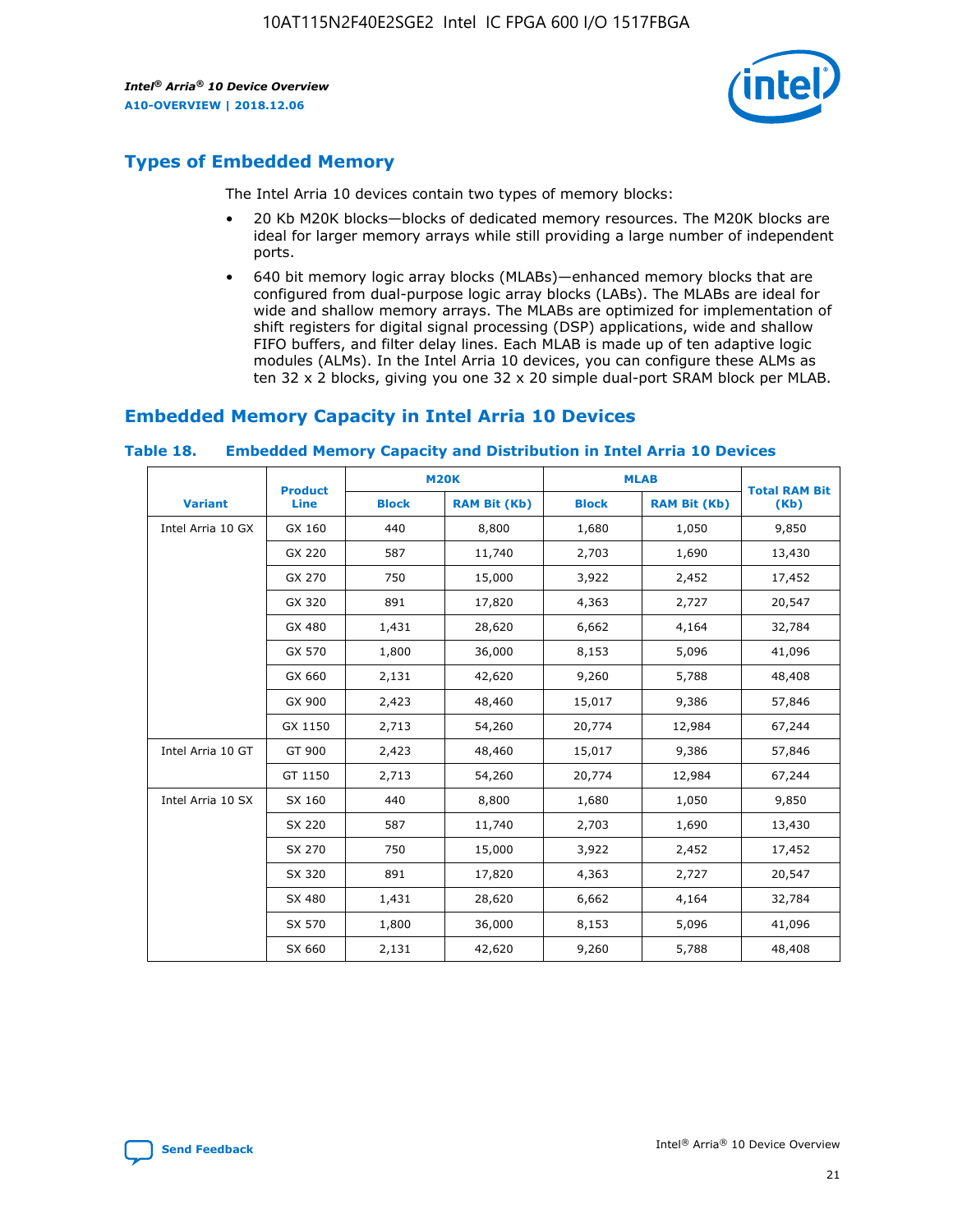

# **Embedded Memory Configurations for Single-port Mode**

#### **Table 19. Single-port Embedded Memory Configurations for Intel Arria 10 Devices**

This table lists the maximum configurations supported for single-port RAM and ROM modes.

| <b>Memory Block</b> | Depth (bits) | <b>Programmable Width</b> |
|---------------------|--------------|---------------------------|
| MLAB                | 32           | x16, x18, or x20          |
|                     | 64(10)       | x8, x9, x10               |
| M20K                | 512          | x40, x32                  |
|                     | 1K           | x20, x16                  |
|                     | 2K           | x10, x8                   |
|                     | 4K           | x5, x4                    |
|                     | 8K           | x2                        |
|                     | 16K          | x1                        |

# **Clock Networks and PLL Clock Sources**

The clock network architecture is based on Intel's global, regional, and peripheral clock structure. This clock structure is supported by dedicated clock input pins, fractional clock synthesis PLLs, and integer I/O PLLs.

# **Clock Networks**

The Intel Arria 10 core clock networks are capable of up to 800 MHz fabric operation across the full industrial temperature range. For the external memory interface, the clock network supports the hard memory controller with speeds up to 2,400 Mbps in a quarter-rate transfer.

To reduce power consumption, the Intel Quartus Prime software identifies all unused sections of the clock network and powers them down.

# **Fractional Synthesis and I/O PLLs**

Intel Arria 10 devices contain up to 32 fractional synthesis PLLs and up to 16 I/O PLLs that are available for both specific and general purpose uses in the core:

- Fractional synthesis PLLs—located in the column adjacent to the transceiver blocks
- I/O PLLs—located in each bank of the 48 I/Os

## **Fractional Synthesis PLLs**

You can use the fractional synthesis PLLs to:

- Reduce the number of oscillators that are required on your board
- Reduce the number of clock pins that are used in the device by synthesizing multiple clock frequencies from a single reference clock source

<sup>(10)</sup> Supported through software emulation and consumes additional MLAB blocks.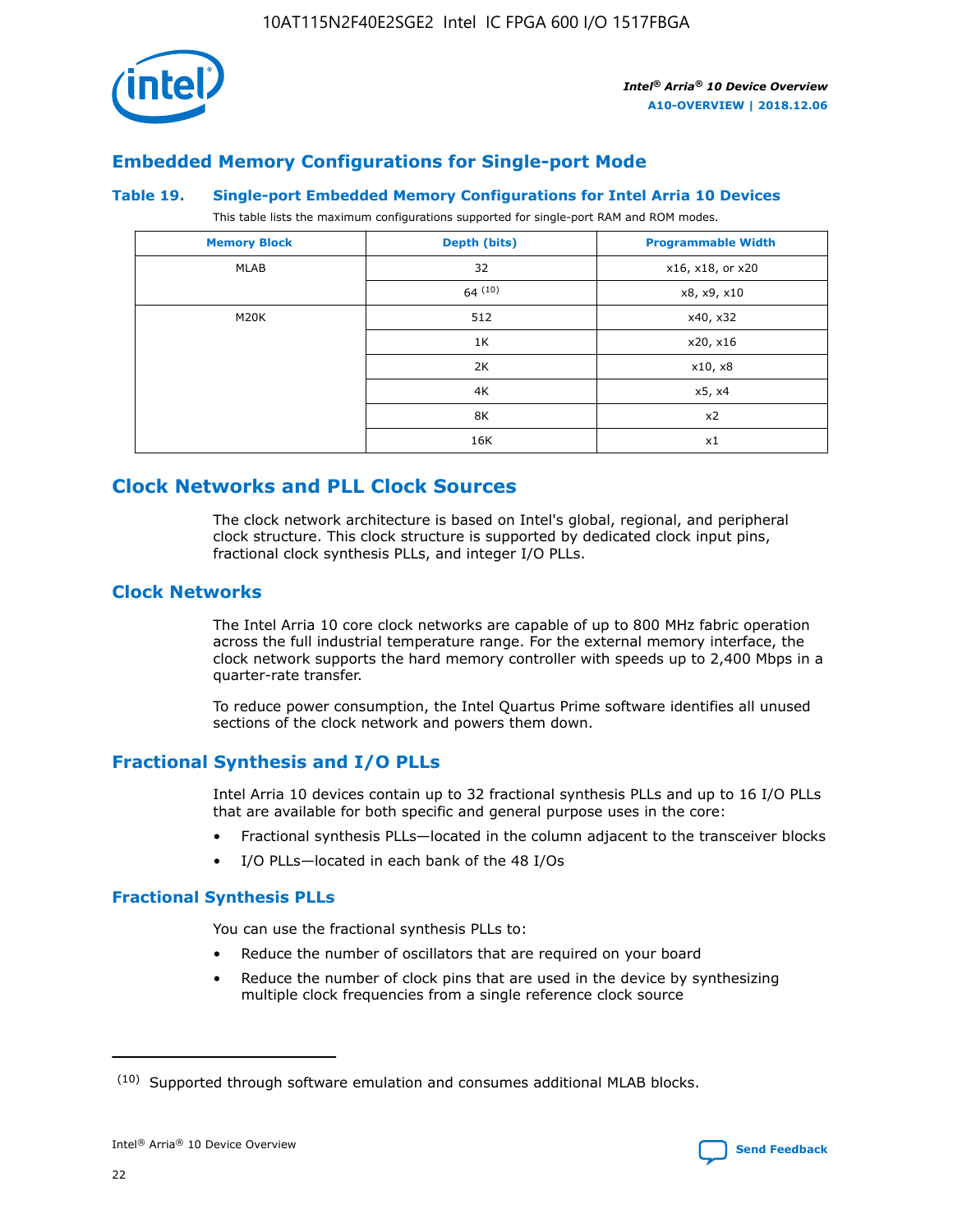

The fractional synthesis PLLs support the following features:

- Reference clock frequency synthesis for transceiver CMU and Advanced Transmit (ATX) PLLs
- Clock network delay compensation
- Zero-delay buffering
- Direct transmit clocking for transceivers
- Independently configurable into two modes:
	- Conventional integer mode equivalent to the general purpose PLL
	- Enhanced fractional mode with third order delta-sigma modulation
- PLL cascading

## **I/O PLLs**

The integer mode I/O PLLs are located in each bank of 48 I/Os. You can use the I/O PLLs to simplify the design of external memory and high-speed LVDS interfaces.

In each I/O bank, the I/O PLLs are adjacent to the hard memory controllers and LVDS SERDES. Because these PLLs are tightly coupled with the I/Os that need to use them, it makes it easier to close timing.

You can use the I/O PLLs for general purpose applications in the core such as clock network delay compensation and zero-delay buffering.

Intel Arria 10 devices support PLL-to-PLL cascading.

# **FPGA General Purpose I/O**

Intel Arria 10 devices offer highly configurable GPIOs. Each I/O bank contains 48 general purpose I/Os and a high-efficiency hard memory controller.

The following list describes the features of the GPIOs:

- Consist of 3 V I/Os for high-voltage application and LVDS I/Os for differential signaling
	- Up to two 3 V I/O banks, available in some devices, that support up to 3 V I/O standards
	- LVDS I/O banks that support up to 1.8 V I/O standards
- Support a wide range of single-ended and differential I/O interfaces
- LVDS speeds up to 1.6 Gbps
- Each LVDS pair of pins has differential input and output buffers, allowing you to configure the LVDS direction for each pair.
- Programmable bus hold and weak pull-up
- Programmable differential output voltage  $(V_{OD})$  and programmable pre-emphasis

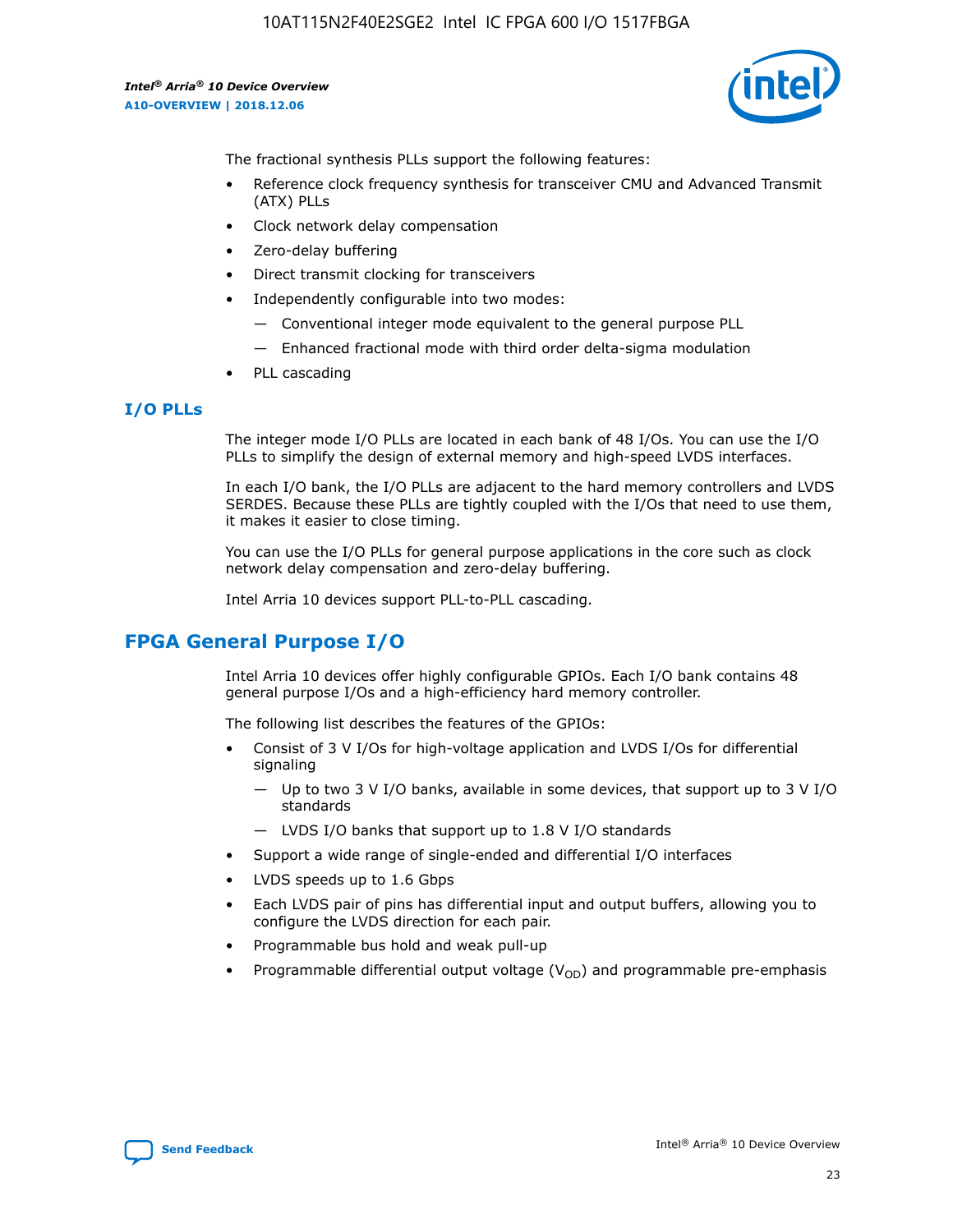

- Series (R<sub>S</sub>) and parallel (R<sub>T</sub>) on-chip termination (OCT) for all I/O banks with OCT calibration to limit the termination impedance variation
- On-chip dynamic termination that has the ability to swap between series and parallel termination, depending on whether there is read or write on a common bus for signal integrity
- Easy timing closure support using the hard read FIFO in the input register path, and delay-locked loop (DLL) delay chain with fine and coarse architecture

# **External Memory Interface**

Intel Arria 10 devices offer massive external memory bandwidth, with up to seven 32 bit DDR4 memory interfaces running at up to 2,400 Mbps. This bandwidth provides additional ease of design, lower power, and resource efficiencies of hardened highperformance memory controllers.

The memory interface within Intel Arria 10 FPGAs and SoCs delivers the highest performance and ease of use. You can configure up to a maximum width of 144 bits when using the hard or soft memory controllers. If required, you can bypass the hard memory controller and use a soft controller implemented in the user logic.

Each I/O contains a hardened DDR read/write path (PHY) capable of performing key memory interface functionality such as read/write leveling, FIFO buffering to lower latency and improve margin, timing calibration, and on-chip termination.

The timing calibration is aided by the inclusion of hard microcontrollers based on Intel's Nios® II technology, specifically tailored to control the calibration of multiple memory interfaces. This calibration allows the Intel Arria 10 device to compensate for any changes in process, voltage, or temperature either within the Intel Arria 10 device itself, or within the external memory device. The advanced calibration algorithms ensure maximum bandwidth and robust timing margin across all operating conditions.

In addition to parallel memory interfaces, Intel Arria 10 devices support serial memory technologies such as the Hybrid Memory Cube (HMC). The HMC is supported by the Intel Arria 10 high-speed serial transceivers which connect up to four HMC links, with each link running at data rates up to 15 Gbps.

## **Related Information**

#### [External Memory Interface Spec Estimator](http://www.altera.com/technology/memory/estimator/mem-emif-index.html)

Provides a parametric tool that allows you to find and compare the performance of the supported external memory interfaces in IntelFPGAs.

# **Memory Standards Supported by Intel Arria 10 Devices**

The I/Os are designed to provide high performance support for existing and emerging external memory standards.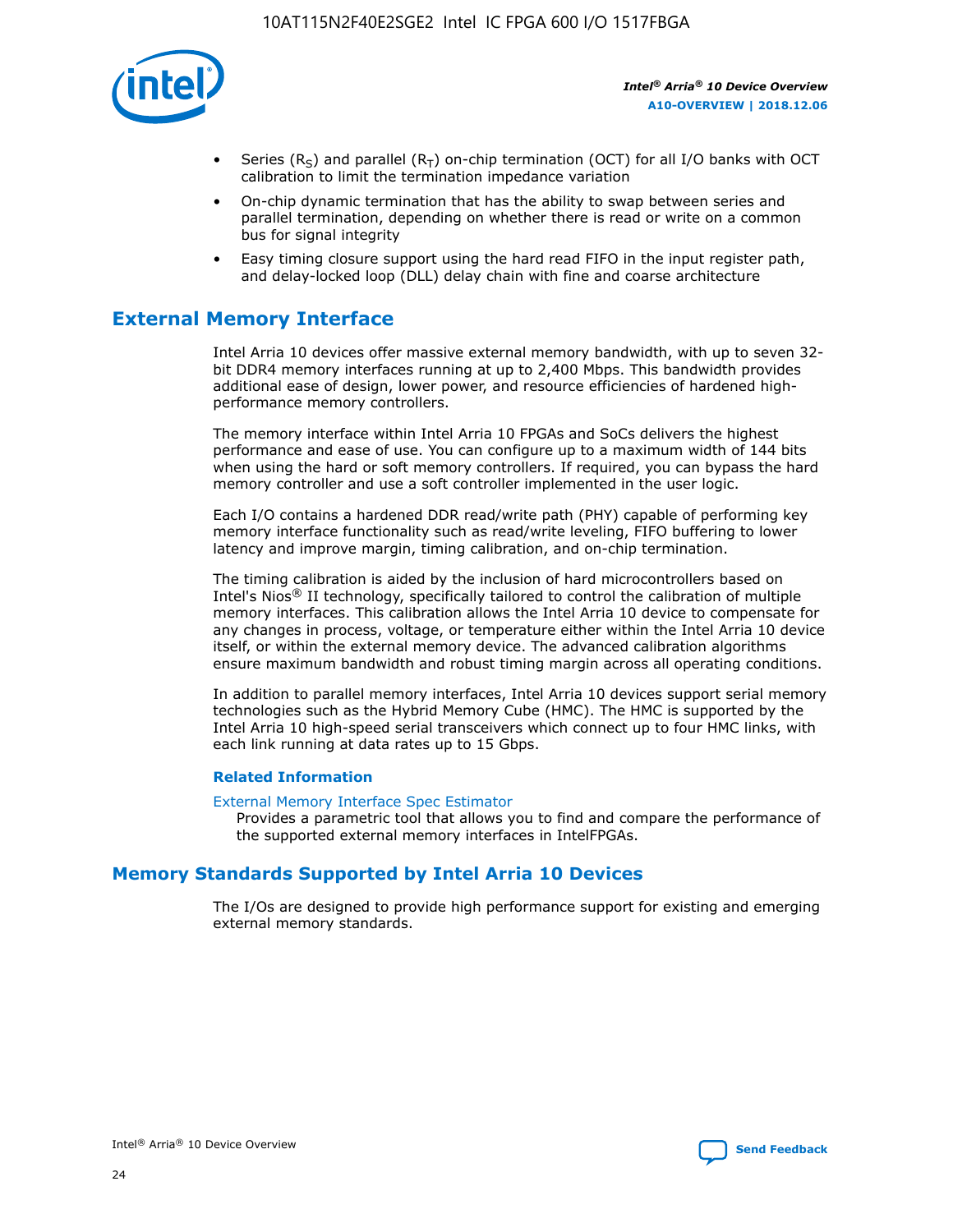

#### **Table 20. Memory Standards Supported by the Hard Memory Controller**

This table lists the overall capability of the hard memory controller. For specific details, refer to the External Memory Interface Spec Estimator and Intel Arria 10 Device Datasheet.

| <b>Memory Standard</b> | <b>Rate Support</b> | <b>Ping Pong PHY Support</b> | <b>Maximum Frequency</b><br>(MHz) |
|------------------------|---------------------|------------------------------|-----------------------------------|
| <b>DDR4 SDRAM</b>      | Quarter rate        | Yes                          | 1,067                             |
|                        |                     |                              | 1,200                             |
| DDR3 SDRAM             | Half rate           | Yes                          | 533                               |
|                        |                     |                              | 667                               |
|                        | Quarter rate        | Yes                          | 1,067                             |
|                        |                     |                              | 1,067                             |
| <b>DDR3L SDRAM</b>     | Half rate           | Yes                          | 533                               |
|                        |                     |                              | 667                               |
|                        | Quarter rate        | Yes                          | 933                               |
|                        |                     |                              | 933                               |
| LPDDR3 SDRAM           | Half rate           |                              | 533                               |
|                        | Quarter rate        |                              | 800                               |

#### **Table 21. Memory Standards Supported by the Soft Memory Controller**

| <b>Memory Standard</b>      | <b>Rate Support</b> | <b>Maximum Frequency</b><br>(MHz) |
|-----------------------------|---------------------|-----------------------------------|
| <b>RLDRAM 3 (11)</b>        | Quarter rate        | 1,200                             |
| ODR IV SRAM <sup>(11)</sup> | Quarter rate        | 1,067                             |
| <b>ODR II SRAM</b>          | Full rate           | 333                               |
|                             | Half rate           | 633                               |
| <b>ODR II+ SRAM</b>         | Full rate           | 333                               |
|                             | Half rate           | 633                               |
| <b>ODR II+ Xtreme SRAM</b>  | Full rate           | 333                               |
|                             | Half rate           | 633                               |

#### **Table 22. Memory Standards Supported by the HPS Hard Memory Controller**

The hard processor system (HPS) is available in Intel Arria 10 SoC devices only.

| <b>Memory Standard</b> | <b>Rate Support</b> | <b>Maximum Frequency</b><br>(MHz) |
|------------------------|---------------------|-----------------------------------|
| <b>DDR4 SDRAM</b>      | Half rate           | 1,200                             |
| <b>DDR3 SDRAM</b>      | Half rate           | 1,067                             |
| <b>DDR3L SDRAM</b>     | Half rate           | 933                               |

<sup>(11)</sup> Intel Arria 10 devices support this external memory interface using hard PHY with soft memory controller.

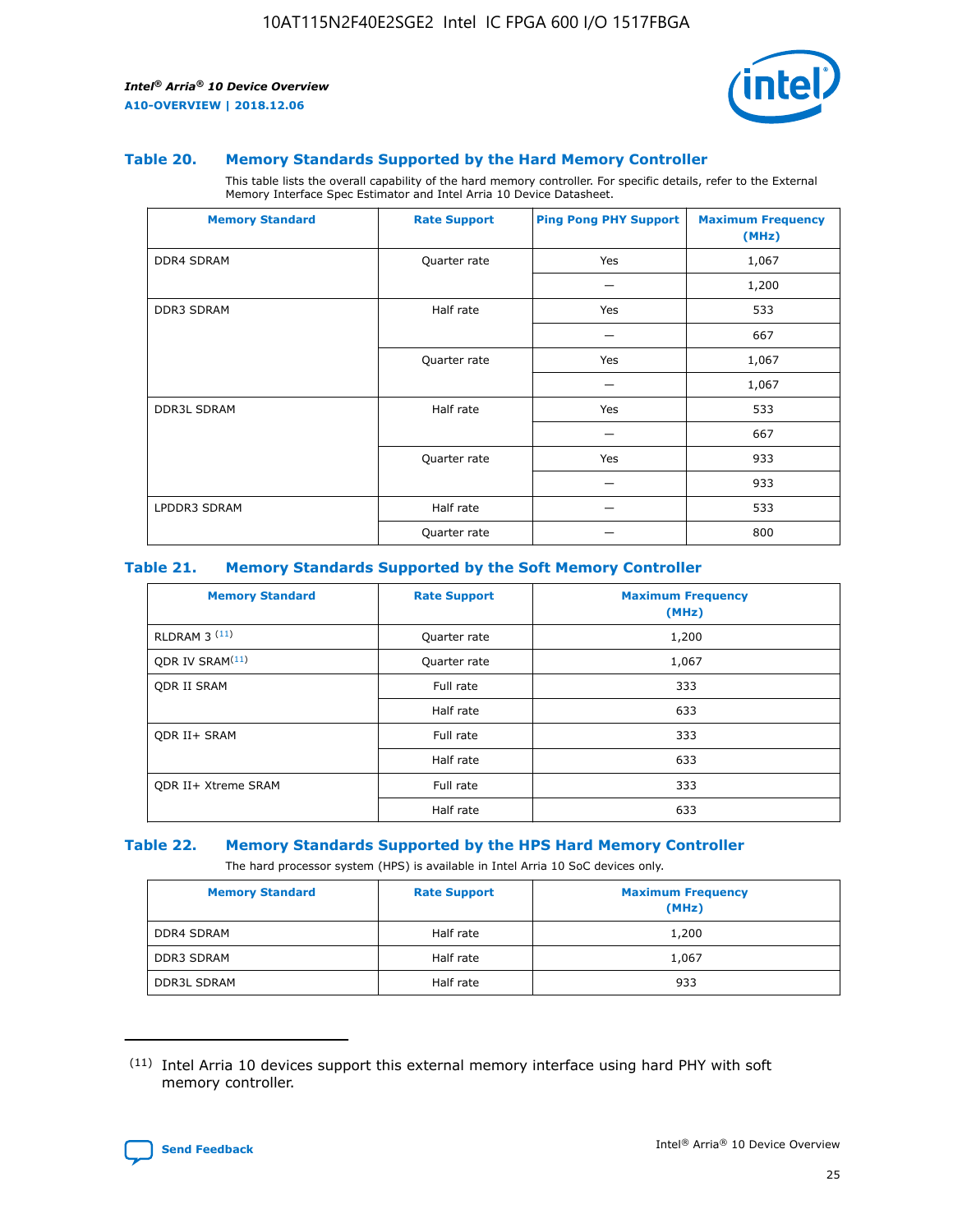

## **Related Information**

#### [Intel Arria 10 Device Datasheet](https://www.intel.com/content/www/us/en/programmable/documentation/mcn1413182292568.html#mcn1413182153340)

Lists the memory interface performance according to memory interface standards, rank or chip select configurations, and Intel Arria 10 device speed grades.

# **PCIe Gen1, Gen2, and Gen3 Hard IP**

Intel Arria 10 devices contain PCIe hard IP that is designed for performance and ease-of-use:

- Includes all layers of the PCIe stack—transaction, data link and physical layers.
- Supports PCIe Gen3, Gen2, and Gen1 Endpoint and Root Port in x1, x2, x4, or x8 lane configuration.
- Operates independently from the core logic—optional configuration via protocol (CvP) allows the PCIe link to power up and complete link training in less than 100 ms while the Intel Arria 10 device completes loading the programming file for the rest of the FPGA.
- Provides added functionality that makes it easier to support emerging features such as Single Root I/O Virtualization (SR-IOV) and optional protocol extensions.
- Provides improved end-to-end datapath protection using ECC.
- Supports FPGA configuration via protocol (CvP) using PCIe at Gen3, Gen2, or Gen1 speed.

#### **Related Information**

PCS Features on page 30

# **Enhanced PCS Hard IP for Interlaken and 10 Gbps Ethernet**

# **Interlaken Support**

The Intel Arria 10 enhanced PCS hard IP provides integrated Interlaken PCS supporting rates up to 25.8 Gbps per lane.

The Interlaken PCS is based on the proven functionality of the PCS developed for Intel's previous generation FPGAs, which demonstrated interoperability with Interlaken ASSP vendors and third-party IP suppliers. The Interlaken PCS is present in every transceiver channel in Intel Arria 10 devices.

## **Related Information**

PCS Features on page 30

# **10 Gbps Ethernet Support**

The Intel Arria 10 enhanced PCS hard IP supports 10GBASE-R PCS compliant with IEEE 802.3 10 Gbps Ethernet (10GbE). The integrated hard IP support for 10GbE and the 10 Gbps transceivers save external PHY cost, board space, and system power.

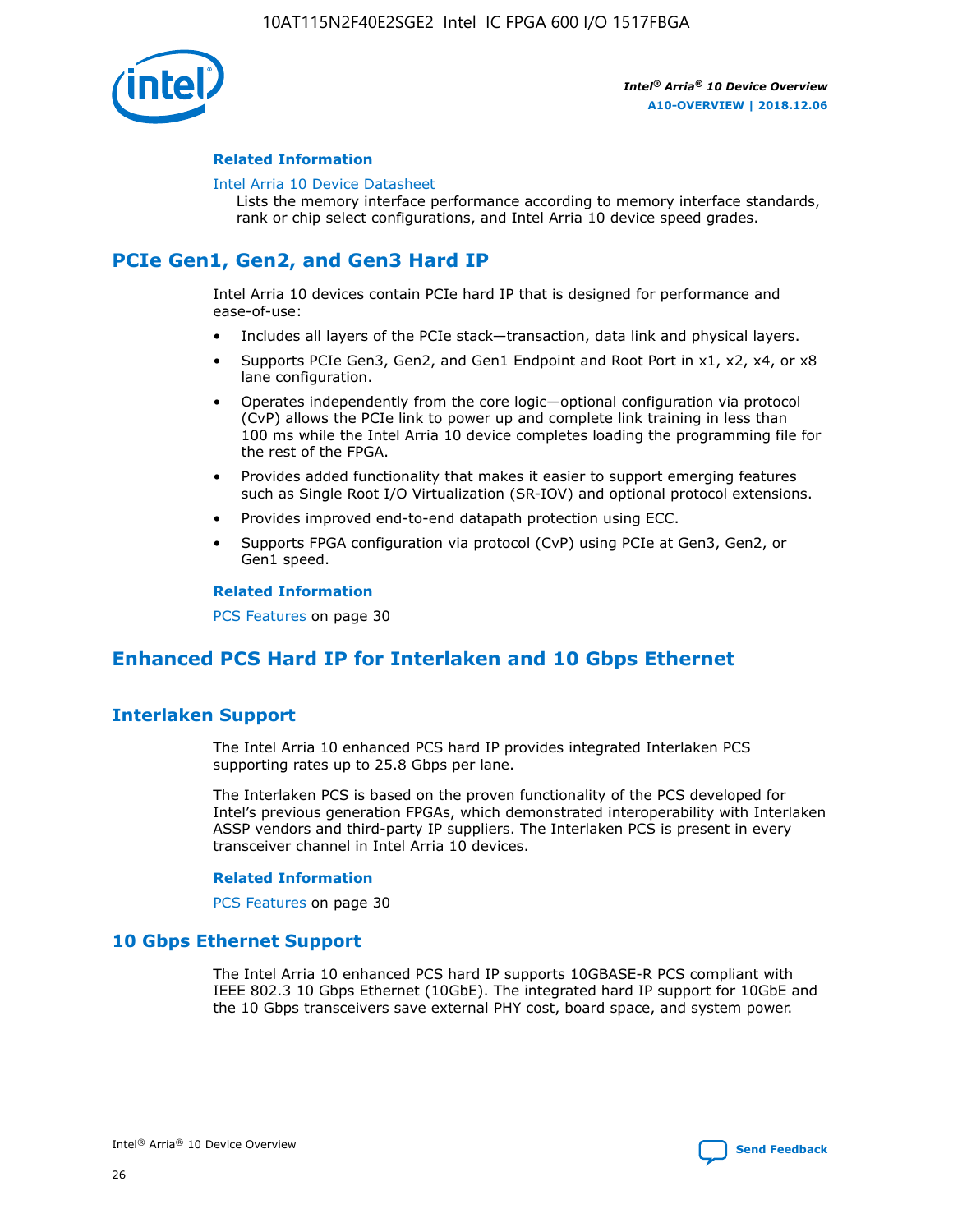

The scalable hard IP supports multiple independent 10GbE ports while using a single PLL for all the 10GBASE-R PCS instantiations, which saves on core logic resources and clock networks:

- Simplifies multiport 10GbE systems compared to XAUI interfaces that require an external XAUI-to-10G PHY.
- Incorporates Electronic Dispersion Compensation (EDC), which enables direct connection to standard 10 Gbps XFP and SFP+ pluggable optical modules.
- Supports backplane Ethernet applications and includes a hard 10GBASE-KR Forward Error Correction (FEC) circuit that you can use for 10 Gbps and 40 Gbps applications.

The 10 Gbps Ethernet PCS hard IP and 10GBASE-KR FEC are present in every transceiver channel.

#### **Related Information**

PCS Features on page 30

# **Low Power Serial Transceivers**

Intel Arria 10 FPGAs and SoCs include lowest power transceivers that deliver high bandwidth, throughput and low latency.

Intel Arria 10 devices deliver the industry's lowest power consumption per transceiver channel:

- 12.5 Gbps transceivers at as low as 242 mW
- 10 Gbps transceivers at as low as 168 mW
- 6 Gbps transceivers at as low as 117 mW

Intel Arria 10 transceivers support various data rates according to application:

- Chip-to-chip and chip-to-module applications—from 1 Gbps up to 25.8 Gbps
- Long reach and backplane applications—from 1 Gbps up to 12.5 with advanced adaptive equalization
- Critical power sensitive applications—from 1 Gbps up to 11.3 Gbps using lower power modes

The combination of 20 nm process technology and architectural advances provide the following benefits:

- Significant reduction in die area and power consumption
- Increase of up to two times in transceiver I/O density compared to previous generation devices while maintaining optimal signal integrity
- Up to 72 total transceiver channels—you can configure up to 6 of these channels to run as fast as 25.8 Gbps
- All channels feature continuous data rate support up to the maximum rated speed

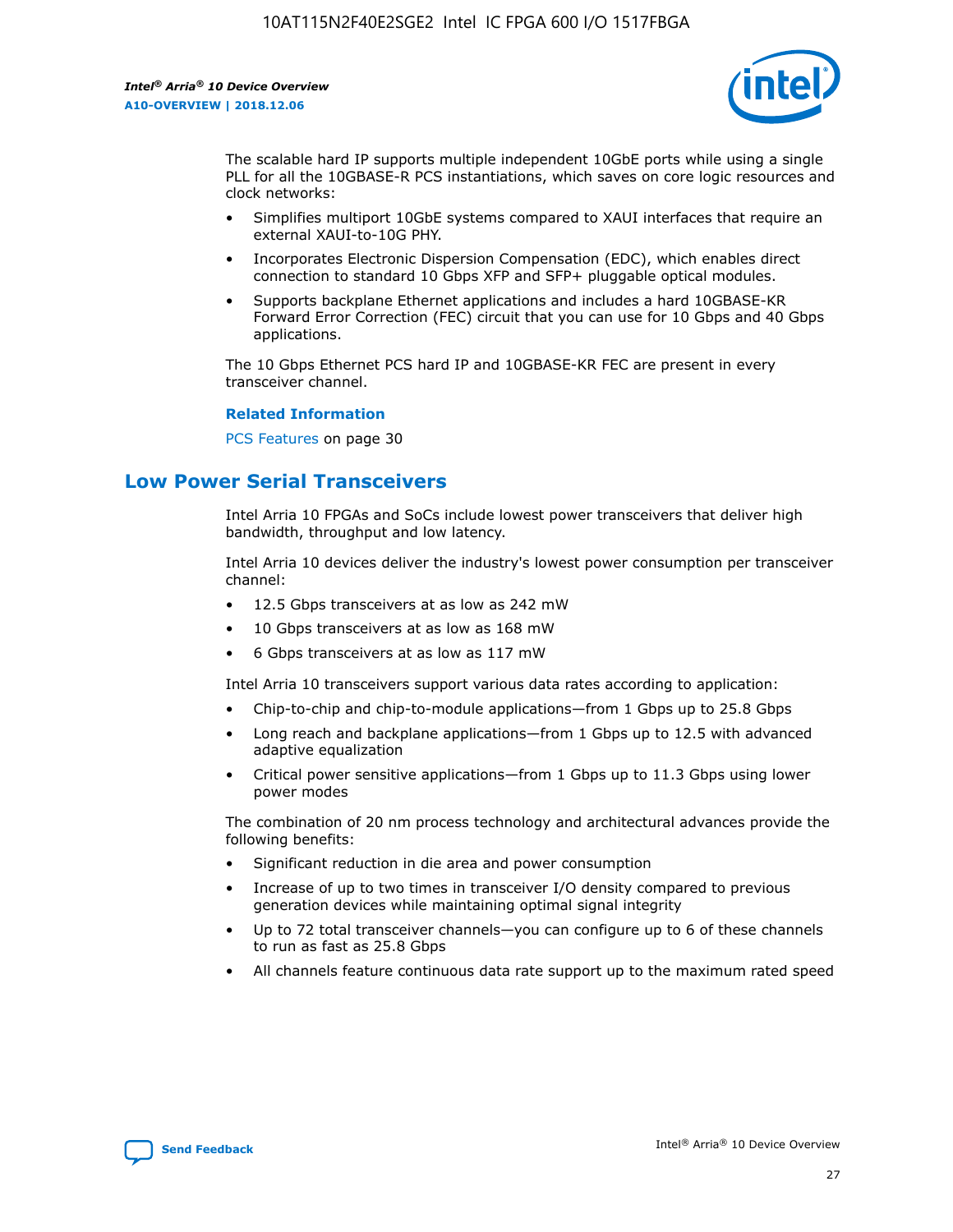

## Transceiver PMA TX/RX PCS ATX PLL Transceiver PMA TX/RX PCS fPLL Network Flexible Clock Distribution Network PCS Transceiver PMA TX/RX FPGA **Clock Distribution** Fabric PCS Transceiver PMA TX/RX ATX Flexible PLL PCS Transceiver PMA TX/RX ▲ fPLL Transceiver PMA TX/RX PCS

## **Figure 6. Intel Arria 10 Transceiver Block Architecture**

# **Transceiver Channels**

All transceiver channels feature a dedicated Physical Medium Attachment (PMA) and a hardened Physical Coding Sublayer (PCS).

4

- The PMA provides primary interfacing capabilities to physical channels.
- The PCS typically handles encoding/decoding, word alignment, and other preprocessing functions before transferring data to the FPGA core fabric.

A transceiver channel consists of a PMA and a PCS block. Most transceiver banks have 6 channels. There are some transceiver banks that contain only 3 channels.

A wide variety of bonded and non-bonded data rate configurations is possible using a highly configurable clock distribution network. Up to 80 independent transceiver data rates can be configured.

The following figures are graphical representations of top views of the silicon die, which correspond to reverse views for flip chip packages. Different Intel Arria 10 devices may have different floorplans than the ones shown in the figures.

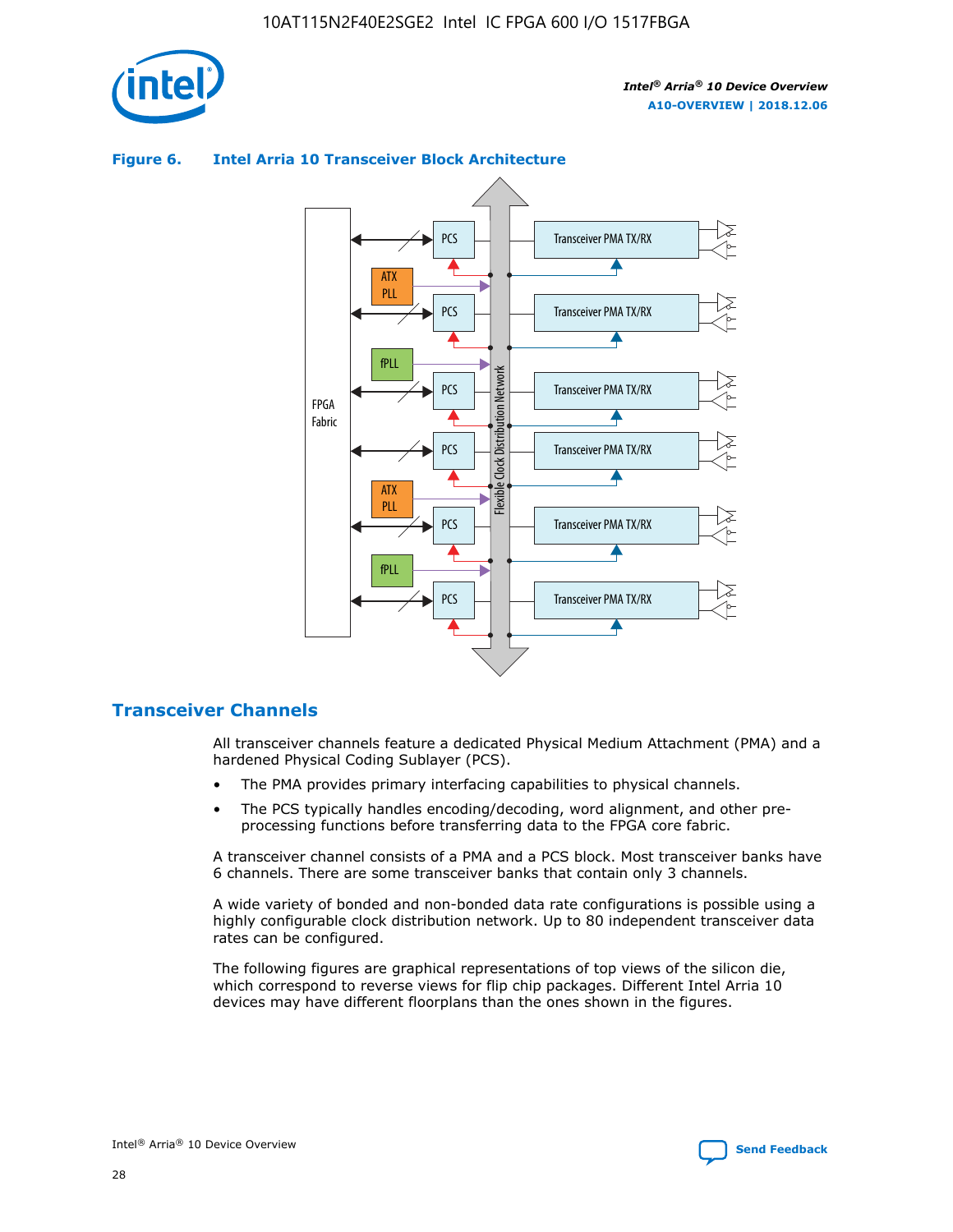

## **Figure 7. Device Chip Overview for Intel Arria 10 GX and GT Devices**





## **PMA Features**

Intel Arria 10 transceivers provide exceptional signal integrity at data rates up to 25.8 Gbps. Clocking options include ultra-low jitter ATX PLLs (LC tank based), clock multiplier unit (CMU) PLLs, and fractional PLLs.

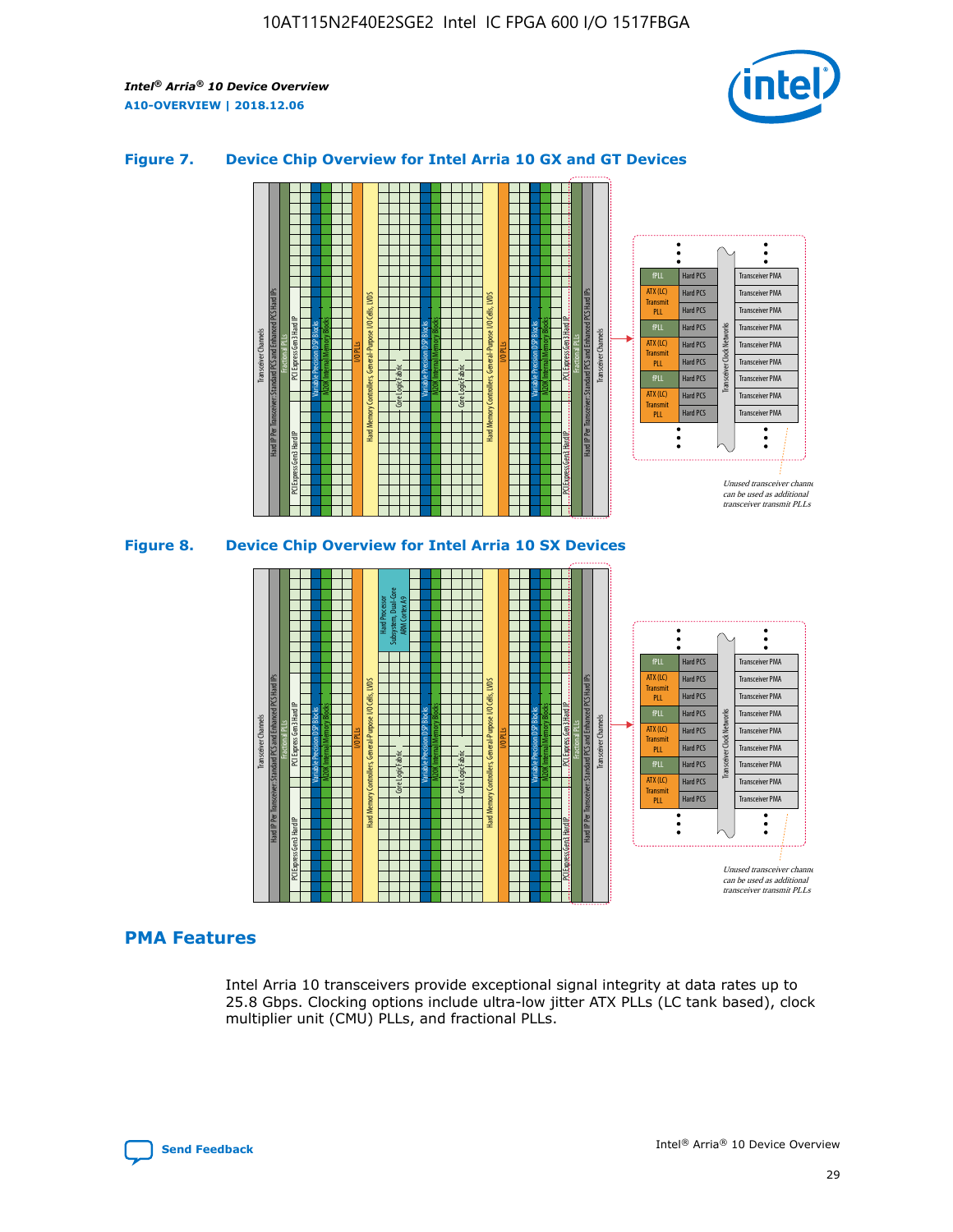

Each transceiver channel contains a channel PLL that can be used as the CMU PLL or clock data recovery (CDR) PLL. In CDR mode, the channel PLL recovers the receiver clock and data in the transceiver channel. Up to 80 independent data rates can be configured on a single Intel Arria 10 device.

## **Table 23. PMA Features of the Transceivers in Intel Arria 10 Devices**

| <b>Feature</b>                                             | <b>Capability</b>                                                                                                                                                                                                             |
|------------------------------------------------------------|-------------------------------------------------------------------------------------------------------------------------------------------------------------------------------------------------------------------------------|
| Chip-to-Chip Data Rates                                    | 1 Gbps to 17.4 Gbps (Intel Arria 10 GX devices)<br>1 Gbps to 25.8 Gbps (Intel Arria 10 GT devices)                                                                                                                            |
| <b>Backplane Support</b>                                   | Drive backplanes at data rates up to 12.5 Gbps                                                                                                                                                                                |
| <b>Optical Module Support</b>                              | SFP+/SFP, XFP, CXP, QSFP/QSFP28, CFP/CFP2/CFP4                                                                                                                                                                                |
| Cable Driving Support                                      | SFP+ Direct Attach, PCI Express over cable, eSATA                                                                                                                                                                             |
| Transmit Pre-Emphasis                                      | 4-tap transmit pre-emphasis and de-emphasis to compensate for system channel loss                                                                                                                                             |
| Continuous Time Linear<br>Equalizer (CTLE)                 | Dual mode, high-gain, and high-data rate, linear receive equalization to compensate for<br>system channel loss                                                                                                                |
| Decision Feedback Equalizer<br>(DFE)                       | 7-fixed and 4-floating tap DFE to equalize backplane channel loss in the presence of<br>crosstalk and noisy environments                                                                                                      |
| Variable Gain Amplifier                                    | Optimizes the signal amplitude prior to the CDR sampling and operates in fixed and<br>adaptive modes                                                                                                                          |
| Altera Digital Adaptive<br>Parametric Tuning (ADAPT)       | Fully digital adaptation engine to automatically adjust all link equalization parameters-<br>including CTLE, DFE, and variable gain amplifier blocks—that provide optimal link margin<br>without intervention from user logic |
| Precision Signal Integrity<br>Calibration Engine (PreSICE) | Hardened calibration controller to quickly calibrate all transceiver control parameters on<br>power-up, which provides the optimal signal integrity and jitter performance                                                    |
| Advanced Transmit (ATX)<br>PLL                             | Low jitter ATX (LC tank based) PLLs with continuous tuning range to cover a wide range of<br>standard and proprietary protocols                                                                                               |
| <b>Fractional PLLs</b>                                     | On-chip fractional frequency synthesizers to replace on-board crystal oscillators and reduce<br>system cost                                                                                                                   |
| Digitally Assisted Analog<br><b>CDR</b>                    | Superior jitter tolerance with fast lock time                                                                                                                                                                                 |
| Dynamic Partial<br>Reconfiguration                         | Allows independent control of the Avalon memory-mapped interface of each transceiver<br>channel for the highest transceiver flexibility                                                                                       |
| Multiple PCS-PMA and PCS-<br>PLD interface widths          | 8-, 10-, 16-, 20-, 32-, 40-, or 64-bit interface widths for flexibility of deserialization width,<br>encoding, and reduced latency                                                                                            |

# **PCS Features**

This table summarizes the Intel Arria 10 transceiver PCS features. You can use the transceiver PCS to support a wide range of protocols ranging from 1 Gbps to 25.8 Gbps.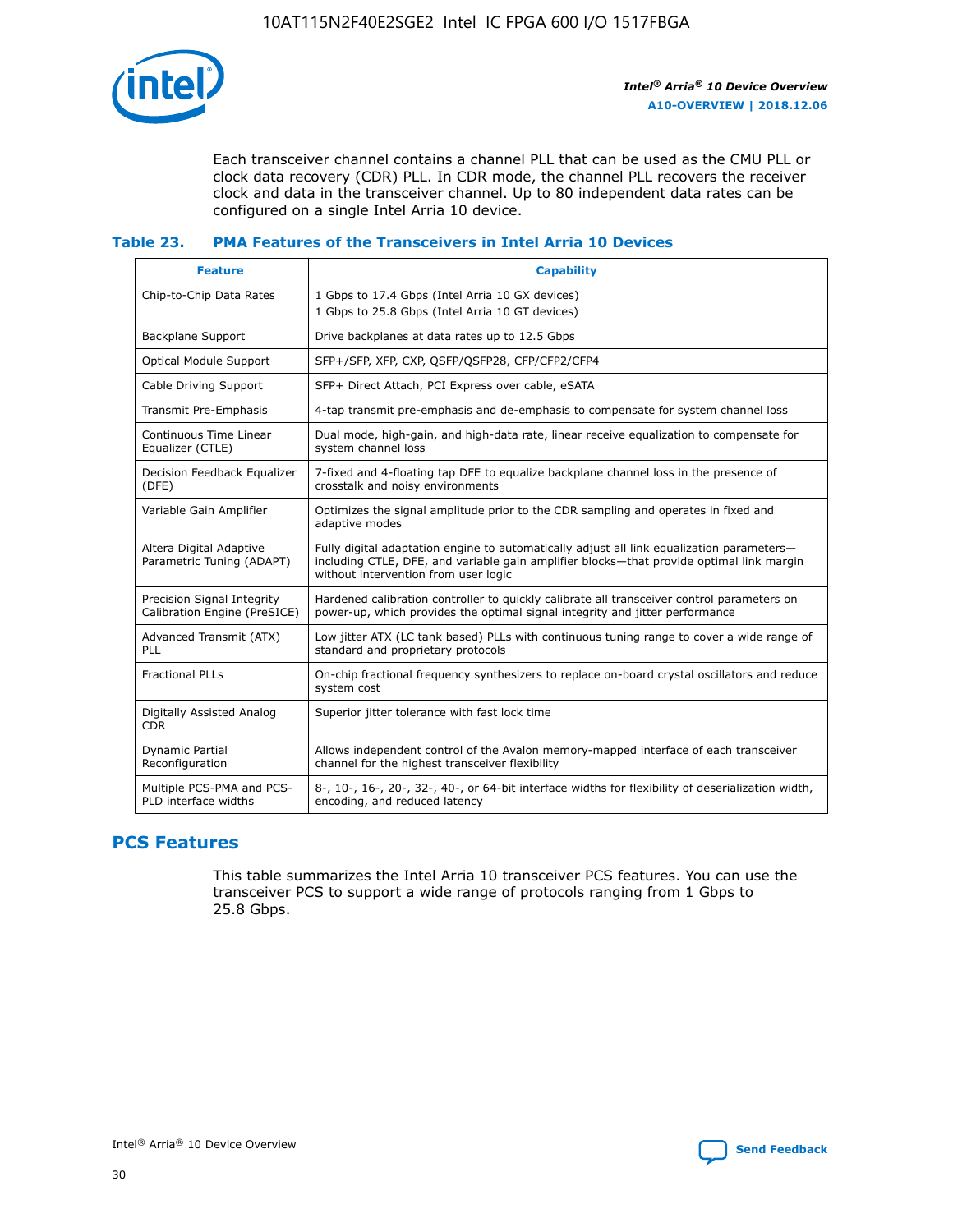

| <b>PCS</b>    | <b>Description</b>                                                                                                                                                                                                                                                                                                                                                                                             |
|---------------|----------------------------------------------------------------------------------------------------------------------------------------------------------------------------------------------------------------------------------------------------------------------------------------------------------------------------------------------------------------------------------------------------------------|
| Standard PCS  | Operates at a data rate up to 12 Gbps<br>Supports protocols such as PCI-Express, CPRI 4.2+, GigE, IEEE 1588 in Hard PCS<br>Implements other protocols using Basic/Custom (Standard PCS) transceiver<br>configuration rules.                                                                                                                                                                                    |
| Enhanced PCS  | Performs functions common to most serial data industry standards, such as word<br>alignment, encoding/decoding, and framing, before data is sent or received off-chip<br>through the PMA<br>• Handles data transfer to and from the FPGA fabric<br>Handles data transfer internally to and from the PMA<br>Provides frequency compensation<br>Performs channel bonding for multi-channel low skew applications |
| PCIe Gen3 PCS | Supports the seamless switching of Data and Clock between the Gen1, Gen2, and Gen3<br>data rates<br>Provides support for PIPE 3.0 features<br>Supports the PIPE interface with the Hard IP enabled, as well as with the Hard IP<br>bypassed                                                                                                                                                                    |

#### **Related Information**

- PCIe Gen1, Gen2, and Gen3 Hard IP on page 26
- Interlaken Support on page 26
- 10 Gbps Ethernet Support on page 26

# **PCS Protocol Support**

This table lists some of the protocols supported by the Intel Arria 10 transceiver PCS. For more information about the blocks in the transmitter and receiver data paths, refer to the related information.

| <b>Protocol</b>                                 | <b>Data Rate</b><br>(Gbps) | <b>Transceiver IP</b>       | <b>PCS Support</b>                      |
|-------------------------------------------------|----------------------------|-----------------------------|-----------------------------------------|
| PCIe Gen3 x1, x2, x4, x8                        | 8.0                        | Native PHY (PIPE)           | Standard PCS and PCIe<br>Gen3 PCS       |
| PCIe Gen2 x1, x2, x4, x8                        | 5.0                        | Native PHY (PIPE)           | <b>Standard PCS</b>                     |
| PCIe Gen1 x1, x2, x4, x8                        | 2.5                        | Native PHY (PIPE)           | Standard PCS                            |
| 1000BASE-X Gigabit Ethernet                     | 1.25                       | Native PHY                  | <b>Standard PCS</b>                     |
| 1000BASE-X Gigabit Ethernet with<br>IEEE 1588v2 | 1.25                       | Native PHY                  | Standard PCS                            |
| 10GBASE-R                                       | 10.3125                    | Native PHY                  | <b>Enhanced PCS</b>                     |
| 10GBASE-R with IEEE 1588v2                      | 10.3125                    | Native PHY                  | <b>Enhanced PCS</b>                     |
| 10GBASE-R with KR FEC                           | 10.3125                    | Native PHY                  | <b>Enhanced PCS</b>                     |
| 10GBASE-KR and 1000BASE-X                       | 10.3125                    | 1G/10GbE and 10GBASE-KR PHY | Standard PCS and<br><b>Enhanced PCS</b> |
| Interlaken (CEI-6G/11G)                         | 3.125 to 17.4              | Native PHY                  | <b>Enhanced PCS</b>                     |
| SFI-S/SFI-5.2                                   | 11.2                       | Native PHY                  | <b>Enhanced PCS</b>                     |
| $10G$ SDI                                       | 10.692                     | Native PHY                  | <b>Enhanced PCS</b>                     |
|                                                 |                            |                             | continued                               |

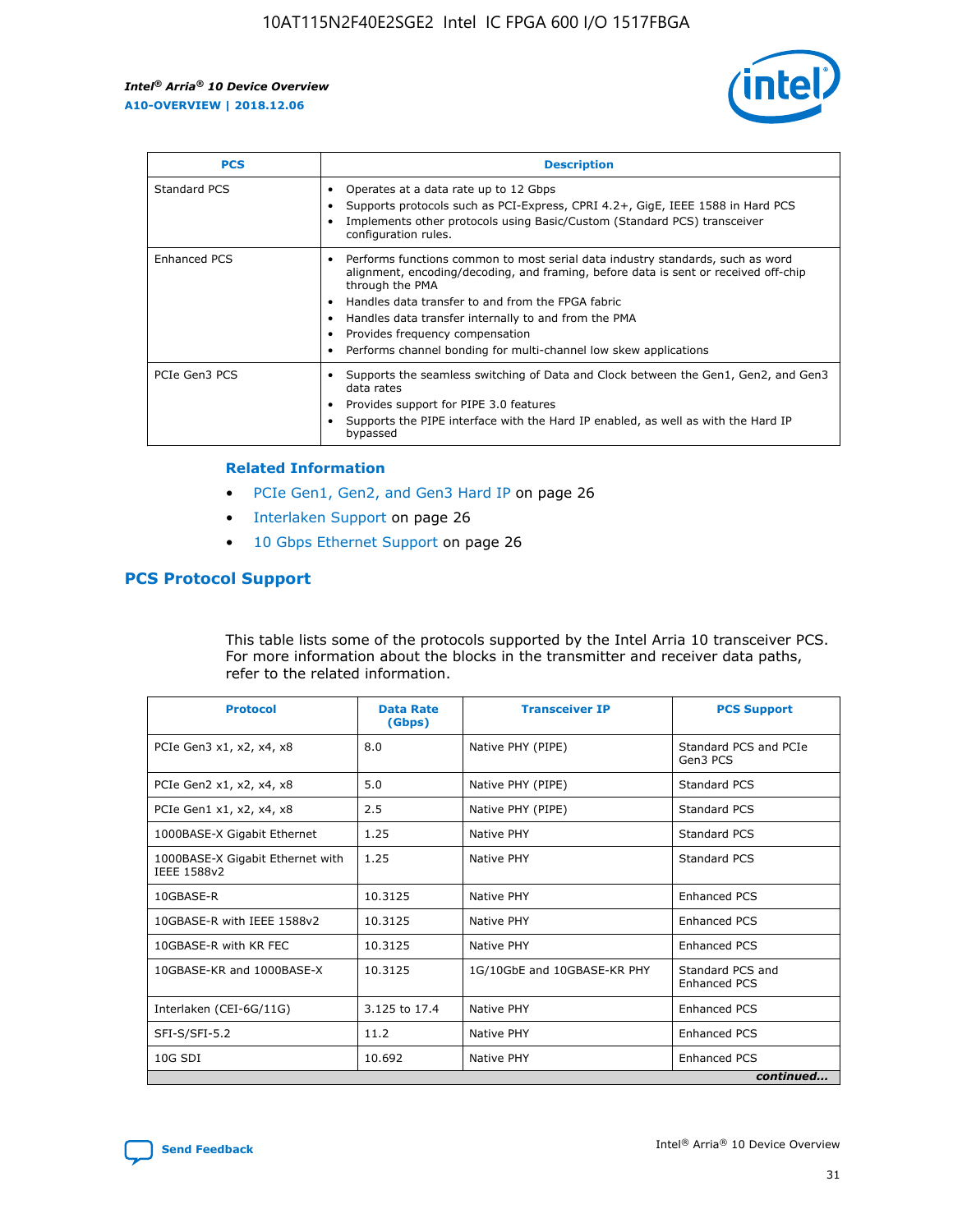

| <b>Protocol</b>      | <b>Data Rate</b><br>(Gbps) | <b>Transceiver IP</b> | <b>PCS Support</b> |
|----------------------|----------------------------|-----------------------|--------------------|
| CPRI 6.0 (64B/66B)   | 0.6144 to<br>10.1376       | Native PHY            | Enhanced PCS       |
| CPRI 4.2 (8B/10B)    | $0.6144$ to<br>9.8304      | Native PHY            | Standard PCS       |
| OBSAI RP3 v4.2       | 0.6144 to 6.144            | Native PHY            | Standard PCS       |
| SD-SDI/HD-SDI/3G-SDI | $0.143(12)$ to<br>2.97     | Native PHY            | Standard PCS       |

# **Related Information**

#### [Intel Arria 10 Transceiver PHY User Guide](https://www.intel.com/content/www/us/en/programmable/documentation/nik1398707230472.html#nik1398707091164)

Provides more information about the supported transceiver protocols and PHY IP, the PMA architecture, and the standard, enhanced, and PCIe Gen3 PCS architecture.

# **SoC with Hard Processor System**

Each SoC device combines an FPGA fabric and a hard processor system (HPS) in a single device. This combination delivers the flexibility of programmable logic with the power and cost savings of hard IP in these ways:

- Reduces board space, system power, and bill of materials cost by eliminating a discrete embedded processor
- Allows you to differentiate the end product in both hardware and software, and to support virtually any interface standard
- Extends the product life and revenue through in-field hardware and software updates

 $(12)$  The 0.143 Gbps data rate is supported using oversampling of user logic that you must implement in the FPGA fabric.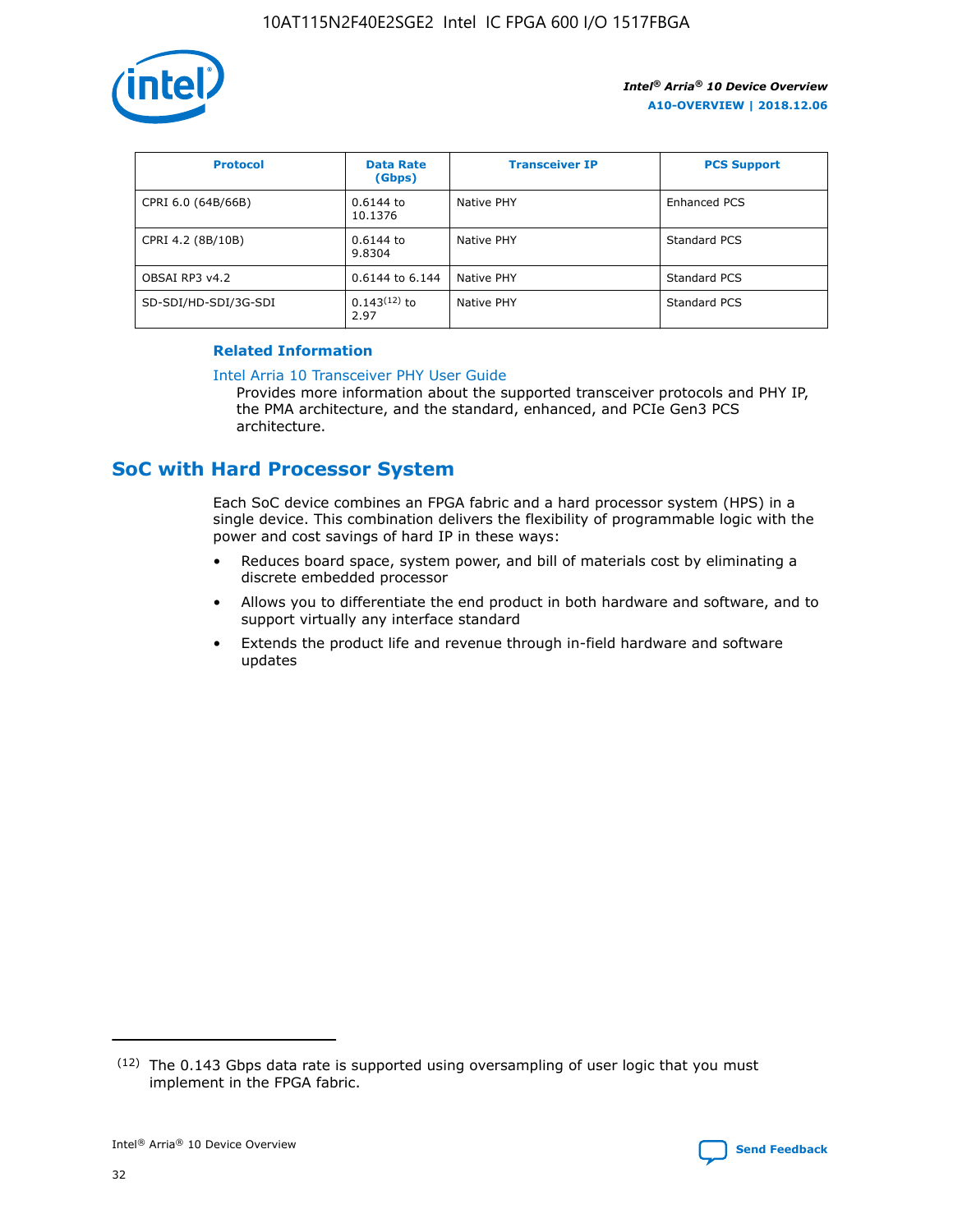

#### **Figure 9. HPS Block Diagram**

This figure shows a block diagram of the HPS with the dual ARM Cortex-A9 MPCore processor.



# **Key Advantages of 20-nm HPS**

The 20-nm HPS strikes a balance between enabling maximum software compatibility with 28-nm SoCs while still improving upon the 28-nm HPS architecture. These improvements address the requirements of the next generation target markets such as wireless and wireline communications, compute and storage equipment, broadcast and military in terms of performance, memory bandwidth, connectivity via backplane and security.

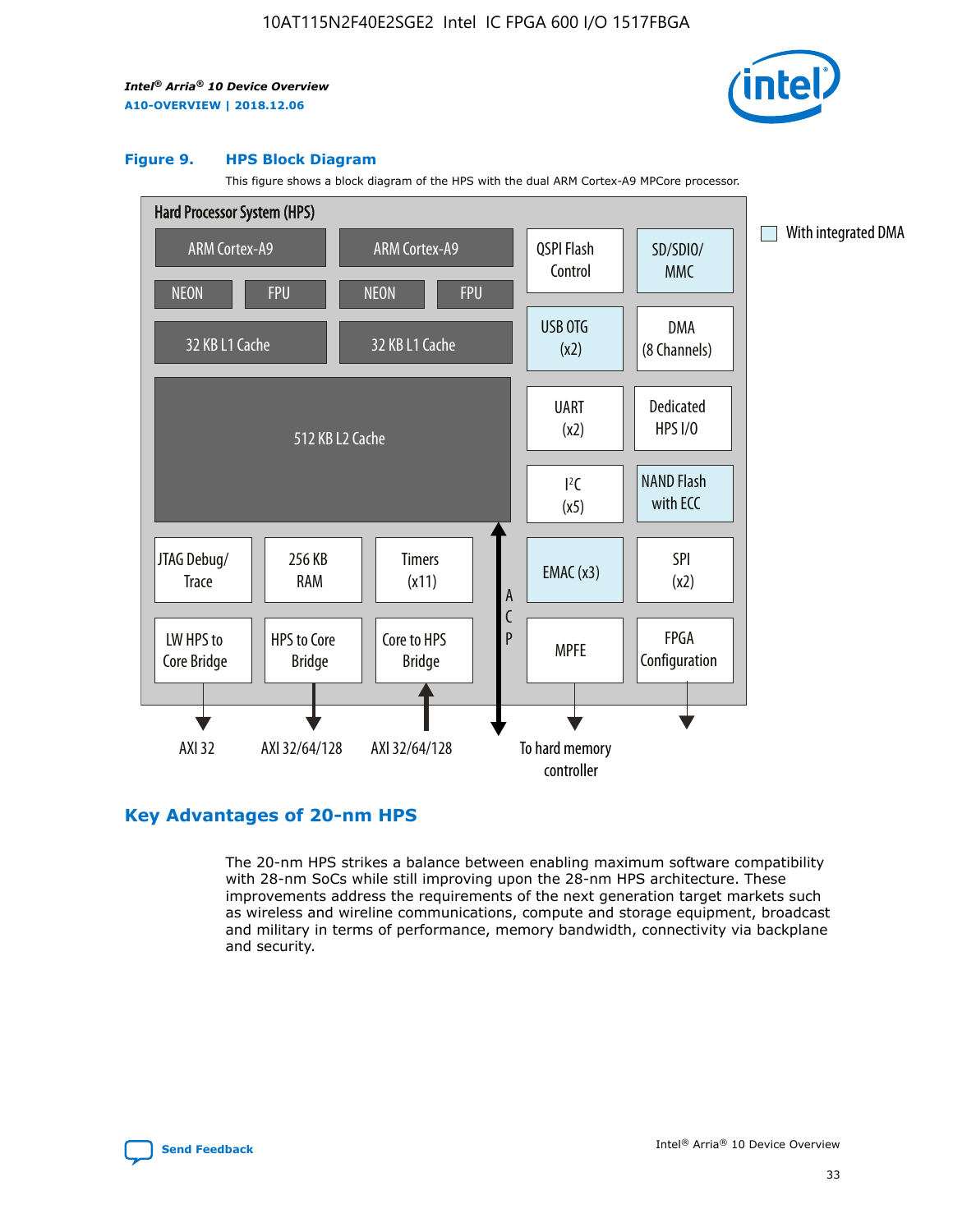

## **Table 24. Improvements in 20 nm HPS**

This table lists the key improvements of the 20 nm HPS compared to the 28 nm HPS.

| Advantages/<br><b>Improvements</b>                          | <b>Description</b>                                                                                                                                                                                                                                                                                                                                                                                                                                                                                                                                                                                                                                                                                                                                                                                                                                                                                                                   |
|-------------------------------------------------------------|--------------------------------------------------------------------------------------------------------------------------------------------------------------------------------------------------------------------------------------------------------------------------------------------------------------------------------------------------------------------------------------------------------------------------------------------------------------------------------------------------------------------------------------------------------------------------------------------------------------------------------------------------------------------------------------------------------------------------------------------------------------------------------------------------------------------------------------------------------------------------------------------------------------------------------------|
| Increased performance and<br>overdrive capability           | While the nominal processor frequency is 1.2 GHz, the 20 nm HPS offers an "overdrive"<br>feature which enables a higher processor operating frequency. This requires a higher supply<br>voltage value that is unique to the HPS and may require a separate regulator.                                                                                                                                                                                                                                                                                                                                                                                                                                                                                                                                                                                                                                                                |
| Increased processor memory<br>bandwidth and DDR4<br>support | Up to 64-bit DDR4 memory at 2,400 Mbps support is available for the processor. The hard<br>memory controller for the HPS comprises a multi-port front end that manages connections<br>to a single port memory controller. The multi-port front end allows logic core and the HPS<br>to share ports and thereby the available bandwidth of the memory controller.                                                                                                                                                                                                                                                                                                                                                                                                                                                                                                                                                                     |
| Flexible I/O sharing                                        | An advanced I/O pin muxing scheme allows improved sharing of I/O between the HPS and<br>the core logic. The following types of I/O are available for SoC:<br>17 dedicated I/Os-physically located inside the HPS block and are not accessible to<br>logic within the core. The 17 dedicated I/Os are used for HPS clock, resets, and<br>interfacing with boot devices, QSPI, and SD/MMC.<br>48 direct shared I/O-located closest to the HPS block and are ideal for high speed HPS<br>$\bullet$<br>peripherals such as EMAC, USB, and others. There is one bank of 48 I/Os that supports<br>direct sharing where the 48 I/Os can be shared 12 I/Os at a time.<br>Standard (shared) I/O-all standard I/Os can be shared by the HPS peripherals and any<br>logic within the core. For designs where more than 48 I/Os are reguired to fully use all<br>the peripherals in the HPS, these I/Os can be connected through the core logic. |
| <b>EMAC</b> core                                            | Three EMAC cores are available in the HPS. The EMAC cores enable an application to<br>support two redundant Ethernet connections; for example, backplane, or two EMAC cores<br>for managing IEEE 1588 time stamp information while allowing a third EMAC core for debug<br>and configuration. All three EMACs can potentially share the same time stamps, simplifying<br>the 1588 time stamping implementation. A new serial time stamp interface allows core<br>logic to access and read the time stamp values. The integrated EMAC controllers can be<br>connected to external Ethernet PHY through the provided MDIO or I <sup>2</sup> C interface.                                                                                                                                                                                                                                                                               |
| On-chip memory                                              | The on-chip memory is updated to 256 KB support and can support larger data sets and<br>real time algorithms.                                                                                                                                                                                                                                                                                                                                                                                                                                                                                                                                                                                                                                                                                                                                                                                                                        |
| <b>ECC</b> enhancements                                     | Improvements in L2 Cache ECC management allow identification of errors down to the<br>address level. ECC enhancements also enable improved error injection and status reporting<br>via the introduction of new memory mapped access to syndrome and data signals.                                                                                                                                                                                                                                                                                                                                                                                                                                                                                                                                                                                                                                                                    |
| HPS to FPGA Interconnect<br>Backbone                        | Although the HPS and the Logic Core can operate independently, they are tightly coupled<br>via a high-bandwidth system interconnect built from high-performance ARM AMBA AXI bus<br>bridges. IP bus masters in the FPGA fabric have access to HPS bus slaves via the FPGA-to-<br>HPS interconnect. Similarly, HPS bus masters have access to bus slaves in the core fabric<br>via the HPS-to-FPGA bridge. Both bridges are AMBA AXI-3 compliant and support<br>simultaneous read and write transactions. Up to three masters within the core fabric can<br>share the HPS SDRAM controller with the processor. Additionally, the processor can be used<br>to configure the core fabric under program control via a dedicated 32-bit configuration port.                                                                                                                                                                               |
| FPGA configuration and HPS<br>booting                       | The FPGA fabric and HPS in the SoCs are powered independently. You can reduce the clock<br>frequencies or gate the clocks to reduce dynamic power.<br>You can configure the FPGA fabric and boot the HPS independently, in any order, providing<br>you with more design flexibility.                                                                                                                                                                                                                                                                                                                                                                                                                                                                                                                                                                                                                                                 |
| Security                                                    | New security features have been introduced for anti-tamper management, secure boot,<br>encryption (AES), and authentication (SHA).                                                                                                                                                                                                                                                                                                                                                                                                                                                                                                                                                                                                                                                                                                                                                                                                   |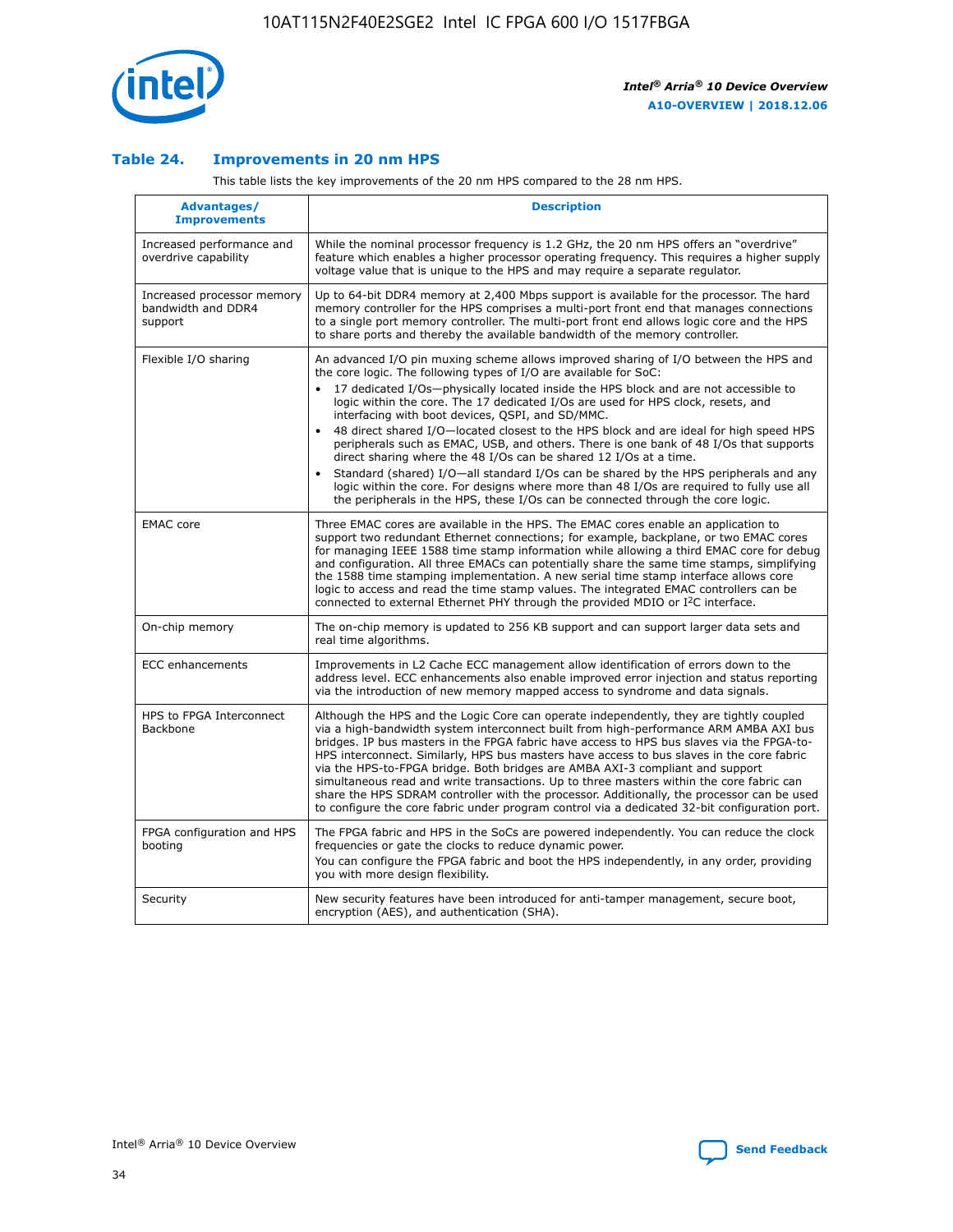

# **Features of the HPS**

The HPS has the following features:

- 1.2-GHz, dual-core ARM Cortex-A9 MPCore processor with up to 1.5-GHz via overdrive
	- ARMv7-A architecture that runs 32-bit ARM instructions, 16-bit and 32-bit Thumb instructions, and 8-bit Java byte codes in Jazelle style
	- Superscalar, variable length, out-of-order pipeline with dynamic branch prediction
	- Instruction Efficiency 2.5 MIPS/MHz, which provides total performance of 7500 MIPS at 1.5 GHz
- Each processor core includes:
	- 32 KB of L1 instruction cache, 32 KB of L1 data cache
	- Single- and double-precision floating-point unit and NEON media engine
	- CoreSight debug and trace technology
	- Snoop Control Unit (SCU) and Acceleration Coherency Port (ACP)
- 512 KB of shared L2 cache
- 256 KB of scratch RAM
- Hard memory controller with support for DDR3, DDR4 and optional error correction code (ECC) support
- Multiport Front End (MPFE) Scheduler interface to the hard memory controller
- 8-channel direct memory access (DMA) controller
- QSPI flash controller with SIO, DIO, QIO SPI Flash support
- NAND flash controller (ONFI 1.0 or later) with DMA and ECC support, updated to support 8 and 16-bit Flash devices and new command DMA to offload CPU for fast power down recovery
- Updated SD/SDIO/MMC controller to eMMC 4.5 with DMA with CE-ATA digital command support
- 3 10/100/1000 Ethernet media access control (MAC) with DMA
- 2 USB On-the-Go (OTG) controllers with DMA
- $\bullet$  5 I<sup>2</sup>C controllers (3 can be used by EMAC for MIO to external PHY)
- 2 UART 16550 Compatible controllers
- 4 serial peripheral interfaces (SPI) (2 Master, 2 Slaves)
- 62 programmable general-purpose I/Os, which includes 48 direct share I/Os that allows the HPS peripherals to connect directly to the FPGA I/Os
- 7 general-purpose timers
- 4 watchdog timers
- Anti-tamper, Secure Boot, Encryption (AES) and Authentication (SHA)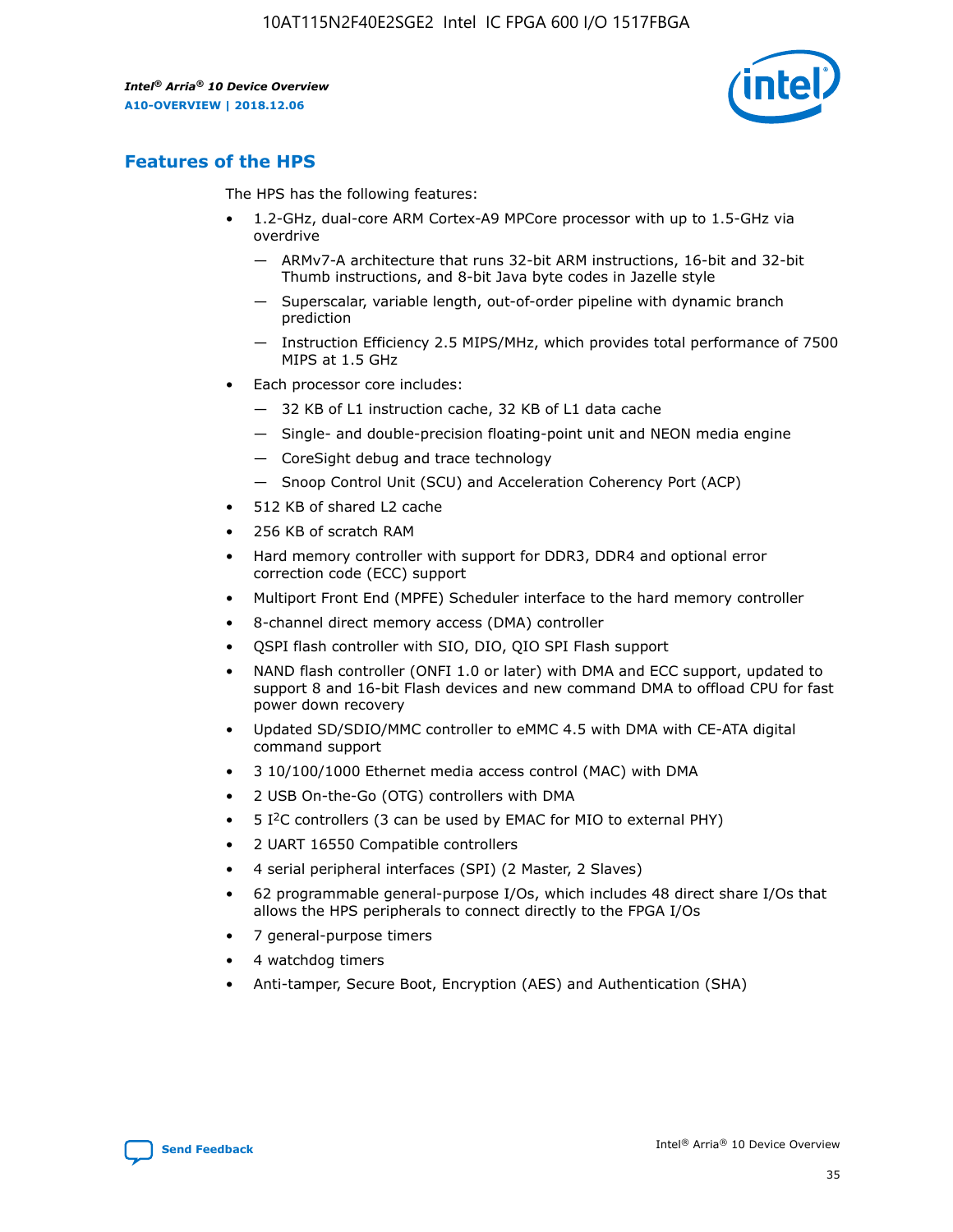

# **System Peripherals and Debug Access Port**

Each Ethernet MAC, USB OTG, NAND flash controller, and SD/MMC controller module has an integrated DMA controller. For modules without an integrated DMA controller, an additional DMA controller module provides up to eight channels of high-bandwidth data transfers. Peripherals that communicate off-chip are multiplexed with other peripherals at the HPS pin level. This allows you to choose which peripherals interface with other devices on your PCB.

The debug access port provides interfaces to industry standard JTAG debug probes and supports ARM CoreSight debug and core traces to facilitate software development.

## **HPS–FPGA AXI Bridges**

The HPS–FPGA bridges, which support the Advanced Microcontroller Bus Architecture (AMBA) Advanced eXtensible Interface (AXI™) specifications, consist of the following bridges:

- FPGA-to-HPS AMBA AXI bridge—a high-performance bus supporting 32, 64, and 128 bit data widths that allows the FPGA fabric to issue transactions to slaves in the HPS.
- HPS-to-FPGA Avalon/AMBA AXI bridge—a high-performance bus supporting 32, 64, and 128 bit data widths that allows the HPS to issue transactions to slaves in the FPGA fabric.
- Lightweight HPS-to-FPGA AXI bridge—a lower latency 32 bit width bus that allows the HPS to issue transactions to soft peripherals in the FPGA fabric. This bridge is primarily used for control and status register (CSR) accesses to peripherals in the FPGA fabric.

The HPS–FPGA AXI bridges allow masters in the FPGA fabric to communicate with slaves in the HPS logic, and vice versa. For example, the HPS-to-FPGA AXI bridge allows you to share memories instantiated in the FPGA fabric with one or both microprocessors in the HPS, while the FPGA-to-HPS AXI bridge allows logic in the FPGA fabric to access the memory and peripherals in the HPS.

Each HPS–FPGA bridge also provides asynchronous clock crossing for data transferred between the FPGA fabric and the HPS.

## **HPS SDRAM Controller Subsystem**

The HPS SDRAM controller subsystem contains a multiport SDRAM controller and DDR PHY that are shared between the FPGA fabric (through the FPGA-to-HPS SDRAM interface), the level 2 (L2) cache, and the level 3 (L3) system interconnect. The FPGA-to-HPS SDRAM interface supports AMBA AXI and Avalon® Memory-Mapped (Avalon-MM) interface standards, and provides up to six individual ports for access by masters implemented in the FPGA fabric.

The HPS SDRAM controller supports up to 3 masters (command ports), 3x 64-bit read data ports and 3x 64-bit write data ports.

To maximize memory performance, the SDRAM controller subsystem supports command and data reordering, deficit round-robin arbitration with aging, and high-priority bypass features.

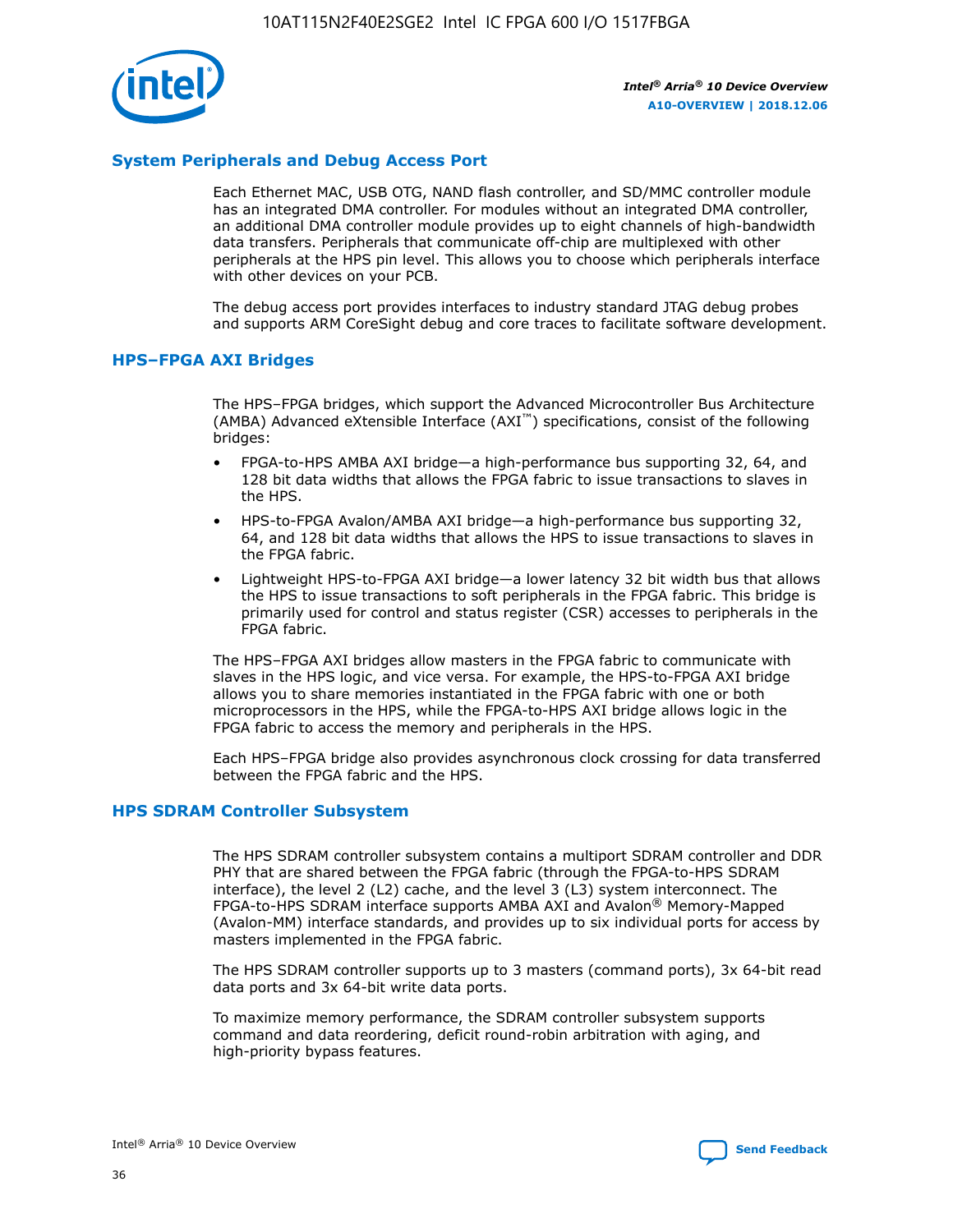

# **FPGA Configuration and HPS Booting**

The FPGA fabric and HPS in the SoC FPGA must be powered at the same time. You can reduce the clock frequencies or gate the clocks to reduce dynamic power.

Once powered, the FPGA fabric and HPS can be configured independently thus providing you with more design flexibility:

- You can boot the HPS independently. After the HPS is running, the HPS can fully or partially reconfigure the FPGA fabric at any time under software control. The HPS can also configure other FPGAs on the board through the FPGA configuration controller.
- Configure the FPGA fabric first, and then boot the HPS from memory accessible to the FPGA fabric.

## **Hardware and Software Development**

For hardware development, you can configure the HPS and connect your soft logic in the FPGA fabric to the HPS interfaces using the Platform Designer system integration tool in the Intel Quartus Prime software.

For software development, the ARM-based SoC FPGA devices inherit the rich software development ecosystem available for the ARM Cortex-A9 MPCore processor. The software development process for Intel SoC FPGAs follows the same steps as those for other SoC devices from other manufacturers. Support for Linux\*, VxWorks\*, and other operating systems are available for the SoC FPGAs. For more information on the operating systems support availability, contact the Intel FPGA sales team.

You can begin device-specific firmware and software development on the Intel SoC FPGA Virtual Target. The Virtual Target is a fast PC-based functional simulation of a target development system—a model of a complete development board. The Virtual Target enables the development of device-specific production software that can run unmodified on actual hardware.

# **Dynamic and Partial Reconfiguration**

The Intel Arria 10 devices support dynamic and partial reconfiguration. You can use dynamic and partial reconfiguration simultaneously to enable seamless reconfiguration of both the device core and transceivers.

# **Dynamic Reconfiguration**

You can reconfigure the PMA and PCS blocks while the device continues to operate. This feature allows you to change the data rates, protocol, and analog settings of a channel in a transceiver bank without affecting on-going data transfer in other transceiver banks. This feature is ideal for applications that require dynamic multiprotocol or multirate support.

# **Partial Reconfiguration**

Using partial reconfiguration, you can reconfigure some parts of the device while keeping the device in operation.

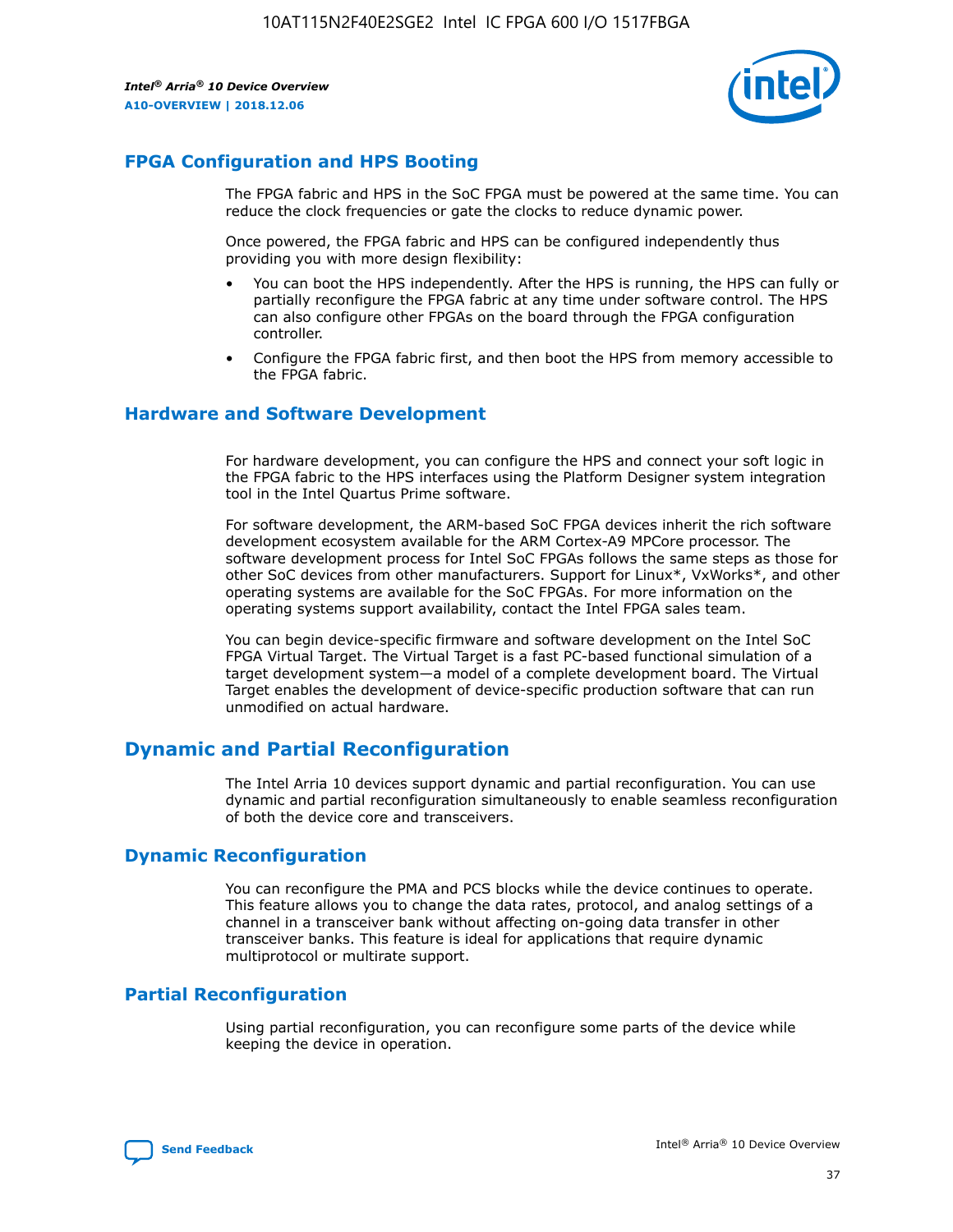

Instead of placing all device functions in the FPGA fabric, you can store some functions that do not run simultaneously in external memory and load them only when required. This capability increases the effective logic density of the device, and lowers cost and power consumption.

In the Intel solution, you do not have to worry about intricate device architecture to perform a partial reconfiguration. The partial reconfiguration capability is built into the Intel Quartus Prime design software, making such time-intensive task simple.

Intel Arria 10 devices support partial reconfiguration in the following configuration options:

- Using an internal host:
	- All supported configuration modes where the FPGA has access to external memory devices such as serial and parallel flash memory.
	- Configuration via Protocol [CvP (PCIe)]
- Using an external host—passive serial (PS), fast passive parallel (FPP) x8, FPP x16, and FPP x32 I/O interface.

# **Enhanced Configuration and Configuration via Protocol**

# **Table 25. Configuration Schemes and Features of Intel Arria 10 Devices**

Intel Arria 10 devices support 1.8 V programming voltage and several configuration schemes.

| <b>Scheme</b>                                                          | <b>Data</b><br><b>Width</b> | <b>Max Clock</b><br>Rate<br>(MHz) | <b>Max Data</b><br>Rate<br>(Mbps)<br>(13) | <b>Decompression</b> | <b>Design</b><br>Security <sup>(1</sup><br>4) | <b>Partial</b><br><b>Reconfiguration</b><br>(15) | <b>Remote</b><br><b>System</b><br><b>Update</b> |
|------------------------------------------------------------------------|-----------------------------|-----------------------------------|-------------------------------------------|----------------------|-----------------------------------------------|--------------------------------------------------|-------------------------------------------------|
| <b>JTAG</b>                                                            | 1 bit                       | 33                                | 33                                        |                      |                                               | Yes(16)                                          |                                                 |
| Active Serial (AS)<br>through the<br>EPCO-L<br>configuration<br>device | 1 bit,<br>4 bits            | 100                               | 400                                       | Yes                  | Yes                                           | $Y_{PS}(16)$                                     | Yes                                             |
| Passive serial (PS)<br>through CPLD or<br>external<br>microcontroller  | 1 bit                       | 100                               | 100                                       | Yes                  | Yes                                           | Yes(16)                                          | Parallel<br>Flash<br>Loader<br>(PFL) IP<br>core |
|                                                                        |                             |                                   |                                           |                      |                                               |                                                  | continued                                       |

<sup>(13)</sup> Enabling either compression or design security features affects the maximum data rate. Refer to the Intel Arria 10 Device Datasheet for more information.

<sup>(14)</sup> Encryption and compression cannot be used simultaneously.

 $(15)$  Partial reconfiguration is an advanced feature of the device family. If you are interested in using partial reconfiguration, contact Intel for support.

 $(16)$  Partial configuration can be performed only when it is configured as internal host.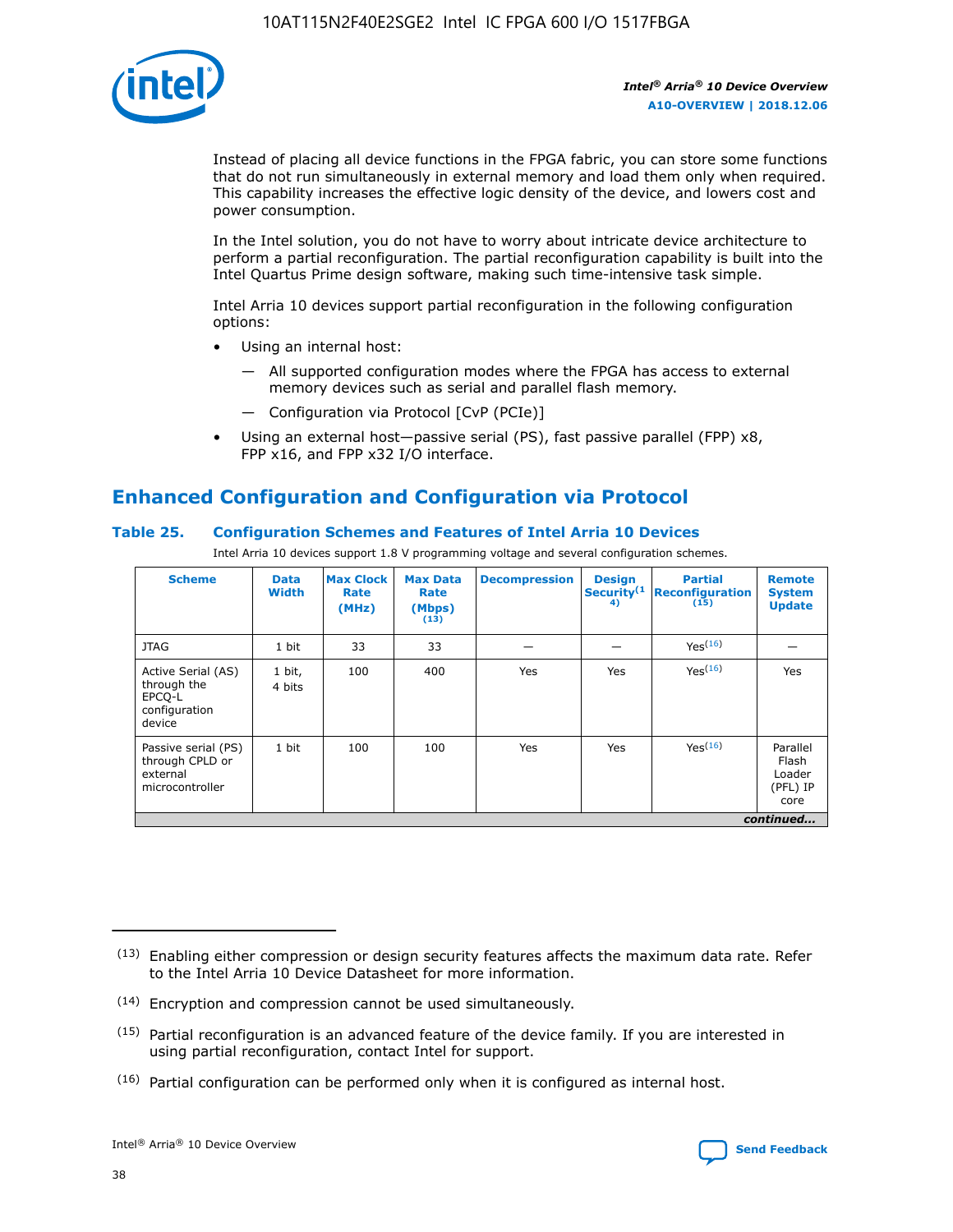

| <b>Scheme</b>                                    | <b>Data</b><br><b>Width</b> | <b>Max Clock</b><br>Rate<br>(MHz) | <b>Max Data</b><br>Rate<br>(Mbps)<br>(13) | <b>Decompression</b> | <b>Design</b><br>Security <sup>(1</sup><br>4) | <b>Partial</b><br><b>Reconfiguration</b><br>(15) | <b>Remote</b><br><b>System</b><br><b>Update</b> |
|--------------------------------------------------|-----------------------------|-----------------------------------|-------------------------------------------|----------------------|-----------------------------------------------|--------------------------------------------------|-------------------------------------------------|
| Fast passive                                     | 8 bits                      | 100                               | 3200                                      | Yes                  | Yes                                           | Yes(17)                                          | PFL IP                                          |
| parallel (FPP)<br>through CPLD or                | 16 bits                     |                                   |                                           | Yes                  | Yes                                           |                                                  | core                                            |
| external<br>microcontroller                      | 32 bits                     |                                   |                                           | Yes                  | Yes                                           |                                                  |                                                 |
| Configuration via                                | 16 bits                     | 100                               | 3200                                      | Yes                  | Yes                                           | Yes <sup>(17)</sup>                              |                                                 |
| <b>HPS</b>                                       | 32 bits                     |                                   |                                           | Yes                  | Yes                                           |                                                  |                                                 |
| Configuration via<br>Protocol [CvP<br>$(PCIe^*)$ | x1, x2,<br>x4, x8<br>lanes  |                                   | 8000                                      | Yes                  | Yes                                           | Yes(16)                                          |                                                 |

You can configure Intel Arria 10 devices through PCIe using Configuration via Protocol (CvP). The Intel Arria 10 CvP implementation conforms to the PCIe 100 ms power-up-to-active time requirement.

#### **Related Information**

[Configuration via Protocol \(CvP\) Implementation in Intel FPGAs User Guide](https://www.intel.com/content/www/us/en/programmable/documentation/dsu1441819344145.html#dsu1442269728522) Provides more information about the CvP configuration scheme.

# **SEU Error Detection and Correction**

Intel Arria 10 devices offer robust and easy-to-use single-event upset (SEU) error detection and correction circuitry.

The detection and correction circuitry includes protection for Configuration RAM (CRAM) programming bits and user memories. The CRAM is protected by a continuously running CRC error detection circuit with integrated ECC that automatically corrects one or two errors and detects higher order multi-bit errors. When more than two errors occur, correction is available through reloading of the core programming file, providing a complete design refresh while the FPGA continues to operate.

The physical layout of the Intel Arria 10 CRAM array is optimized to make the majority of multi-bit upsets appear as independent single-bit or double-bit errors which are automatically corrected by the integrated CRAM ECC circuitry. In addition to the CRAM protection, the M20K memory blocks also include integrated ECC circuitry and are layout-optimized for error detection and correction. The MLAB does not have ECC.

(14) Encryption and compression cannot be used simultaneously.

<sup>(17)</sup> Supported at a maximum clock rate of 100 MHz.



 $(13)$  Enabling either compression or design security features affects the maximum data rate. Refer to the Intel Arria 10 Device Datasheet for more information.

 $(15)$  Partial reconfiguration is an advanced feature of the device family. If you are interested in using partial reconfiguration, contact Intel for support.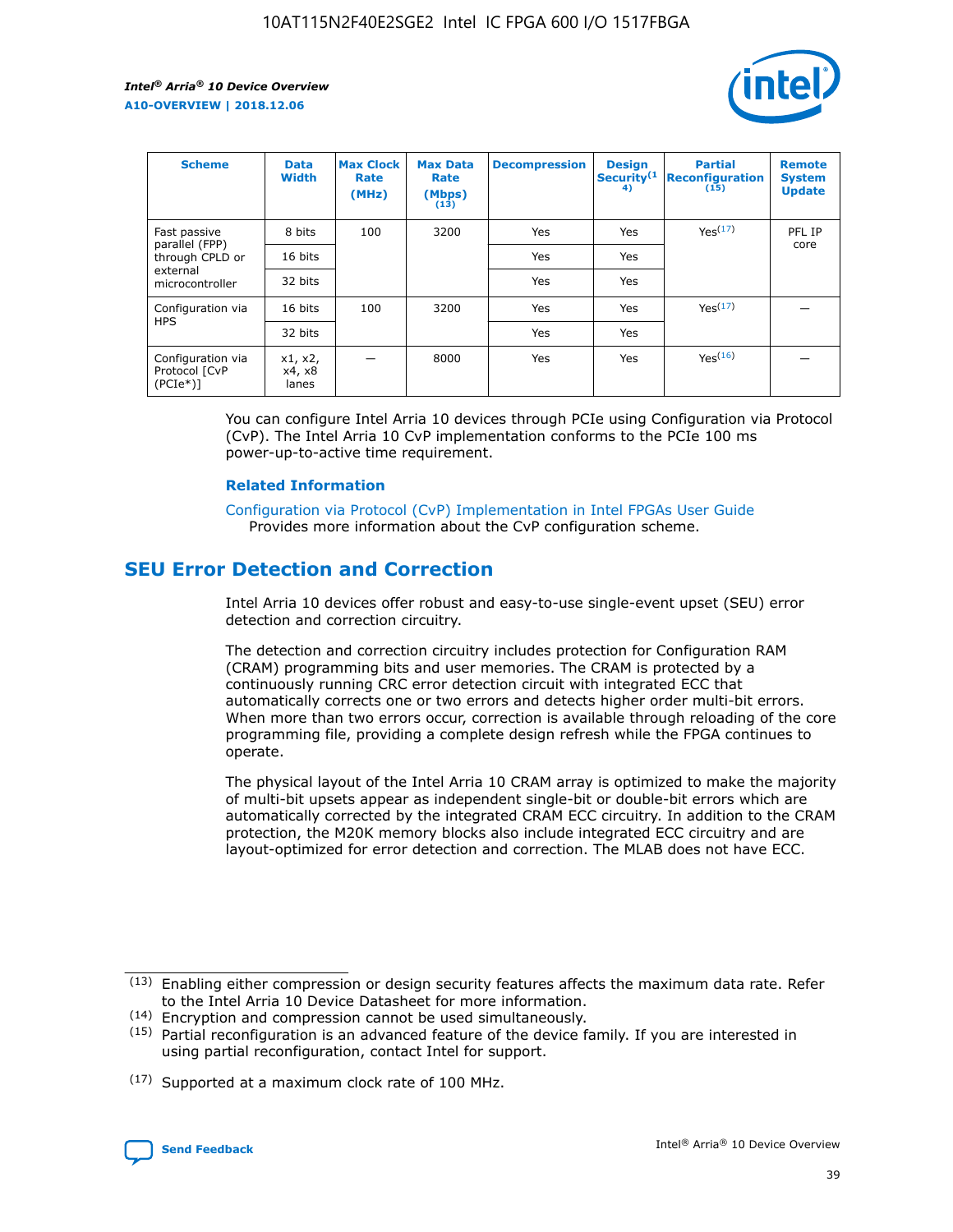

# **Power Management**

Intel Arria 10 devices leverage the advanced 20 nm process technology, a low 0.9 V core power supply, an enhanced core architecture, and several optional power reduction techniques to reduce total power consumption by as much as 40% compared to Arria V devices and as much as 60% compared to Stratix V devices.

The optional power reduction techniques in Intel Arria 10 devices include:

- **SmartVID**—a code is programmed into each device during manufacturing that allows a smart regulator to operate the device at lower core  $V_{CC}$  while maintaining performance
- **Programmable Power Technology**—non-critical timing paths are identified by the Intel Quartus Prime software and the logic in these paths is biased for low power instead of high performance
- **Low Static Power Options**—devices are available with either standard static power or low static power while maintaining performance

Furthermore, Intel Arria 10 devices feature Intel's industry-leading low power transceivers and include a number of hard IP blocks that not only reduce logic resources but also deliver substantial power savings compared to soft implementations. In general, hard IP blocks consume up to 90% less power than the equivalent soft logic implementations.

# **Incremental Compilation**

The Intel Quartus Prime software incremental compilation feature reduces compilation time and helps preserve performance to ease timing closure. The incremental compilation feature enables the partial reconfiguration flow for Intel Arria 10 devices.

Incremental compilation supports top-down, bottom-up, and team-based design flows. This feature facilitates modular, hierarchical, and team-based design flows where different designers compile their respective design sections in parallel. Furthermore, different designers or IP providers can develop and optimize different blocks of the design independently. These blocks can then be imported into the top level project.

# **Document Revision History for Intel Arria 10 Device Overview**

| <b>Document</b><br><b>Version</b> | <b>Changes</b>                                                                                                                                                                                                                                                              |
|-----------------------------------|-----------------------------------------------------------------------------------------------------------------------------------------------------------------------------------------------------------------------------------------------------------------------------|
| 2018.12.06                        | Added links to Intel Arria 10 device errata documents.<br>Removed automotive temperature option from the Intel Arria 10 GX devices.<br>Removed -3 fabric speed grade from the Intel Arria 10 GT devices.<br>Updated power options for the Intel Arria 10 GX and GT devices. |
| 2018.04.09                        | Updated the lowest $V_{CC}$ from 0.83 V to 0.82 V in the topic listing a summary of the device features.                                                                                                                                                                    |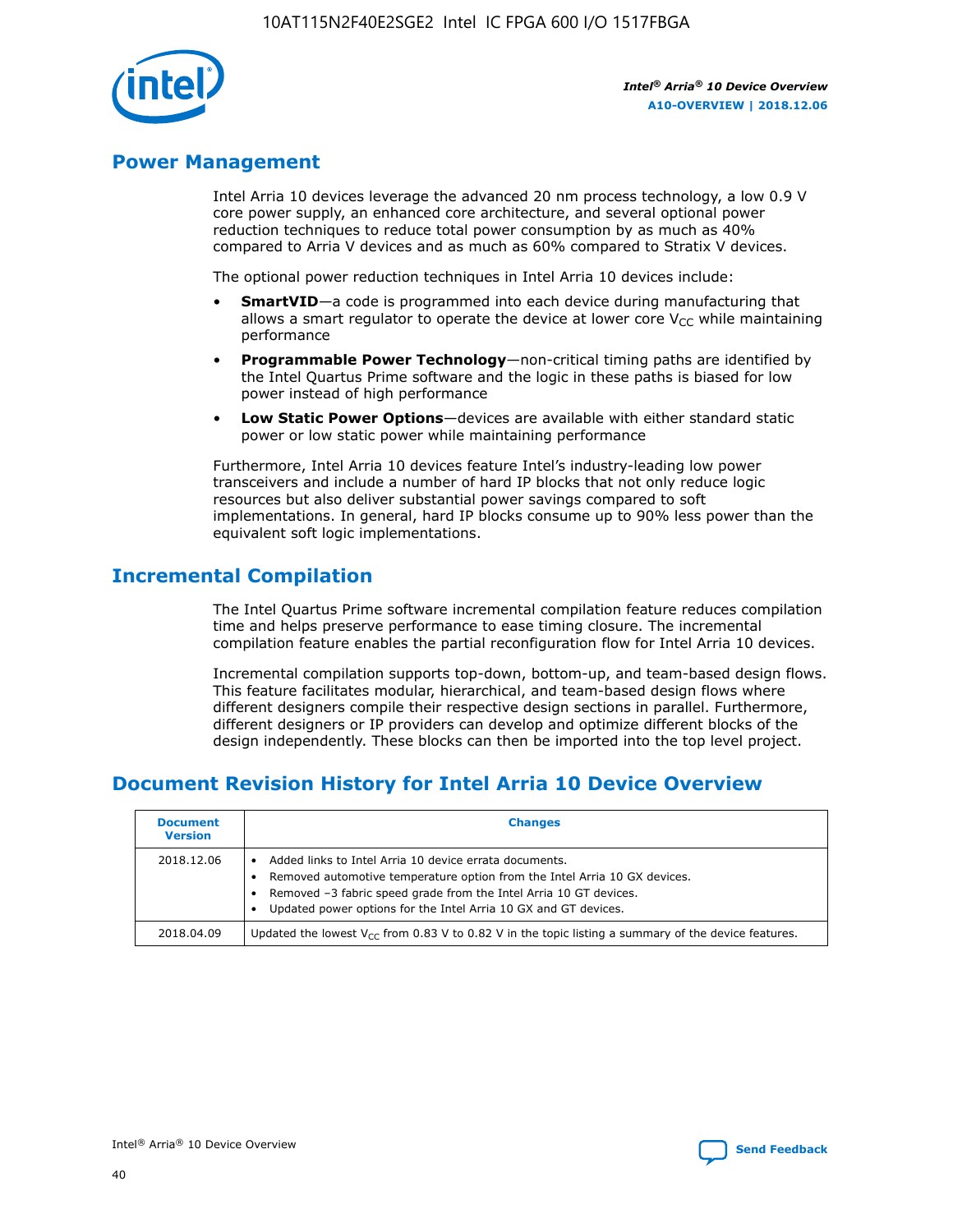*Intel® Arria® 10 Device Overview* **A10-OVERVIEW | 2018.12.06**



| <b>Date</b>    | <b>Version</b> | <b>Changes</b>                                                                                                                                                                                                                                                                                                                                                                                                                                                                                                                                                                                                                                                                                                                                                                                                                                                                                                                                                            |
|----------------|----------------|---------------------------------------------------------------------------------------------------------------------------------------------------------------------------------------------------------------------------------------------------------------------------------------------------------------------------------------------------------------------------------------------------------------------------------------------------------------------------------------------------------------------------------------------------------------------------------------------------------------------------------------------------------------------------------------------------------------------------------------------------------------------------------------------------------------------------------------------------------------------------------------------------------------------------------------------------------------------------|
| January 2018   | 2018.01.17     | Updated the maximum data rate for HPS (Intel Arria 10 SX devices<br>external memory interface DDR3 controller from 2,166 Mbps to 2,133<br>Mbps.<br>Updated maximum frequency supported for half rate QDRII and QDRII<br>+ SRAM to 633 MHz in Memory Standards Supported by the Soft<br>Memory Controller table.<br>Updated transceiver backplane capability to 12.5 Gbps.<br>$\bullet$<br>Removed transceiver speed grade 5 in Sample Ordering Core and<br>Available Options for Intel Arria 10 GX Devices figure.<br>Removed package code 40, low static power, SmartVID, industrial, and<br>military operating temperature support from Sample Ordering Core and<br>Available Options for Intel Arria 10 GT Devices figure.<br>Updated short reach transceiver rate for Intel Arria 10 GT devices to<br>25.8 Gbps.<br>Removed On-Die Instrumentation - EyeQ and Jitter Margin Tool<br>support from PMA Features of the Transceivers in Intel Arria 10 Devices<br>table. |
| September 2017 | 2017.09.20     | Updated the maximum speed of the DDR4 external memory interface from<br>1,333 MHz/2,666 Mbps to 1,200 MHz/2,400 Mbps.                                                                                                                                                                                                                                                                                                                                                                                                                                                                                                                                                                                                                                                                                                                                                                                                                                                     |
| July 2017      | 2017.07.13     | Corrected the automotive temperature range in the figure showing the<br>available options for the Intel Arria 10 GX devices from "-40°C to 100°C"<br>to "-40°C to 125°C".                                                                                                                                                                                                                                                                                                                                                                                                                                                                                                                                                                                                                                                                                                                                                                                                 |
| July 2017      | 2017.07.06     | Added automotive temperature option to Intel Arria 10 GX device family.                                                                                                                                                                                                                                                                                                                                                                                                                                                                                                                                                                                                                                                                                                                                                                                                                                                                                                   |
| May 2017       | 2017.05.08     | Corrected protocol names with "1588" to "IEEE 1588v2".<br>$\bullet$<br>Updated the vertical migration table to remove vertical migration<br>$\bullet$<br>between Intel Arria 10 GX and Intel Arria 10 SX device variants.<br>Removed all "Preliminary" marks.<br>$\bullet$                                                                                                                                                                                                                                                                                                                                                                                                                                                                                                                                                                                                                                                                                                |
| March 2017     | 2017.03.15     | Removed the topic about migration from Intel Arria 10 to Intel Stratix<br>10 devices.<br>Rebranded as Intel.<br>$\bullet$                                                                                                                                                                                                                                                                                                                                                                                                                                                                                                                                                                                                                                                                                                                                                                                                                                                 |
| October 2016   | 2016.10.31     | Removed package F36 from Intel Arria 10 GX devices.<br>Updated Intel Arria 10 GT sample ordering code and maximum GX<br>$\bullet$<br>transceiver count. Intel Arria 10 GT devices are available only in the<br>SF45 package option with a maximum of 72 transceivers.                                                                                                                                                                                                                                                                                                                                                                                                                                                                                                                                                                                                                                                                                                     |
| May 2016       | 2016.05.02     | Updated the FPGA Configuration and HPS Booting topic.<br>$\bullet$<br>Remove V <sub>CC</sub> PowerManager from the Summary of Features, Power<br>Management and Arria 10 Device Variants and packages topics. This<br>feature is no longer supported in Arria 10 devices.<br>Removed LPDDR3 from the Memory Standards Supported by the HPS<br>Hard Memory Controller table in the Memory Standards Supported by<br>Intel Arria 10 Devices topic. This standard is only supported by the<br>FPGA.<br>Removed transceiver speed grade 5 from the Device Variants and<br>Packages topic for Arria 10 GX and SX devices.                                                                                                                                                                                                                                                                                                                                                      |
| February 2016  | 2016.02.11     | Changed the maximum Arria 10 GT datarate to 25.8 Gbps and the<br>minimum datarate to 1 Gbps globally.<br>Revised the state for Core clock networks in the Summary of Features<br>$\bullet$<br>topic.<br>Changed the transceiver parameters in the "Summary of Features for<br>$\bullet$<br>Arria 10 Devices" table.<br>• Changed the transceiver parameters in the "Maximum Resource Counts<br>for Arria 10 GT Devices" table.<br>Changed the package availability for GT devices in the "Package Plan<br>for Arria 10 GT Devices" table.<br>Changed the package configurations for GT devices in the "Migration"<br>Capability Across Arria 10 Product Lines" figure.<br>continued                                                                                                                                                                                                                                                                                       |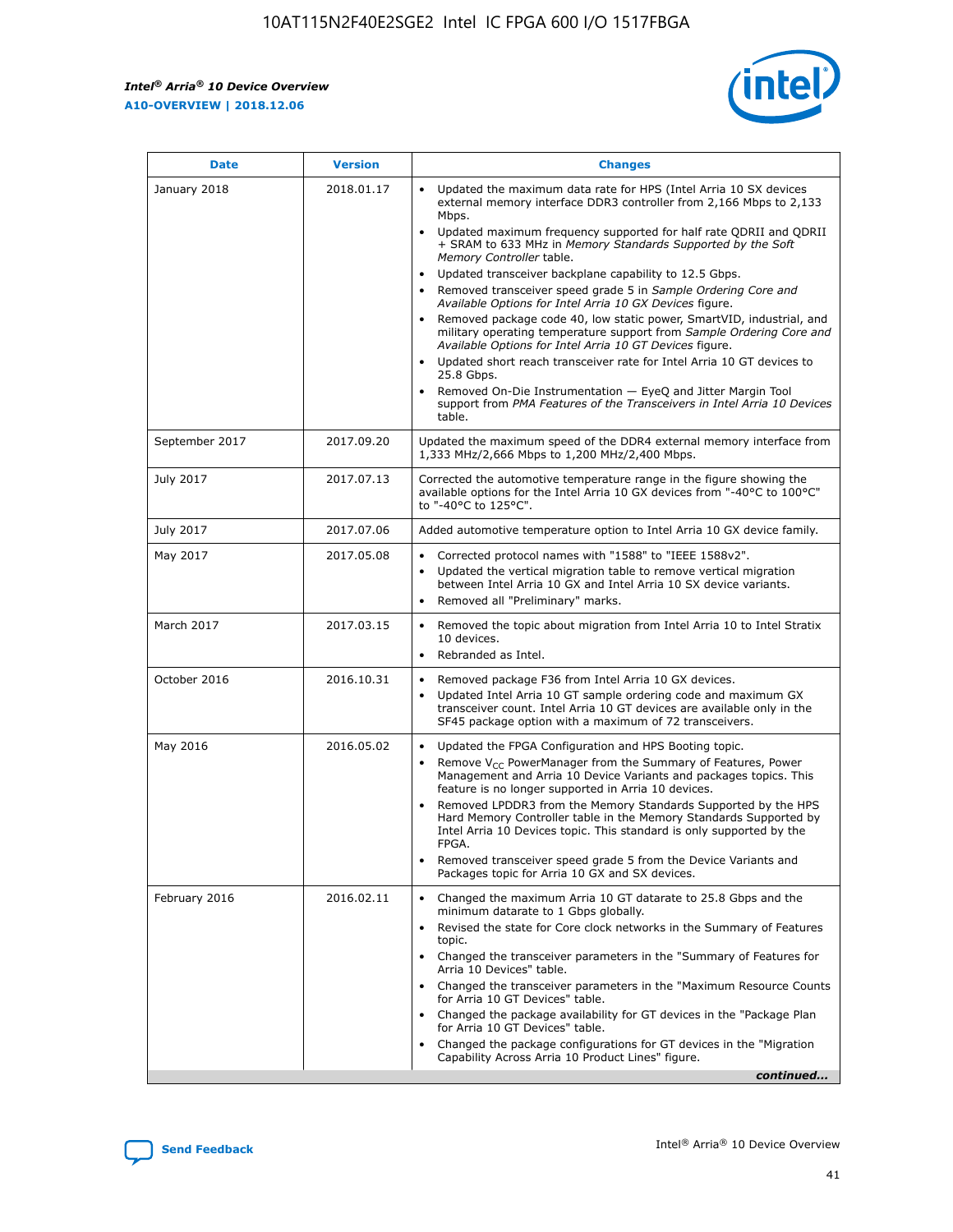

| <b>Date</b>   | <b>Version</b> | <b>Changes</b>                                                                                                                                                               |
|---------------|----------------|------------------------------------------------------------------------------------------------------------------------------------------------------------------------------|
|               |                | • Changed transceiver parameters in the "Low Power Serial Transceivers"<br>section.                                                                                          |
|               |                | Changed the transceiver descriptions in the "Device Variants for the<br>Arria 10 Device Family" table.                                                                       |
|               |                | Changed the "Sample Ordering Code and Available Options for Arria 10<br>GT Devices" figure.                                                                                  |
|               |                | Changed the datarates for GT devices in the "PMA Features" section.                                                                                                          |
|               |                | Changed the datarates for GT devices in the "PCS Features" section.                                                                                                          |
| December 2015 | 2015.12.14     | Updated the number of M20K memory blocks for Arria 10 GX 660 from<br>2133 to 2131 and corrected the total RAM bit from 48,448 Kb to<br>48,408 Kb.                            |
|               |                | Corrected the number of DSP blocks for Arria 10 GX 660 from 1688 to<br>$\bullet$<br>1687 in the table listing floating-point arithmetic resources.                           |
| November 2015 | 2015.11.02     | Updated the maximum resources for Arria 10 GX 220, GX 320, GX 480,<br>GX 660, SX 220, SX 320, SX 480, and SX 660.                                                            |
|               |                | • Updated resource count for Arria 10 GX 320, GX 480, GX 660, SX 320,<br>SX 480, a SX 660 devices in Number of Multipliers in Intel Arria 10<br><b>Devices</b> table.        |
|               |                | Updated the available options for Arria 10 GX, GT, and SX.                                                                                                                   |
|               |                | Changed instances of Quartus II to Quartus Prime.<br>$\bullet$                                                                                                               |
| June 2015     | 2015.06.15     | Corrected label for Intel Arria 10 GT product lines in the vertical migration<br>figure.                                                                                     |
| May 2015      | 2015.05.15     | Corrected the DDR3 half rate and quarter rate maximum frequencies in the<br>table that lists the memory standards supported by the Intel Arria 10 hard<br>memory controller. |
| May 2015      | 2015.05.04     | • Added support for 13.5G JESD204b in the Summary of Features table.<br>Added a link to Arria 10 GT Channel Usage in the Arria 10 GT Package<br>$\bullet$<br>Plan topic.     |
|               |                | • Added a note to the table, Maximum Resource Counts for Arria 10 GT<br>devices.                                                                                             |
|               |                | • Updated the power requirements of the transceivers in the Low Power<br>Serial Transceivers topic.                                                                          |
| January 2015  | 2015.01.23     | • Added floating point arithmetic features in the Summary of Features<br>table.                                                                                              |
|               |                | • Updated the total embedded memory from 38.38 megabits (Mb) to<br>65.6 Mb.                                                                                                  |
|               |                | • Updated the table that lists the memory standards supported by Intel<br>Arria 10 devices.                                                                                  |
|               |                | Removed support for DDR3U, LPDDR3 SDRAM, RLDRAM 2, and DDR2.                                                                                                                 |
|               |                | Moved RLDRAM 3 support from hard memory controller to soft memory<br>controller. RLDRAM 3 support uses hard PHY with soft memory<br>controller.                              |
|               |                | Added soft memory controller support for QDR IV.<br>$\bullet$                                                                                                                |
|               |                | Updated the maximum resource count table to include the number of<br>$\bullet$<br>hard memory controllers available in each device variant.                                  |
|               |                | Updated the transceiver PCS data rate from 12.5 Gbps to 12 Gbps.<br>$\bullet$                                                                                                |
|               |                | Updated the max clock rate of PS, FPP x8, FPP x16, and Configuration<br>via HPS from 125 MHz to 100 MHz.                                                                     |
|               |                | Added a feature for fractional synthesis PLLs: PLL cascading.<br>$\bullet$                                                                                                   |
|               |                | Updated the HPS programmable general-purpose I/Os from 54 to 62.                                                                                                             |
|               |                | continued                                                                                                                                                                    |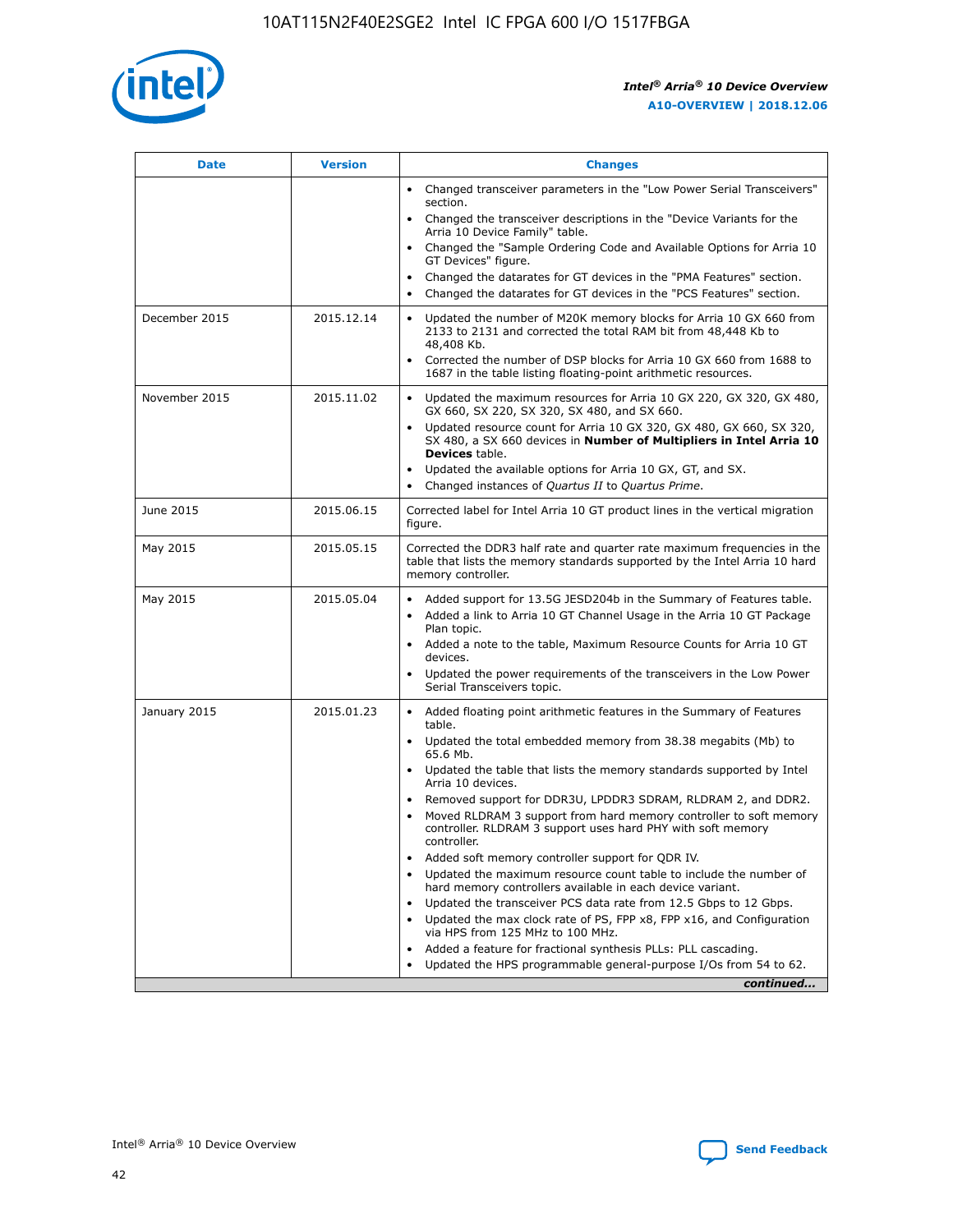r



| <b>Date</b>    | <b>Version</b> | <b>Changes</b>                                                                                                                                                                                                                                                                                                                                                                                                                                                                                                                                      |
|----------------|----------------|-----------------------------------------------------------------------------------------------------------------------------------------------------------------------------------------------------------------------------------------------------------------------------------------------------------------------------------------------------------------------------------------------------------------------------------------------------------------------------------------------------------------------------------------------------|
| September 2014 | 2014.09.30     | Corrected the 3 V I/O and LVDS I/O counts for F35 and F36 packages<br>$\bullet$<br>of Arria 10 GX.<br>Corrected the 3 V I/O, LVDS I/O, and transceiver counts for the NF40<br>$\bullet$<br>package of the Arria GX 570 and 660.<br>Removed 3 V I/O, LVDS I/O, and transceiver counts for the NF40<br>$\bullet$<br>package of the Arria GX 900 and 1150. The NF40 package is not<br>available for Arria 10 GX 900 and 1150.                                                                                                                          |
| August 2014    | 2014.08.18     | Updated Memory (Kb) M20K maximum resources for Arria 10 GX 660<br>devices from 42,660 to 42,620.<br>Added GPIO columns consisting of LVDS I/O Bank and 3V I/O Bank in<br>$\bullet$<br>the Package Plan table.<br>Added how to use memory interface clock frequency higher than 533<br>$\bullet$<br>MHz in the I/O vertical migration.<br>Added information to clarify that RLDRAM3 support uses hard PHY with<br>$\bullet$<br>soft memory controller.<br>Added variable precision DSP blocks support for floating-point<br>$\bullet$<br>arithmetic. |
| June 2014      | 2014.06.19     | Updated number of dedicated I/Os in the HPS block to 17.                                                                                                                                                                                                                                                                                                                                                                                                                                                                                            |
| February 2014  | 2014.02.21     | Updated transceiver speed grade options for GT devices in Figure 2.                                                                                                                                                                                                                                                                                                                                                                                                                                                                                 |
| February 2014  | 2014.02.06     | Updated data rate for Arria 10 GT devices from 28.1 Gbps to 28.3 Gbps.                                                                                                                                                                                                                                                                                                                                                                                                                                                                              |
| December 2013  | 2013.12.10     | Updated the HPS memory standards support from LPDDR2 to LPDDR3.<br>$\bullet$<br>Updated HPS block diagram to include dedicated HPS I/O and FPGA<br>$\bullet$<br>Configuration blocks as well as repositioned SD/SDIO/MMC, DMA, SPI<br>and NAND Flash with ECC blocks.                                                                                                                                                                                                                                                                               |
| December 2013  | 2013.12.02     | Initial release.                                                                                                                                                                                                                                                                                                                                                                                                                                                                                                                                    |